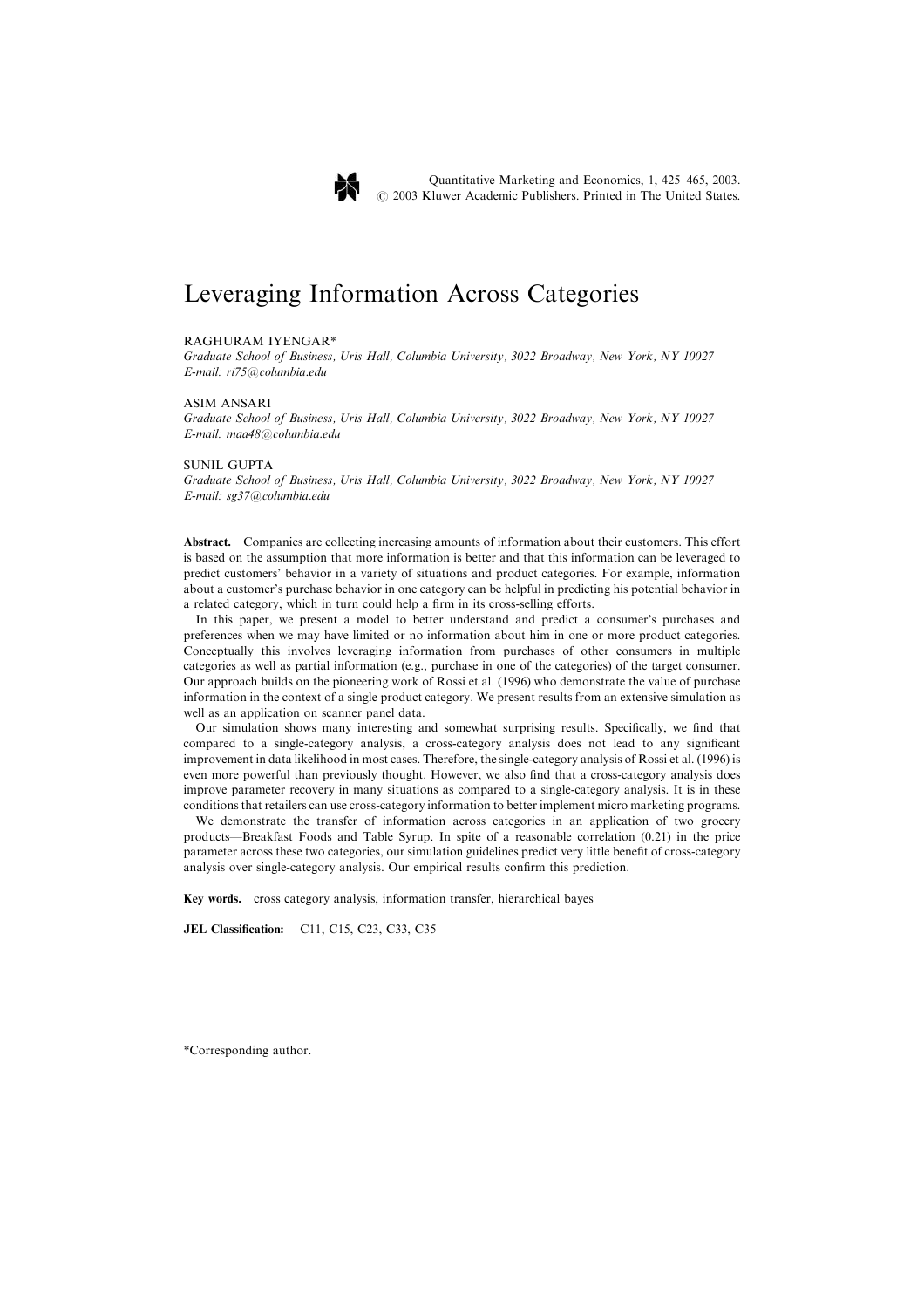#### 1. Introduction

Understanding and predicting consumer purchases is one of the main goals of marketing researchers and marketing managers. Several decades of research has shown that the best predictor of a consumer's purchase is his past purchase behavior. The growing realization that past purchases are important predictors, the ease of obtaining purchasing data and the advent of sophisticated information technology has propelled many companies to create enormous databases for customer relationship management (CRM) and customer targeting.<sup>1</sup>

Even with these large databases, it is not uncommon, however, to have limited purchase information about a specific consumer. This may be because of long purchase cycles for a product, or because of missing information arising out of a lack of data integration across various information sources (e.g., call centers, web sites, retail stores, etc.) or owing to less than comprehensive information for newly acquired customers. Such data scarcity poses challenges in defining a customer-specific profile (e.g., individual customer's price sensitivity) for targeting purposes. Recently researchers, especially Rossi et al. (1996), have made significant progress in addressing customer targeting when partial data is available on some customers. This research shows how Bayesian methods can be used to optimally pool information across consumer purchases within a product category. Such Bayesian information pooling enables one to estimate an individual customer's preference (for example, price sensitivity) with very limited or no information.

In a related research stream, several researchers have examined the correlation in consumers' price sensitivities across multiple product categories (Ainslie and Rossi, 1998; Erdem et al., 2001). This research shows that consumer price sensitivities are correlated across product categories and that a consumer's price sensitivity in one category provides strong indications about his price sensitivity in another category. Researchers typically arrive at this conclusion by using a combination of customer demographics and information about previous brand choices and their causal context (i.e., full information) from multiple product categories.

There are many situations where a company does not have complete information about consumers' purchases across multiple categories, thus making it difficult to directly apply the methods developed in previous research (Ainslie and Rossi, 1998, and others). For example, in cross-selling situations (Kasulis et al., 1979; Kamakura et al., 2003) a firm may have significant purchase information about a customer in one product category but may possess no information about him in a related category. Clearly methods are needed that can handle such incomplete data situations across categories. As customer acquisition becomes more and more expensive, a firm's ability to better target its customers for cross-selling purposes gains more importance. Therefore, there is a strong need to better leverage

<sup>1</sup> We are using the terms consumers, customers and households interchangeably.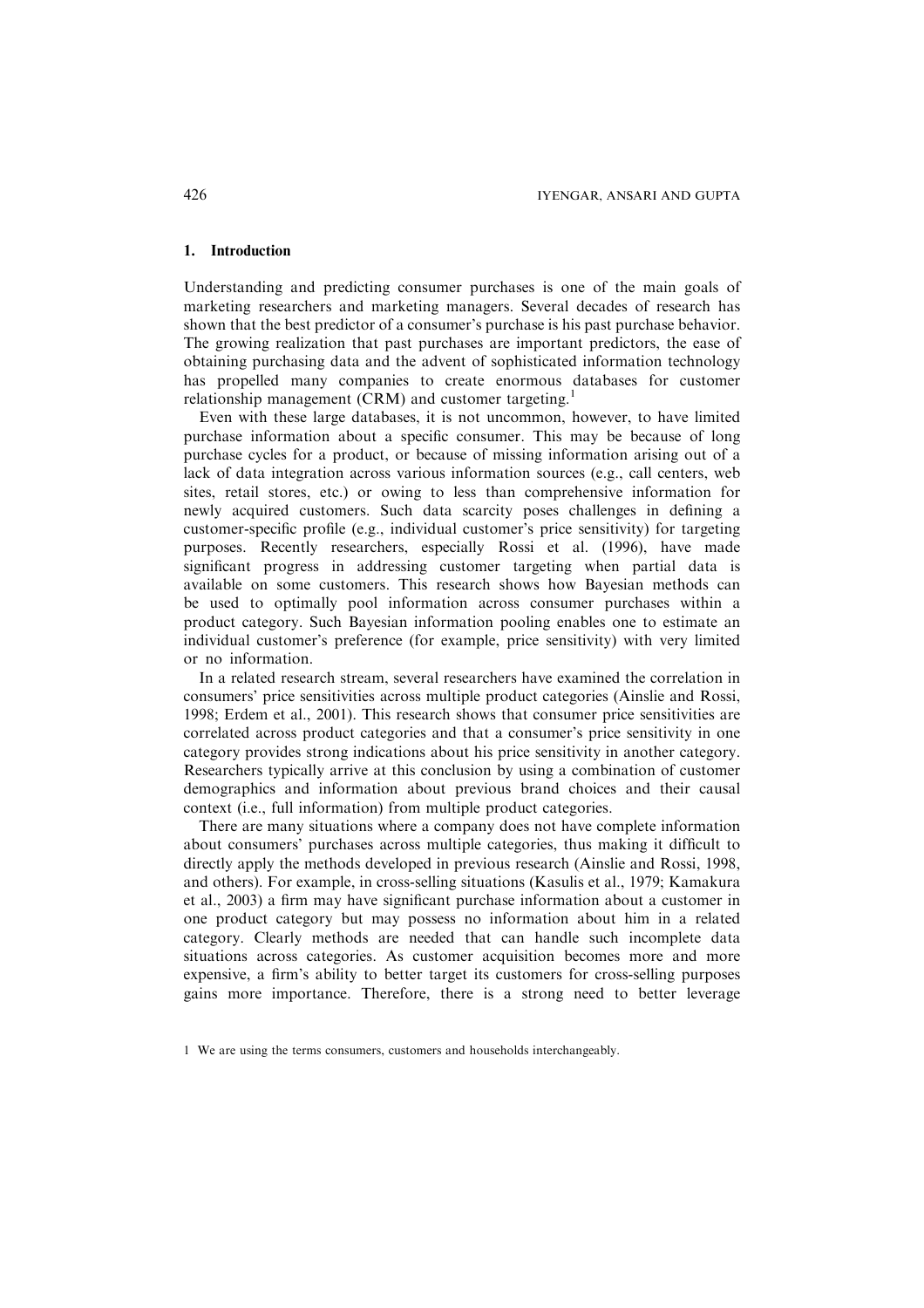consumers' purchase information in one category to make inferences about their potential purchase behavior in other product categories.

In this paper, we address such situations involving partial information availability across product categories. Specifically, we propose methods to better understand and predict a consumer's purchases when we may have limited or no information about him in one or more categories. Conceptually this involves leveraging information from other consumers across the multiple categories as well as information about the purchase behavior of our target customer in other categories. Therefore, our approach builds on the work of Rossi et al. (1996) who demonstrate the value of information within a product category, and Ainslie and Rossi (1998) and Erdem (1998) who show how complete information about consumer purchases across multiple categories can be used to estimate cross-category linkages. Unlike Rossi et al. (1996) we propose a method to leverage information across multiple categories, and unlike Ainslie and Rossi (1998) we deal with situations, such as cross-selling, where we have incomplete information about consumer purchases in one or more categories. Our work is also conceptually related to research on data fusion (Wedel and Kamakura, 1997) that focuses on combining information from different data sources.

Does it always help a firm to utilize information from multiple categories when trying to target customers? Intuition would suggest that more information is always better. However, recent industry reports on CRM suggest that collecting data from multiple sources and especially integrating these data is both complex and costly. If the marginal benefit of additional information is limited, then this additional cost and complexity may not be warranted. To address this issue we use a simulation and show that there are limits to the value of cross-category information. Specifically, we show that even when the cross-category correlation between the individual-specific parameters is high, the value of cross-category information may be insignificant under some reasonable situations. In other words, in certain situations, information from a single category is as good as multiple category information in predicting consumer purchase behavior. This result has several implications. First, it makes the approach suggested by Rossi et al. (1996) even more important. Second, it suggests that rather than collecting more data, firms are well advised to identify conditions under which multiple category information is indeed going to be valuable in predicting consumer behavior. In our empirical application we show how we can use the guidelines that emerge from our simulation to anticipate the value of crosscategory information.

The rest of the paper is organized as follows: In Section 2, we present our conceptual framework for leveraging information across categories under different Scenarios or levels of available information. In Section 3, we describe our modeling approach and show how Bayesian methods can be used to make inferences about specific customers given partial information across categories. In Section 4, we report the results of a simulation study that identifies the conditions under which information can be transferred across categories. In Section 5, we apply our methods on a two-category data set. In Section 6, we show an extension of our model to multiple categories by considering a three category example. In Section 7, we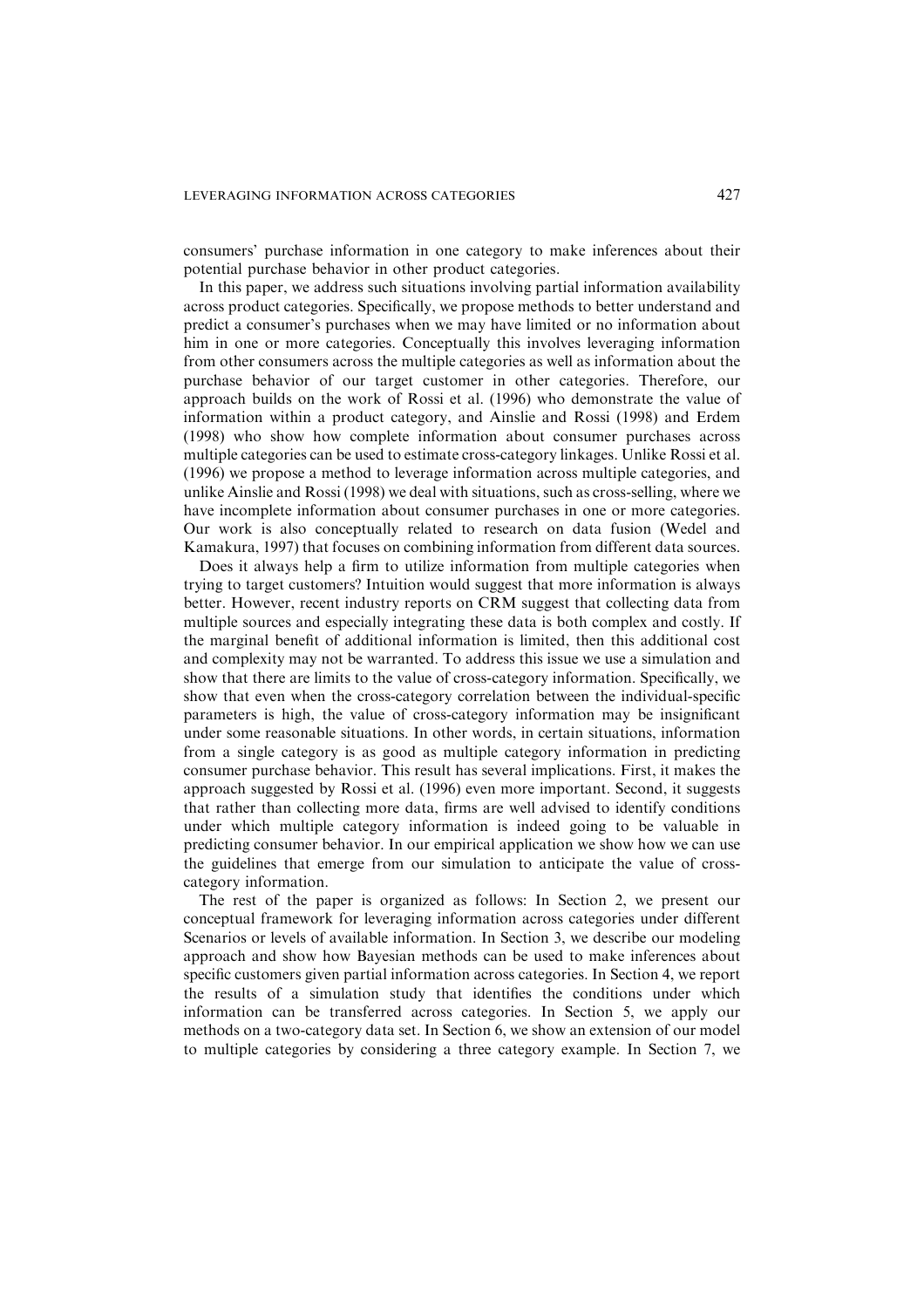comment on how our findings can be reconciled with previous research on multicategory data. Finally in Section 8, we conclude.

### 2. Conceptual framework

We illustrate our conceptual framework with two product categories. An extension to multiple categories is illustrated in Section 6. We also distinguish between two groups of customers—the reference group and the target group. The reference group consists of those customers for whom a firm has complete information on all product categories. Complete information for this group may be obtained in many ways, such as by augmenting company's databases with surveys. For example, a bank's database does not provide any information about its customers' activities with competing banks. Therefore, it lacks information about its customers' share of wallet which is crucial to assess their future potential value for the firm. Kamakura et al. (2003) show how a survey with a sample of customers can be used to augment a bank's database to provide a complete picture for these reference customers. All remaining customers belong to the target group and the firm has incomplete information about them in one or more categories. The objective of the firm is to assess and predict purchase behavior (e.g., price sensitivity) of the target customers in all product categories. These estimates can then be used for targeting (e.g., who to cross-sell) as well as customization (e.g., what price to offer) purposes.

Figure 1 shows the intuition for leveraging information across categories. In the case of a single category analysis, complete information on reference customers in Category-1 is used to estimate their response parameters (e.g., price sensitivity) and to infer the parameters of target households in Category-1. A similar analysis can be done independently for the second category. However, this approach ignores the linkages across categories. For example, consumers' price sensitivities may be highly correlated across product categories. A cross-category analysis attempts to leverage this correlation.

In a cross-category analysis we have complete information on reference consumers about their purchases and causal variables in both categories. However, there is limited information about the target customers. As discussed shortly, there may be various levels of incomplete information for the target customers. For example, in a cross-selling situation, we may have complete information about a target customer in Category-1 but no information about his behavior in Category-2. In order to impute parameter estimates for the target customer in Category-2, we leverage information from multiple sources—information from reference customers in Category-2 (akin to single category analysis), information about the correlation or similarity of purchase behavior across the two categories from the reference group (akin to Ainslie and Rossi, 1998), as well as the information, if any, about the purchase of target customer in Category-1. In the model section, we formalize this intuition under different Scenarios pertaining to different levels of partial information availability for the target customers.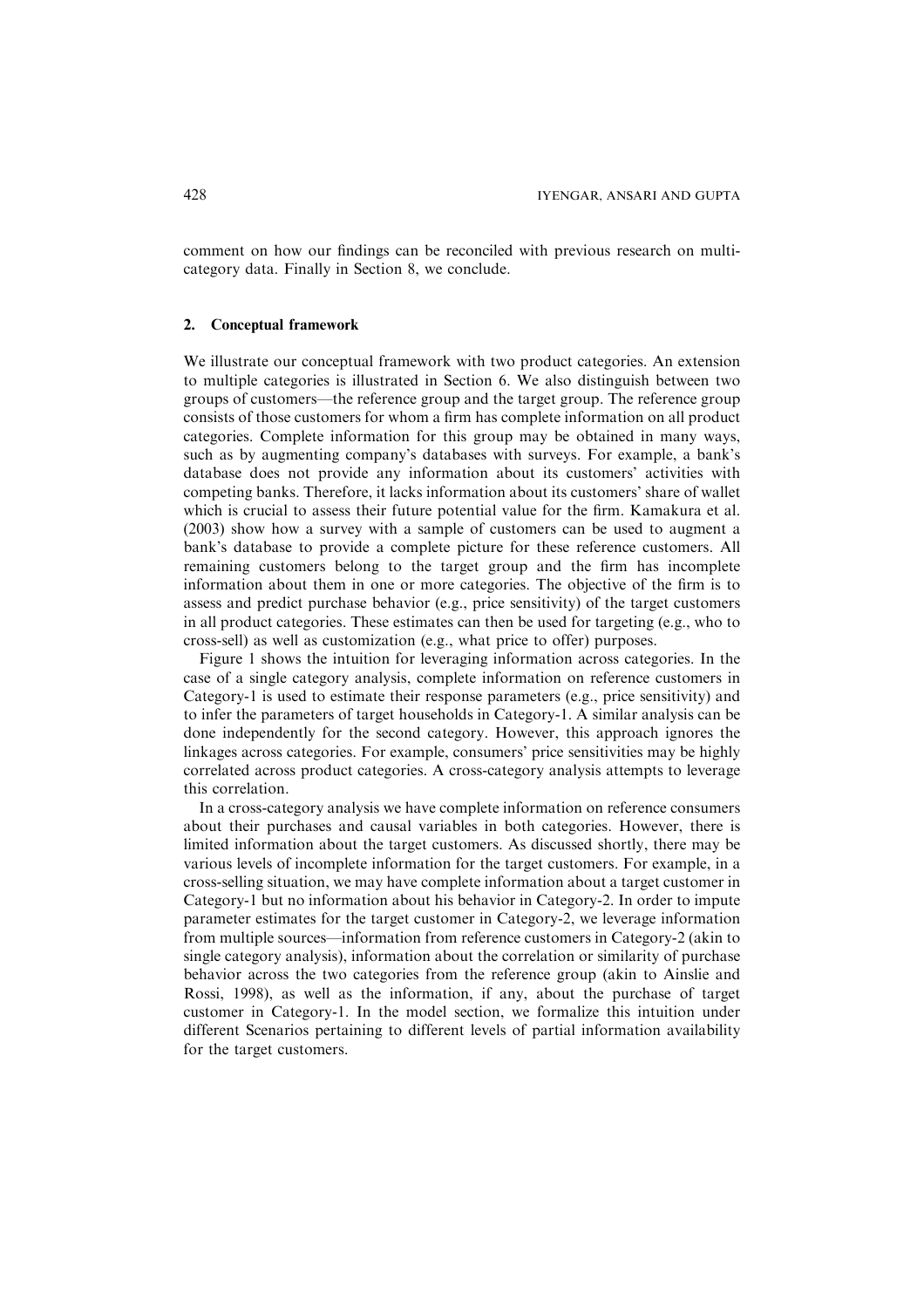

Figure 1. Information transfer between categories.

As the details and the complexity of modeling vary with the degree of information available for target customers, we begin by discussing the different levels of information that firms may have about these customers. Note that throughout this analysis we assume that the firm has complete information for a reference group of customers.

## 2.1. Information sets

Following Rossi et al. (1996), we assume that within a single product category a firm may have four levels of information about target customers:<sup>2</sup>

- 1. Base information: In this situation, firms possess no specific information about customers within a product category. They may, however, possess aggregate information about the distribution of demographics in the market place.
- 2. Demographics: In this situation, firms possess no information about choices made by customers, but have information about the demographics of individual customers. This is very common in direct marketing where firms buy lists of customers with a known demographic profile.
- 2 Details regarding the situations in which such information sets may arise and the rationale for considering them are discussed in Rossi et al. (1996).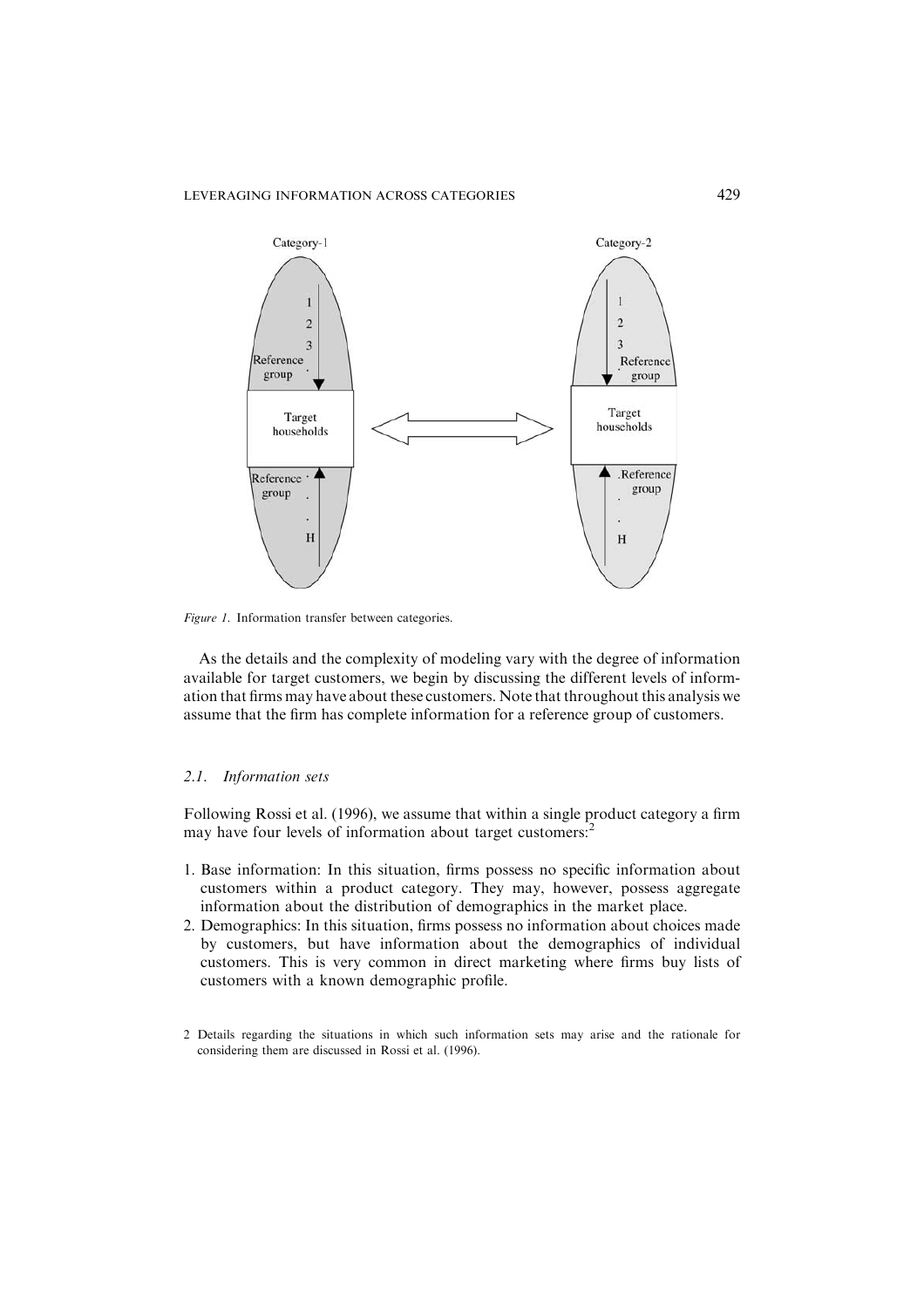| Category-1 |            | Category-2 |            |            |  |
|------------|------------|------------|------------|------------|--|
|            | Base       | Demo       | Choice     | Full       |  |
| Base       | Scenario 1 |            |            |            |  |
| Demo       |            | Scenario 2 | Scenario 3 | Scenario 4 |  |
| Choice     |            | Scenario 3 | Scenario 5 | Scenario 6 |  |
| Full       |            | Scenario 4 | Scenario 6 | Scenario 7 |  |

Table 1. Information matrix.

- 3. Choice only: Here, firms have information about the previous brand choices of customers as well as their demographics, but have no information about the causal environment. Many CRM and direct marketing applications can be characterized by this situation.
- 4. Full purchase history: Full purchase history involves knowledge about the choices, demographics and the causal variables for all purchase observations for all customers. This represents the case with complete information.<sup>3</sup>

Rossi et al. (1996) discussed these information sets for one product category. When considering multiple categories, information sets for each category can be combined to form cross-category information sets for a target customer. For example, for two categories, the combined information sets or Scenarios can be represented in an information matrix as shown in Table 1. It is evident that some Scenarios are infeasible and these are represented with a "—" in Table 1. For example, once we know the demographic information for a target customer, it is available for both categories and therefore, the Scenario involving Base information in Category-1 and Demo information in Category-2 is infeasible.

In Scenario-1 we have only aggregate level information, which makes it difficult to customize offers or target specific customers. On the other extreme is Scenario-7 where we have complete information about all customers in both product categories. Ainslie and Rossi (1998) examine this Scenario to estimate the degree of correlation in parameters across categories. The intermediate Scenarios 2–6 represent varying degrees of information for each of the two product categories. They also represent typical situations in CRM and database marketing. For example, Scenario-4 is a cross-selling situation where we have complete information about a target customer in one category but no information (except his demographics) in the other category. Scenario-3 is an incomplete version of Scenario-4 where the firm did not collect causal information (e.g., what catalogs or offers were sent to target customers). Note, while Rossi et al. (1996) deal with only one product category and Ainslie and

<sup>3</sup> Rossi et al. (1996) also consider the case of one observation, which is very similar to the case of full information (or multiple observations), both in terms of concept and modeling. Therefore, we omit this case.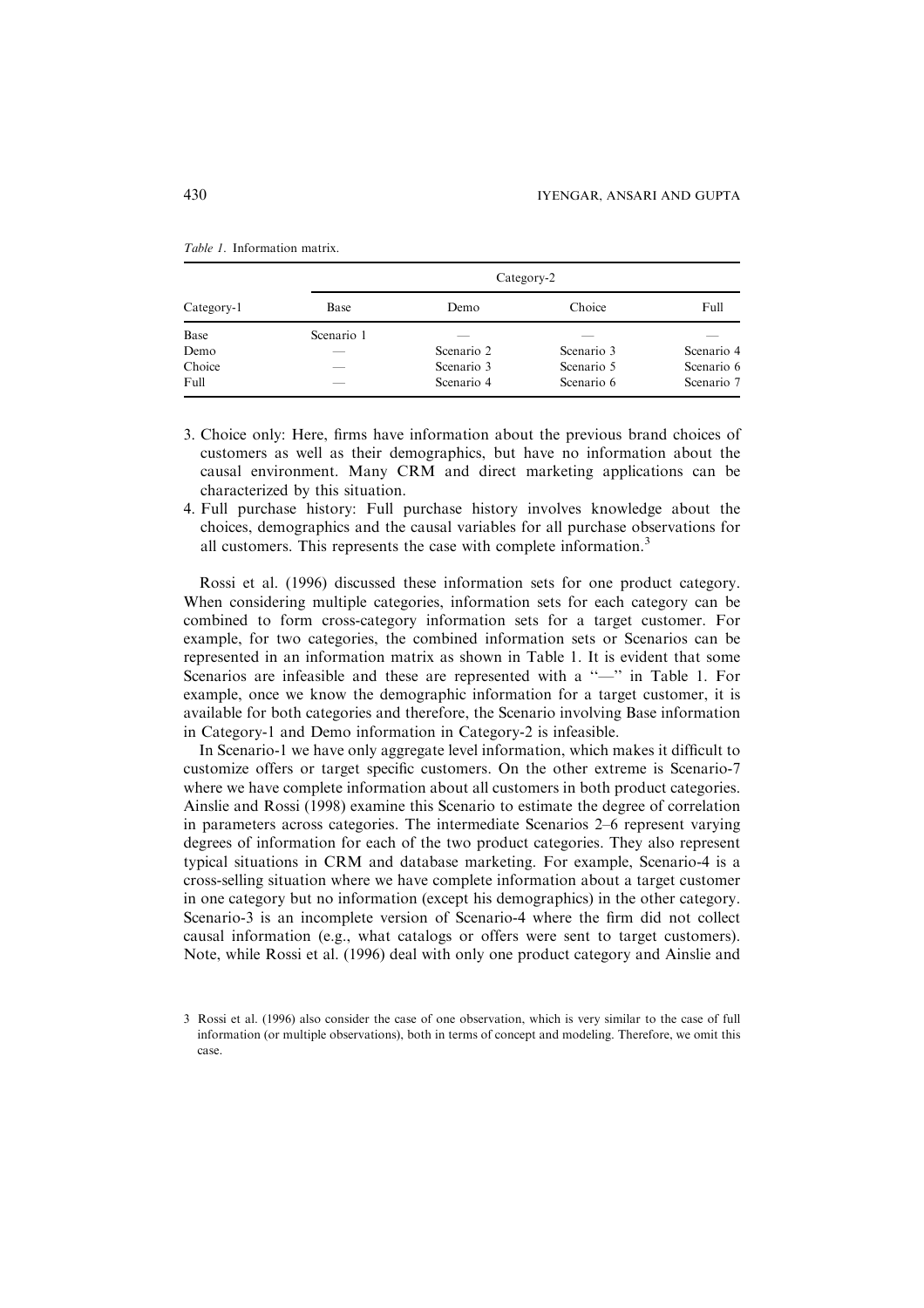Rossi (1998) and Erdem (1998) deal with only Scenario-7, we develop a model for all information Scenarios and thereby assess the value of additional information for prediction and targeting in this cross-category context. We now develop a formal model and show how Bayesian methods can be used to leverage information across categories for different Scenarios.

## 3. Model

We use a brand choice context, as in Rossi et al. (1996), to illustrate how information can be leveraged across different product categories. We begin by describing a hierarchical Bayesian cross-category choice model for the reference households for whom we have full information across the different categories. Next, we show how various posterior predictive distributions from this full model can be used to estimate household-specific coefficients for the target households under different information Scenarios.

#### 3.1. Model for reference households

Consider  $h = 1, \ldots, H$  households of the reference group who provide  $t = 1, \ldots, n_{hk}$ observations for each of  $k = 1, ..., K$  categories. Each observation in category k yields  $y_{htk}$ , a vector of binary indicators  $\{y_{h1tk}, \ldots, y_{hjtk}, \ldots, y_{h p_ktk}\}\$  that identify the brand chosen in that category at time t. A random utility framework can be used to model the cross-category choices in terms of brand utilities as follows:

$$
\mathbf{u}_{htk} = \mathbf{X}_{htk} \mathbf{\beta}_{hk} + \mathbf{e}_{htk},\tag{1}
$$

where  $X_{hik}$  denotes the  $p_k \times q_k$  matrix containing causal variables in category k;  $p_k$ represents the number of utility equations and  $q_k$  represents the number of coefficients (intercepts and response coefficients) to be estimated. We assume that the errors within a category  $e_{htk}$  are independent and are distributed  $N(0, \Sigma_k)$  where  $\Sigma_k$ represents the block diagonal covariance matrix for the unobserved factors. This yields a multinomial probit specification within each category. We also assume that the errors are independent across the categories. The link in the utilities across the categories is achieved by assuming that the household-specific coefficients,  $\beta_h = {\beta_{h1}, \beta_{h2}, \dots, \beta_{hK}}$ , are jointly distributed multivariate normal. Specifically,

$$
\beta_h = \mathbf{Z}_h \mathbf{\alpha} + \lambda_h,\tag{2}
$$

where  $\mathbf{Z}_h$  is a matrix containing the demographic variables for household h,  $\boldsymbol{\alpha}$ represents the population mean, and  $\lambda_h$ , which contains the unobserved sources of consumer heterogeneity, is assumed to be distributed multivariate normal,  $N(0, \Lambda)$ .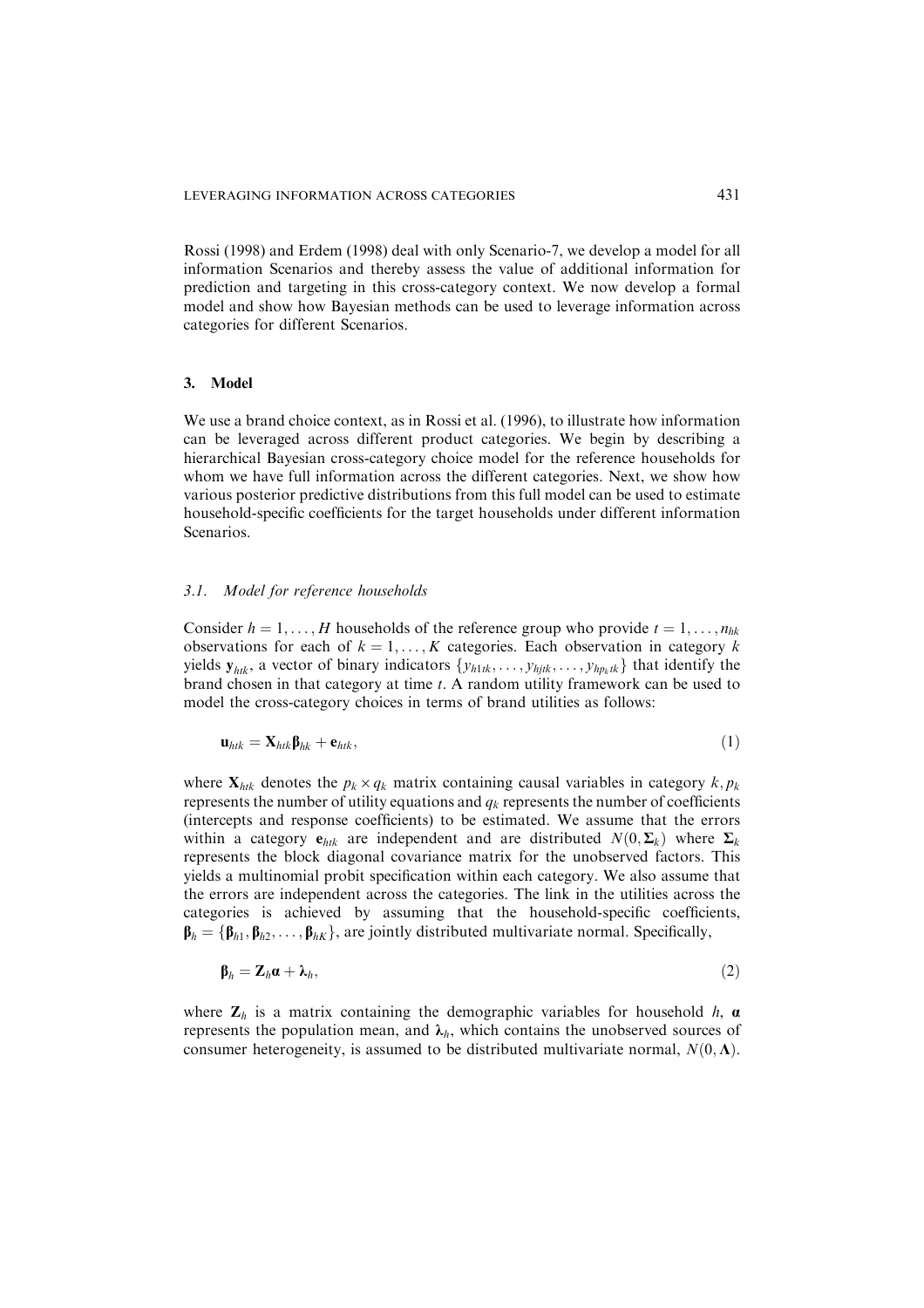Note that the  $\Lambda$  matrix captures the covariance among the parameters across product categories. Specifically,

$$
\Lambda = \begin{bmatrix} \Lambda_{11} & \Lambda_{12} & \Lambda_{13} & \dots & \Lambda_{1K} \\ \Lambda_{22} & \Lambda_{23} & \dots & \Lambda_{2K} \\ \dots & \dots & \dots & \dots \\ \end{bmatrix},
$$
(3)

where  $\Lambda_{kk'}$  is the covariance matrix between the parameters of product category k and k'. An independent single category analysis implicitly assumes that each  $\Lambda_{kk'} = 0$ where  $k \neq k'$ . The link between the latent utilities and the observed outcome is specified in the following manner:

$$
y_{hjtk} = \begin{cases} 1 & \text{if } \max(\mathbf{u}_{htk}) = u_{hjtk} \\ 0 & \text{otherwise,} \end{cases}
$$
 (4)

where,  $j = 1, \ldots, p_k$  and  $k = 1, \ldots, K$ .

As the origin and scale of the utilities are unknown, identification is achieved by constraining one intercept to zero and by setting one of the variances in  $\Sigma_k$  to one for each product category. Bayesian analysis can be performed by specifying priors over all unknowns and by using MCMC methods for simulating from the posterior distribution. Details regarding the priors and the full conditional distributions for the unknowns are provided in Appendix A. It can be seen in Appendix A that a cross-category analysis involving two categories requires posterior conditional distributions of  $\beta_{h1}$  given  $\beta_{h2}$  and  $\beta_{h2}$  given  $\beta_{h1}$ . Here,  $\beta_{h1}$  and  $\beta_{h2}$  refer to the household-specific parameters for Category-1 and Category-2. These posterior computations explicitly connect the household-specific parameters of the categories and reflect the effect of any cross-category covariance between the parameters, an important aspect that is ignored by a single category analysis. Also, note that there is no restriction in the length of parameter vectors of the two categories—the parameter vector in Category-1 can be of a different length than that in Category-2. This difference can be due to either unequal number of brands in the two categories or different marketing mix elements across the two categories. For instance, consider three brands in Category-1 and four brands in Category-2 with price as the only marketing mix element in both categories. Then, the length of the parameter vector in Category-1 would be three (two brand intercepts and one price parameter). Similarly, the length of the parameter vector in Category-2 would be four (three brand intercepts and one price parameter). Given these parameter vectors,  $\Lambda_{11}$  would be of size 3  $\times$  3 and  $\Lambda_{22}$  would be a 4  $\times$  4 matrix. The cross-category covariance,  $\Lambda_{12}$ , however, would be of size  $3 \times 4$ . All elements of the cross-category covariance matrix can be estimated. Thus, there is no restriction that the parameter vectors in the two categories have to be of equal length.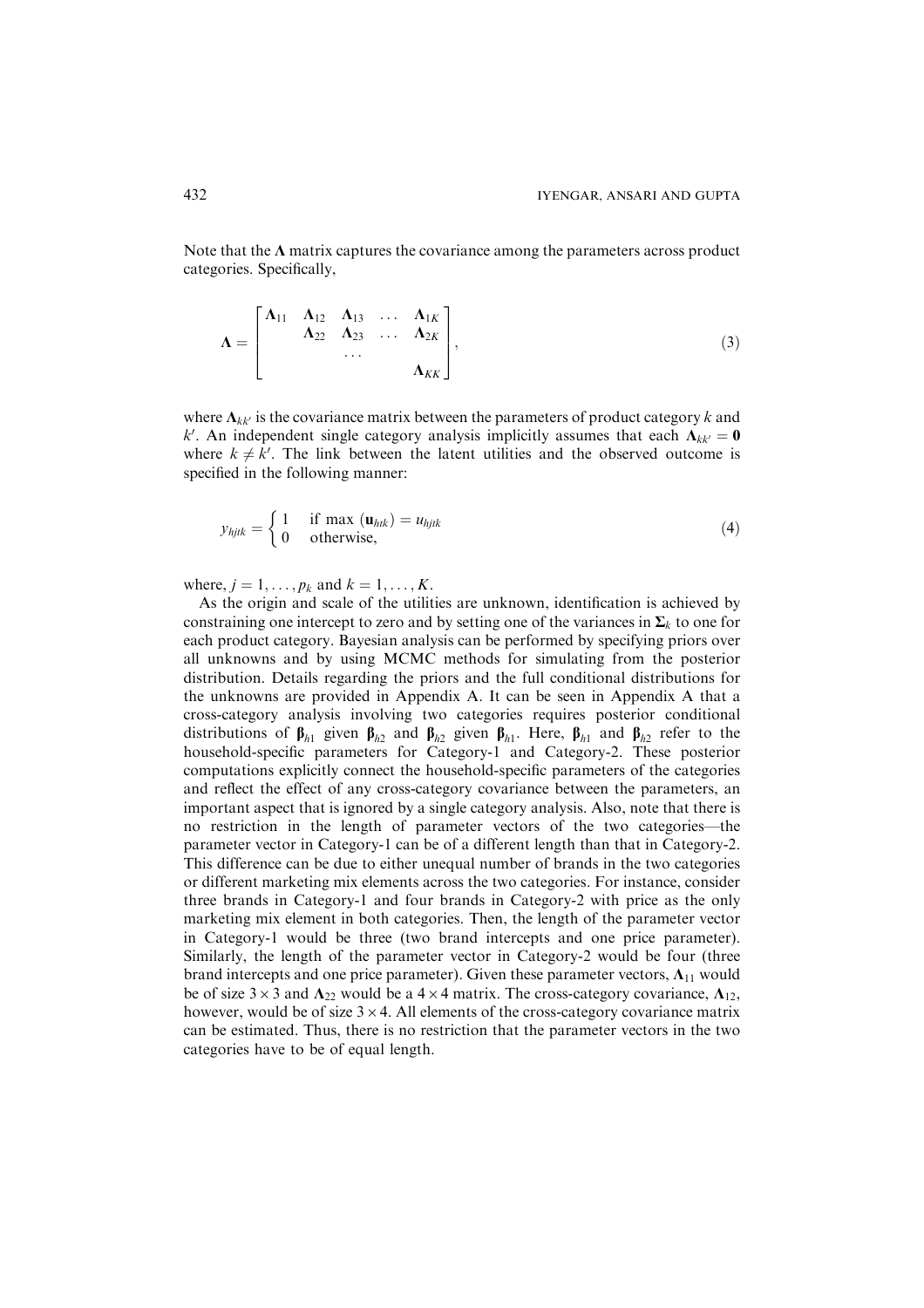Once the above model is estimated on a reference set of individuals, various posterior predictive distributions can be computed to obtain household-specific coefficients for the target households about whom we have only partial information.

#### 3.2. Model for target households

We now show how inferences can be made for the household-specific coefficients  $\beta_h$ for the target group, under different information Scenarios. For each Scenario, inferences about  $\beta_h$  are obtained by combining information from a full information set analysis on a reference group of households with other sources of information that are specific to the target household  $h$ . In the main body of the paper, we describe how such inferences can be made for two Scenarios. These two Scenarios represent cases which are either typical (e.g., cross selling as in Scenario-4) or involve sparse information (e.g., Scenario-5 represents a situation where a firm lacks information about causal variables for the target households). Complete mathematical details regarding the computation of  $\beta_h$  under the other Scenarios are available in Appendix B.

3.2.1. Scenario-4: Full-Demo. This Scenario represents typical cross-selling situations where a firm has complete information about target households in one category (without loss of generalization, say, Category-1) but has no information, except for demographics in another category (Category-2). Inferences about the response coefficients  $\beta_{h2}$  in Category-2 can be obtained by combining information from a reference set of households on whom full information in both categories is available, with information about the target household  $h$  in Category-1. Specifically, we have

$$
\begin{aligned} \n\boldsymbol{\beta}_{h1} &= \mathbf{Z}_{h1} \boldsymbol{\alpha}_1 + \lambda_{h1}, \\ \n\boldsymbol{\beta}_{h2} &= \mathbf{Z}_{h2} \boldsymbol{\alpha}_2 + \lambda_{h2}, \n\end{aligned} \tag{5}
$$

where  $\lambda_h = {\lambda_{h1}, \lambda_{h2}} \sim N(0, \Lambda)$ . The reference households provide information about the population parameters  $\alpha$  and  $\Lambda$ . Note that

$$
\Lambda = \begin{bmatrix} \Lambda_{11} & \Lambda_{12} \\ \Lambda_{21} & \Lambda_{22} \end{bmatrix},\tag{6}
$$

where  $\Lambda_{11}$  and  $\Lambda_{22}$  capture the covariances among the parameters of Category-1 and Category-2 respectively, and  $\Lambda_{12} = \Lambda_{21}$  capture the cross-category covariances among the parameters of the two categories. If both categories are modeled independently or if we assume no correlation across the parameters of the two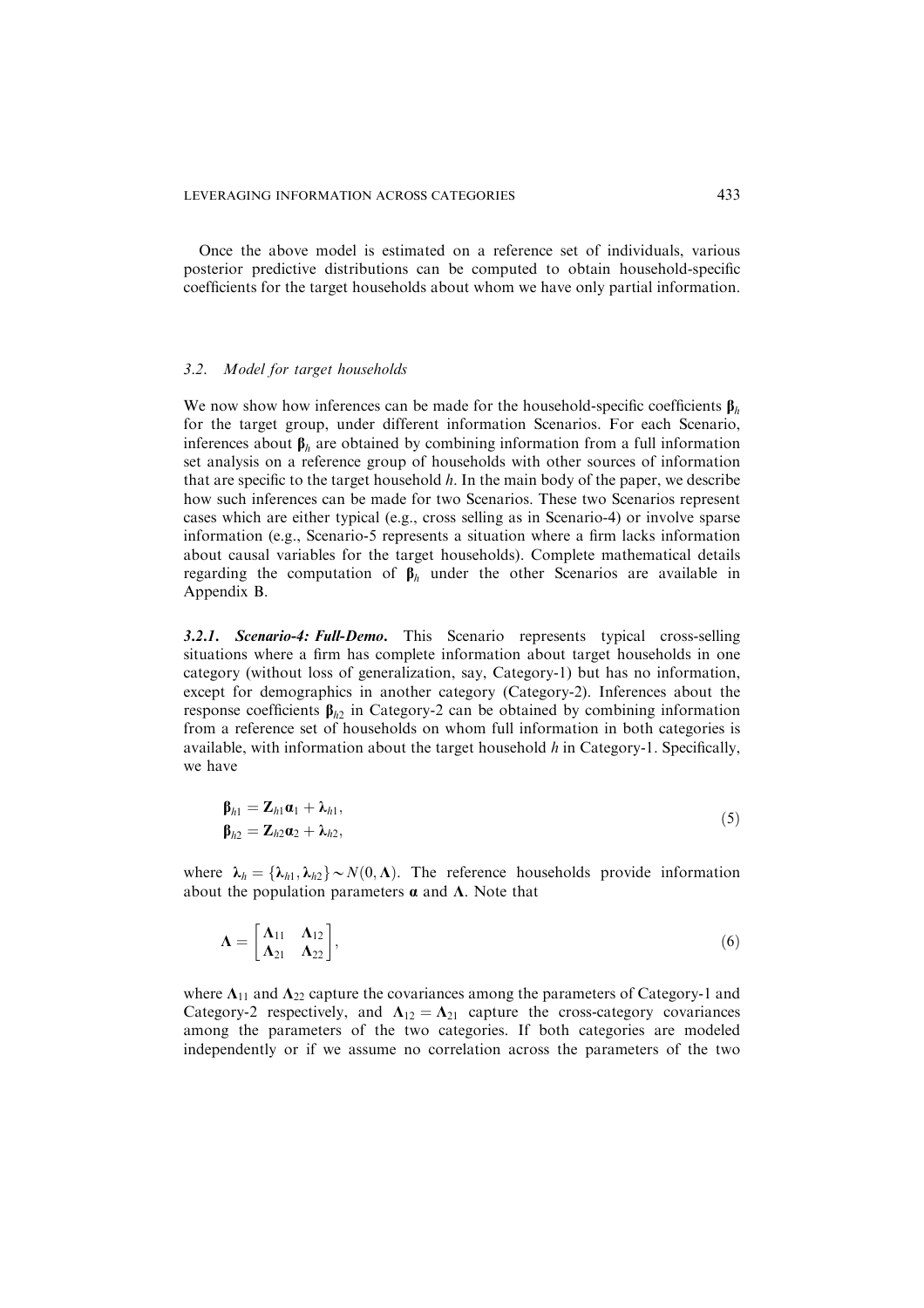categories, then  $\Lambda_{12} = 0$ . In this case, parameters of one category provide no information about the parameters in the other category. In other words, there is no information leverage from one category to the other.

If  $\Lambda_{12} \neq 0$  then we can derive the conditional distribution of  $\beta_{h2}$  given  $\beta_{h1}$ , which can then be used to make inferences about  $\beta_{h2}$ . Specifically,

$$
\mathbf{\beta}_{h2} | \mathbf{\beta}_{h1} \sim N(E(\mathbf{\beta}_{h2} | \mathbf{\beta}_{h1}), \text{Var}(\mathbf{\beta}_{h2} | \mathbf{\beta}_{h1})),
$$
  
\n
$$
E(\mathbf{\beta}_{h2} | \mathbf{\beta}_{h1}) = \mathbf{Z}_{h2}\mathbf{\alpha}_{2} + \mathbf{\Lambda}_{21}\mathbf{\Lambda}_{11}^{-1}(\mathbf{\beta}_{h1} - \mathbf{Z}_{h1}\mathbf{\alpha}_{1})
$$
  
\n
$$
\text{Var}(\mathbf{\beta}_{h2} | \mathbf{\beta}_{h1}) = \mathbf{\Lambda}_{22} - \mathbf{\Lambda}_{21}\mathbf{\Lambda}_{11}^{-1}\mathbf{\Lambda}_{12}.
$$
\n(7)

Note that if there is no correlation in parameters across categories, then the mean of this conditional distribution reduces to  $\mathbb{Z}_{h2}\mathfrak{a}_2$ , and its variance becomes  $\Lambda_{22}$ . Inference about  $\beta_{h2}$  can be based on random draws obtained from the conditional distribution in equation (7). In obtaining the  $\beta_{h2}$  draws, the MCMC draws for  $\alpha$  and  $\Lambda$  obtained from the reference set analysis are used in combination with the  $\beta_{h_1}$ draws obtained from the single category analysis on the target group of households. This procedure ensures that inferences for  $\beta_{h2}$  are based on its posterior predictive distribution.

3.2.2. Scenario-5: Choice-Choice. Increasingly firms are creating loyalty programs to reward and retain their valuable customers. These programs typically keep detailed information about customers' purchases (e.g., airline tickets, hotel stays, or product purchases). This information is needed to reward loyal customers and encourage their patronage with the firm. However, in many of these situations, firms do not keep track of the causal variables that may have affected a consumer's choice. For example, while an airline may keep track of a customer's ticket purchase for its frequent flier program, it may not record the price he paid for that ticket. Similarly, a catalog company may have an extensive customer database that keeps account of all customers' purchases for RFM analysis, but it may not track information about e-mails, catalogs or other promotional items sent to each customer at each point in time. Scenario-5 represents these situations where firms have information only about consumers' choices in both product categories.

As Rossi et al. (1996) show in the context of a single category purchase, lack of information about causal variables poses a significant challenge. Essentially, we have to estimate a consumer's price sensitivity without knowing the prices faced by this consumer. This complexity is further exacerbated in the context of two or more product categories because we also need to capture the correlation in response sensitivities across product categories. We achieve this by extending the procedure developed by Rossi et al. (1996) to two categories. Specifically, utilities for a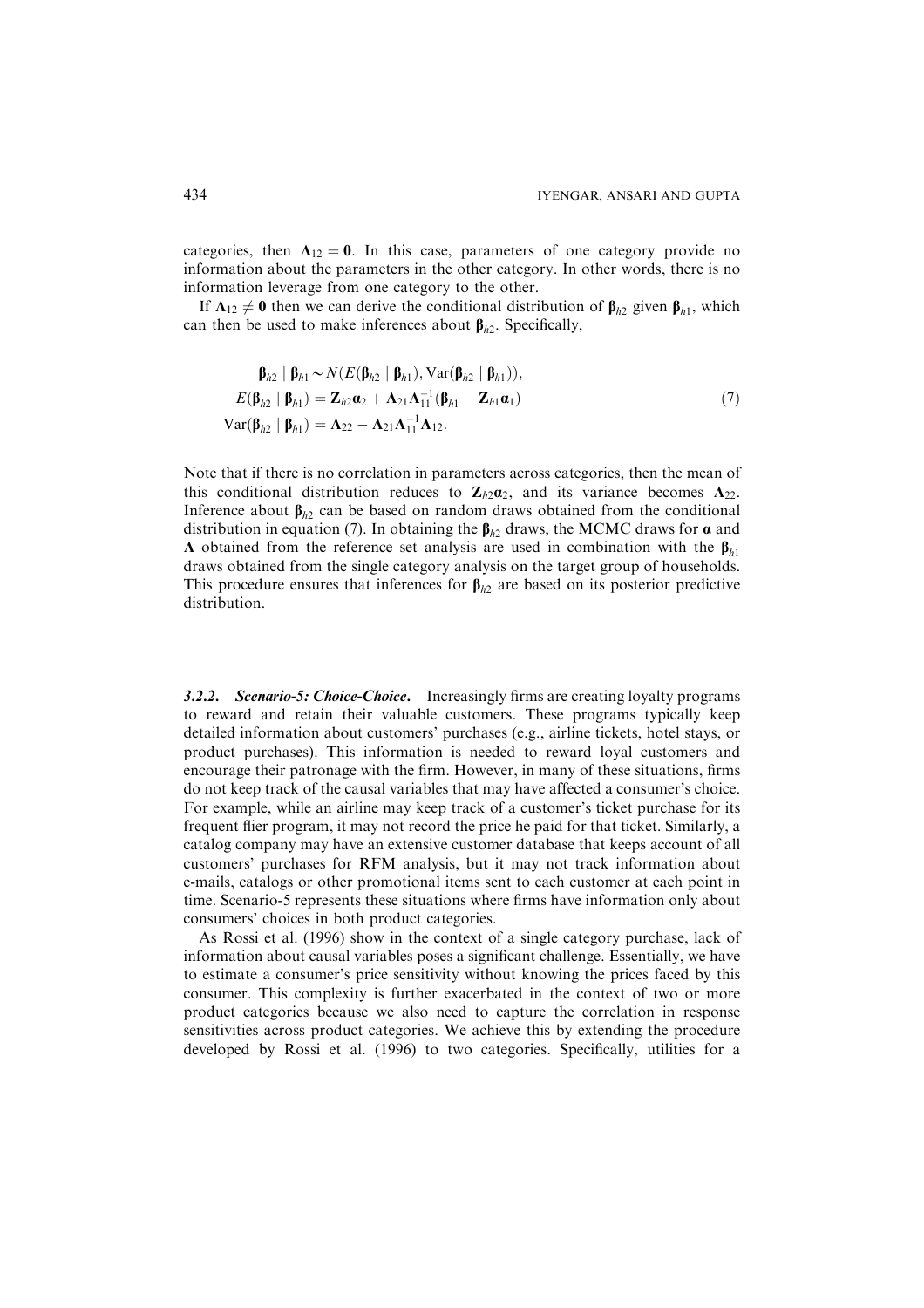complete data model (given in equation (1)) can be rewritten as

$$
\mathbf{u}_{ht1} = \mathbf{X}_{ht1} \boldsymbol{\beta}_{h1} + \mathbf{e}_{ht1} = \begin{bmatrix} 0 \\ \boldsymbol{\gamma}_{h1} \end{bmatrix} + \mathbf{X}_{cht1} \delta_{h1} + \mathbf{e}_{ht1},
$$
  

$$
\mathbf{u}_{ht2} = \mathbf{X}_{ht2} \boldsymbol{\beta}_{h2} + \mathbf{e}_{ht2} = \begin{bmatrix} 0 \\ \boldsymbol{\gamma}_{h2} \end{bmatrix} + \mathbf{X}_{cht2} \delta_{h2} + \mathbf{e}_{ht2},
$$
 (8)

where  $X_{ch1}$  and  $X_{ch12}$  are matrices containing the causal variables and  $\gamma_{h1}$  and  $\gamma_{h2}$  are brand-specific constants for Category-1 and Category-2 respectively. For identification purposes, the first brand-specific constant in each category is forced to zero. Note that the parameters across the two categories,  $\gamma_{h1}$ ,  $\gamma_{h2}$ ,  $\delta_{h1}$  and  $\delta_{h2}$  are correlated.

While complete information is available for reference households, only choice information is available for the target households. Therefore, for the target group we can only specify a cross-category intercept-level model, i.e.,

$$
\mathbf{u}_{h1} = \begin{bmatrix} 0 \\ \mathbf{\mu}_{h1} \end{bmatrix} + \mathbf{e}_{h1},
$$
  

$$
\mathbf{u}_{h12} = \begin{bmatrix} 0 \\ \mathbf{\mu}_{h2} \end{bmatrix} + \mathbf{e}_{h12},
$$
 (9)

where  $\mu_{h1}$  and  $\mu_{h2}$  are assumed to be jointly distributed multivariate normal across households and, therefore, capture the underlying cross-category correlation.

To leverage information from the reference group analysis appropriately, we first need to map the posterior distribution for  $\mu_h = {\mu_{h1}, \mu_{h2}}$  into a distribution for the full set of parameters  $\beta_h = {\beta_{h1}, \beta_{h2}}$ . The identification restrictions in the cross-category model with complete information are different from those required for the intercepts-only model for the target households. In particular, the first intercept is set to zero in both categories in the intercept-only model and this necessitates taking utility differences in the complete model so as to make the parameters across the two models comparable (see Rossi et al., 1996 for an extended discussion). After making adjustments for these differences in identification conditions for the above two sets of equations, and after taking iterated expectations  $E[\mathbf{u}] = E_x[E[\mathbf{u}|\mathbf{X}]] = E_x[\mathbf{X}\boldsymbol{\beta}]$  we arrive at the following equalities for the parameters within the two models

$$
\gamma_{h1} + \mathbf{R}_1 \delta_{h1} = \mathbf{\mu}_{h1},
$$
  
\n
$$
\gamma_{h2} + \mathbf{R}_2 \delta_{h2} = \mathbf{\mu}_{h2},
$$
\n(10)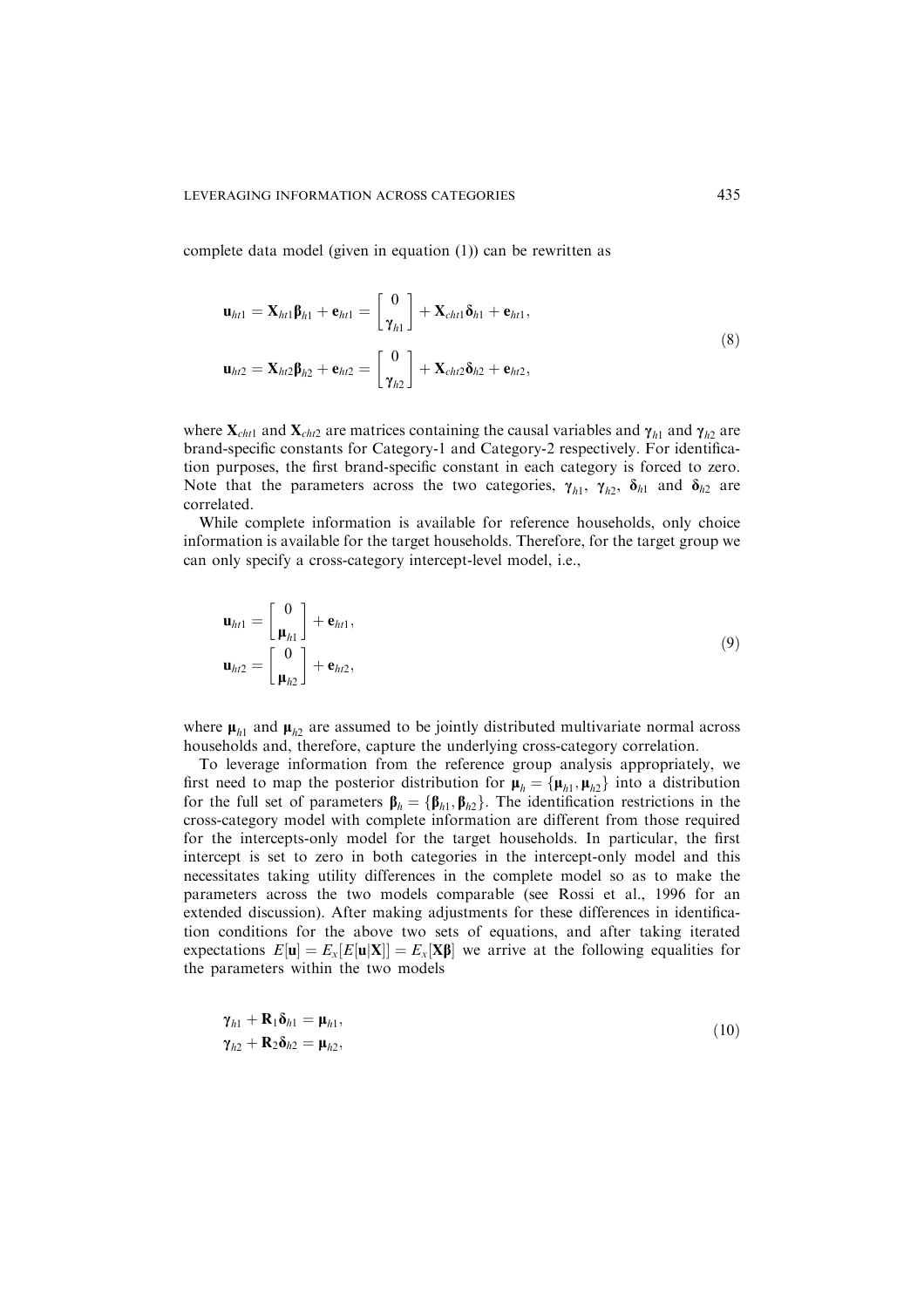where,

$$
\mathbf{R}_1 = \begin{bmatrix} \frac{\overline{x_2'} - \overline{x_1'}}{\overline{x_3'} - \overline{x_1'}} \\ \vdots \\ \frac{\overline{x_n'}}{\overline{x_n'} - \overline{x_1'}} \end{bmatrix}
$$

and  $\overline{x_j}$  is a vector of the means for the causal variables of the *j*th brand in Category-1. The matrix  $\mathbf{R}_2$  is defined analogously for Category-2.

These two sources of information can be combined using the following matrix equality

$$
\begin{bmatrix} \mathbf{\mu}_h \\ \mathbf{\delta}_h \end{bmatrix} = \begin{bmatrix} \mathbf{A}_{11} & \mathbf{A}_{12} \\ \mathbf{A}_{21} & \mathbf{A}_{22} \end{bmatrix} \begin{bmatrix} \beta_{h1} \\ \beta_{h2} \end{bmatrix},
$$
\n(11)

where,  $\mathbf{\mu}_h \equiv (\mathbf{\mu}_{h1}', \mathbf{\mu}_{h2}')', \delta_h \equiv (\delta_{h1}', \delta_{h2}')', \beta_{h1} \equiv (\gamma_{h1}, \delta_{h1})', \beta_{h2} \equiv (\gamma_{h2}, \delta_{h2})'$  and,

$$
\mathbf{A}_{11} = \begin{bmatrix} \mathbf{I} & \mathbf{R}_1 \\ \mathbf{0} & \mathbf{0} \end{bmatrix}, \quad \mathbf{A}_{12} = \begin{bmatrix} \mathbf{0} & \mathbf{0} \\ \mathbf{I} & \mathbf{R}_2 \end{bmatrix},
$$
  

$$
\mathbf{A}_{21} = \begin{bmatrix} \mathbf{0} & \mathbf{I} \\ \mathbf{0} & \mathbf{0} \end{bmatrix}, \quad \mathbf{A}_{22} = \begin{bmatrix} \mathbf{0} & \mathbf{0} \\ \mathbf{0} & \mathbf{I} \end{bmatrix}.
$$
 (12)

The reference group provides estimates of the population parameters  $\alpha$  and  $\Lambda$ . These estimates allow us to write the following

$$
\begin{bmatrix} \mathbf{\mu}_h \\ \mathbf{\delta}_h \end{bmatrix} \sim N(\mathbf{M}, \mathbf{Q}),\tag{13}
$$

where,

$$
\mathbf{M} = \begin{bmatrix} \mathbf{A}_{11} \mathbf{Z}_{h1} \boldsymbol{\alpha}_1 + \mathbf{A}_{12} \mathbf{Z}_{h2} \boldsymbol{\alpha}_2 \\ \mathbf{A}_{21} \mathbf{Z}_{h1} \boldsymbol{\alpha}_1 + \mathbf{A}_{22} \mathbf{Z}_{h2} \boldsymbol{\alpha}_2 \end{bmatrix}
$$
(14)

and

$$
\mathbf{Q} = \begin{bmatrix} \mathbf{Q}_{11} & \mathbf{Q}_{12} \\ \mathbf{Q}_{21} & \mathbf{Q}_{22} \end{bmatrix} . \tag{15}
$$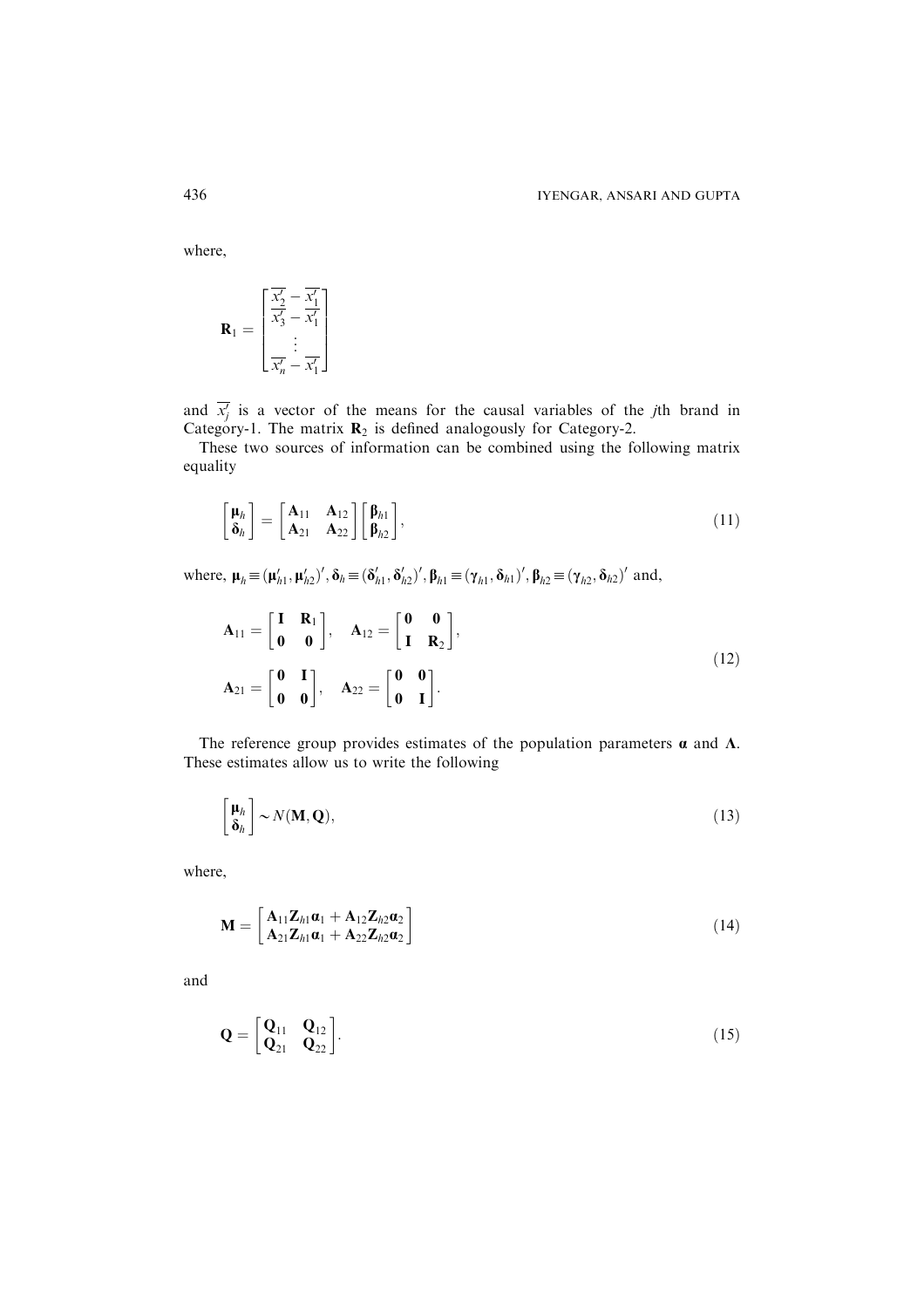In the above equation,

$$
Q_{11} = A_{11}^2 A_{11} + A_{12}^2 A_{22} + A_{11} A_{12} (A_{12} + A_{21}),
$$
  
\n
$$
Q_{22} = A_{21}^2 A_{11} + A_{22}^2 A_{22} + A_{21} A_{22} (A_{12} + A_{21}),
$$
  
\n
$$
Q_{12} = A_{11} A_{21} A_{11} + A_{12} A_{22} A_{22} + A_{11} A_{22} A_{12} + A_{12} A_{21} A_{21},
$$
\n(16)

and

$$
\mathbf{Q}_{21}=\mathbf{Q}_{12}^{\prime}.
$$

Given the above setup, the conditional distribution for the causal coefficients  $\delta_h$ , is a normal  $N(\delta_h|\mu_h)$  and can be written as:

$$
\delta_h|\mathbf{\mu}_h \sim N(E(\delta_h|\mathbf{\mu}_h), \text{Var}(\delta_h|\mathbf{\mu}_h)),E(\delta_h|\mathbf{\mu}_h) = \mathbf{A}_{21}\mathbf{Z}_{h1}\mathbf{a}_1 + \mathbf{A}_{22}\mathbf{Z}_{h2}\mathbf{a}_2 + \mathbf{Q}_{21}\mathbf{Q}_{11}^{-1}(\mathbf{\mu}_h - (\mathbf{A}_{11}\mathbf{Z}_{h1}\mathbf{a}_1 + \mathbf{A}_{12}\mathbf{Z}_{h2}\mathbf{a}_2)),\n\text{Var}(\delta_h|\mathbf{\mu}_h) = \mathbf{Q}_{22} - \mathbf{Q}_{21}\mathbf{Q}_{11}^{-1}\mathbf{Q}_{12}.
$$
\n(17)

It can be seen from the above expressions that  $\Lambda_{12}$ , the cross-category covariance between the parameters, contributes to both the mean and variance of the conditional distribution for  $\delta_h$ .

#### 4. Simulation study

At this point, we could simply present an empirical application to illustrate how our model works (we provide such an application in the next section). However, it is difficult to draw broader and generalizable results from any single application. Even analyzing multiple data sets has limitations since (a) we do not know the ''truth'' that generated these data and (b) the underlying factors that make these data different are not varied systematically. For example, industry reports suggest that cross-selling works in some cases but not in others. By simply examining these cases, it is not obvious under what conditions cross-selling works. Therefore, to gain a better understanding of the conditions that are necessary for transfer of information across categories, we conduct a detailed simulation.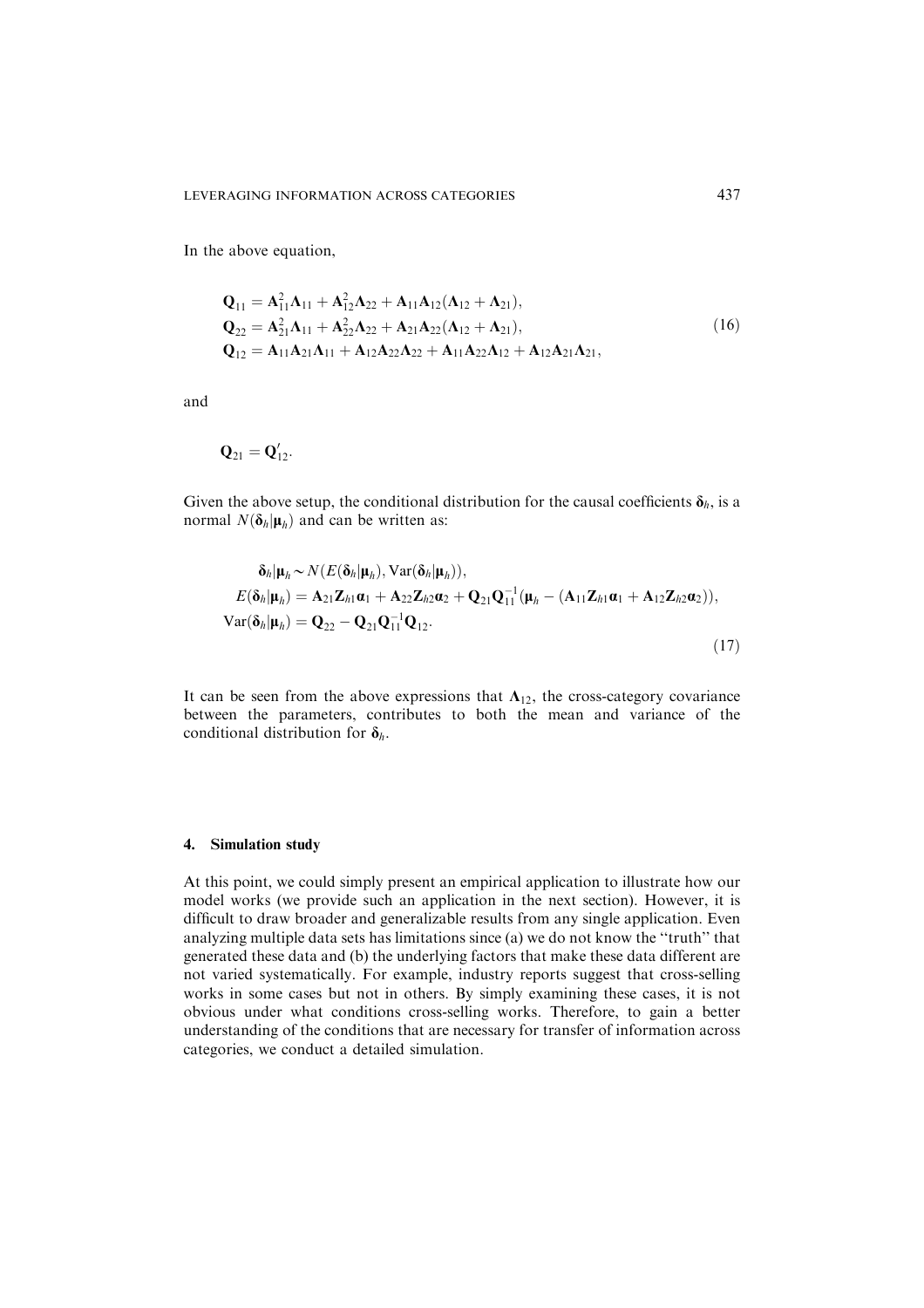# 4.1. Factors

Based on the literature and our understanding of the phenomena, we chose three key factors for generating the simulation data sets. These factors and their levels are briefly described below.

- 1. Correlation in response parameters  $(\rho)$ : As mentioned in our model section, if the correlation among the parameters of the two categories  $\Lambda_{12}$  is zero, then there is no information transfer from one category to the other. Clearly, the higher this correlation, the greater is the information leveraged. Although we allow all parameters to be correlated, we focus on the correlation between the price parameter of the two product categories. Previous studies have shown varying levels of this correlation. For example, Ainslie and Rossi (1998) examined five product categories and found the mean correlation of 0.28 in the price sensitivities across these categories. Erdem et al. (2001) investigated three product categories and found correlation among price coefficients in the range of 0.56 to 0.68. Therefore, for our simulation study we chose two levels, 0.3 to represent a relatively low level of correlation, and 0.7 to represent a relatively high level of correlation among parameters.
- 2. Consumer heterogeneity  $(y)$ : In addition to parameter correlation, consumer heterogeneity is also likely to play a significant role in information leverage across two categories. Recall that we have a reference set of households for whom we have complete information in both categories. Our objective is to make inferences about the target households for whom we have limited information in one or both categories. If consumers are very homogeneous (in the extreme case, identical), then information on reference households within a category is sufficient to make inferences about the behavior of target households in that category. In other words, additional information from a second category, no matter how high the parameter correlation across these two categories may be, is unlikely to provide any additional information. Although heterogeneity estimates from previous studies are not strictly comparable due to differences in models and other features, nonetheless they provide guidelines for our choice in this simulation. In their study of tuna, Rossi et al. (1996) find unobserved heterogeneity in price parameter (measured as variance of price parameter across consumers) to be approximately 11. Ainslie and Rossi (1998) found the comparable heterogeneity in price parameter across five product categories in the range of 4.88 to 9.0. Erdem et al. (2001) estimated this heterogeneity in three categories in the range of 0.37 to 1.69. Based on these studies, we chose two levels of consumer heterogeneity (defined as variance of parameters across consumers) as 0.3 (low) and 11 (high).
- 3. Number of observations  $(n_1, n_2)$ : Bayesian theory suggests that information transfer from Category-1 to Category-2 also depends on the precision of household-level estimates in Category-1. Among other things, this precision depends on the number of observations available for a household in Category-1. The number of observations for a household may differ across categories because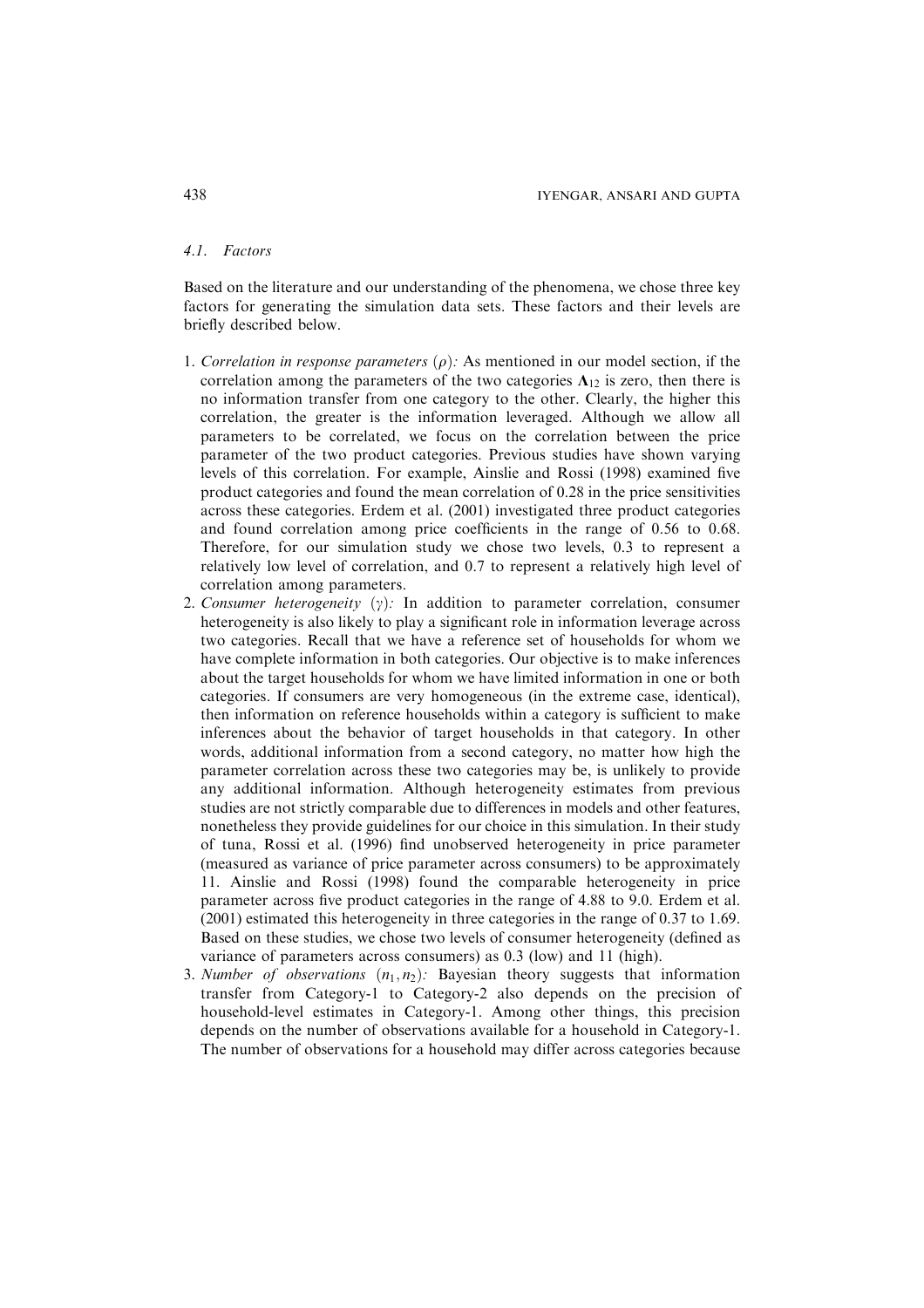of differences in purchase frequency. Based on previous scanner studies, we chose two levels for the number of observations  $(n_1)$  in the first category – 8 (low) and 24 (high). The number of observations for the second category  $(n_2)$  were kept constant at eight.

### 4.2. Data generation

We generated data using the cross-category multinomial probit model described in Section 3.1. We considered three brands in each category and constructed the responses assuming that the underlying latent variables are affected by only one explanatory variable, say, brand price. As mentioned above, we allowed the number of observations per household to differ across the two categories. For each observation, the three brand prices in a category are independently and identically distributed as a uniform random deviate between 2.00 and 5.00.<sup>4</sup> Thus, for observation t of household h within category k, the  $3\times3$  design matrix,  $X_{htk}$ , contains the two intercepts and a column of prices for the three brands. Given the design matrix, the underlying latent variables for household h in category  $k$  follow  $\mathbf{u}_{htk} \sim N(\mathbf{X}_{htk}\boldsymbol{\beta}_{hk}, \boldsymbol{\Sigma}_k)$ , where  $\boldsymbol{\Sigma}_k$  is fixed to be identity and  $\boldsymbol{\beta}_{hk}$  is a 3 × 1 coefficient vector.

The household-level parameters,  $\beta_{h1}$  and  $\beta_{h2}$ , are drawn from a multivariate normal with a population mean  $\mu$  of dimension 6  $\times$  1 and a population variancecovariance matrix  $\Lambda$  of dimension 6  $\times$  6. We did not consider any household-level demographics for this simulation, thus  $\mathbf{Z}_h = \mathbf{I}$ . We fixed  $\boldsymbol{\mu}'$  at [0.9, 1.5, -1.5, 1.0, 0.8,  $-2.0$  for all data sets in the simulation and set  $\Lambda$  to be an equicorrelated matrix of the form  $\gamma \Omega$ . The correlation matrix  $\Omega$  has a correlation  $\rho$  on each off-diagonal element and  $\gamma$  represents the population variance for each parameter.

As the three factors correlation, heterogeneity, and number of observations are varied at two levels each, we have a  $2 \times 2 \times 2$  design for the simulation study. Within each of the eight cells, we generated 10 replications involving a reference group of 200 households and a target group of 100 households. The design matrices  $(X_{hik})$  for these 80 replications were randomly generated using uniform deviates to create variation across the replications.

## 4.3. Results

We assess the simulation results on two criteria—likelihood of the target group's data under different information Scenarios and how well household-specific

<sup>4</sup> A uniform distribution can increase the variance in prices more than what is observed in scanner data. We thank one of the reviewers for bringing this to our attention.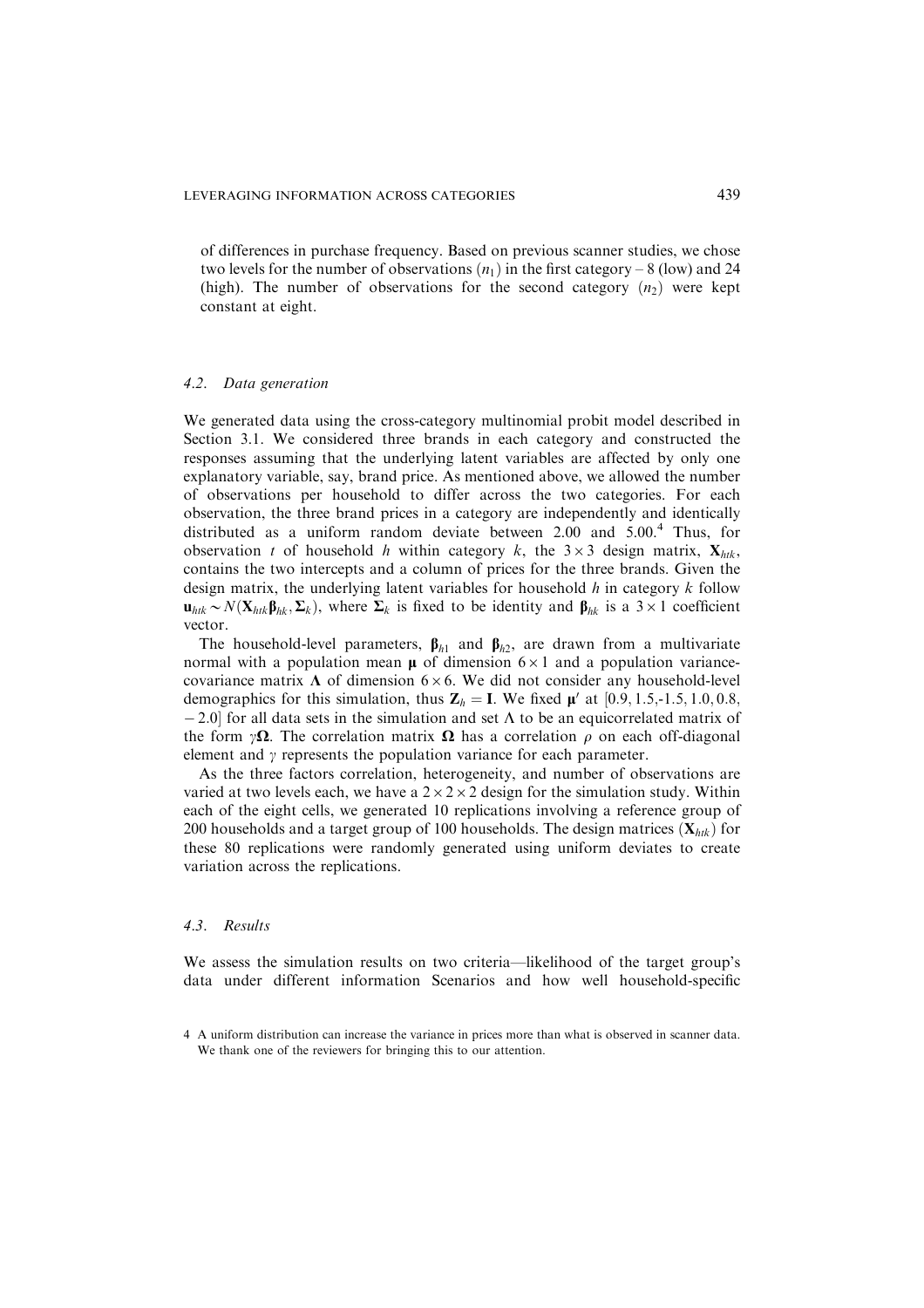parameters are recovered. We use the error sum of squares (ESS) to measure how well household-specific parameters are estimated for the target group. The ESS is defined by the following formula:

$$
ESS = \frac{1}{I} \sum_{i=1}^{I} \sum_{j=1}^{3} (\beta_{ij} - \hat{\beta}_{ij})^2,
$$
\n(18)

where  $\beta_{ij}$  is the true (known) parameter *j* for consumer *i* within the target category,  $\hat{\beta}_{ii}$  is the estimated posterior mean for the parameter, and I is the number of individuals in the target group.

For computing the data likelihood, we use the estimated household-specific posterior mean of the parameters,  $\hat{\beta}_i$ , as an input to the Geweke–Keane– Hajivassiliou (GHK) algorithm (Geweke, 1991; Hajivassiliou, 1990; Keane, 1994) for the multinomial probit model. The algorithm details can be found in Chib et al. (1998).

We compute ESS and the data likelihood for target households in a category using both single-category and cross-category analysis. We then compare the improvement in these two criteria in going from single-category analysis to cross-category analysis under different experimental conditions. In other words, our focus is to see the incremental benefit of the cross-category analysis that leverages information from both categories over a single-category analysis that treats each category as independent of the other. Without loss of generality, we assume that we are leveraging the information from Category-1 to predict consumer behavior in Category-2. We now discuss the results of four key Scenarios (1, 4, 5 and 7). Recall that these Scenarios represent varying degrees of information about target households. In every Scenario, we have complete information about reference households in both categories.

4.3.1. Scenario-1: Base-Base. This Scenario represents the situation where a firm has no specific information about a target customer. The firm, however, does know the distribution of preferences and price sensitivities across reference consumers in both product categories, as well as the correlation in these preferences and price sensitivities between the two products. In a single-category analysis, inference for the target household will be simply based on a random draw from the distribution of reference households in Category-2 (Rossi et al., 1996). This analysis can be possibly improved by using information about households' preference distribution in Category-1 and its correlation with Category-2. We call the latter as crosscategory analysis. Table 2 presents the absolute improvement in log-likelihood and the percent improvement in ESS in going from single-category to cross-category analysis, averaged over the 10 replicated data sets within each experimental cell of the  $2 \times 2 \times 2$  design. Here, each of the three factors (correlation in parameters between the two products, consumer heterogeneity in parameters, and number of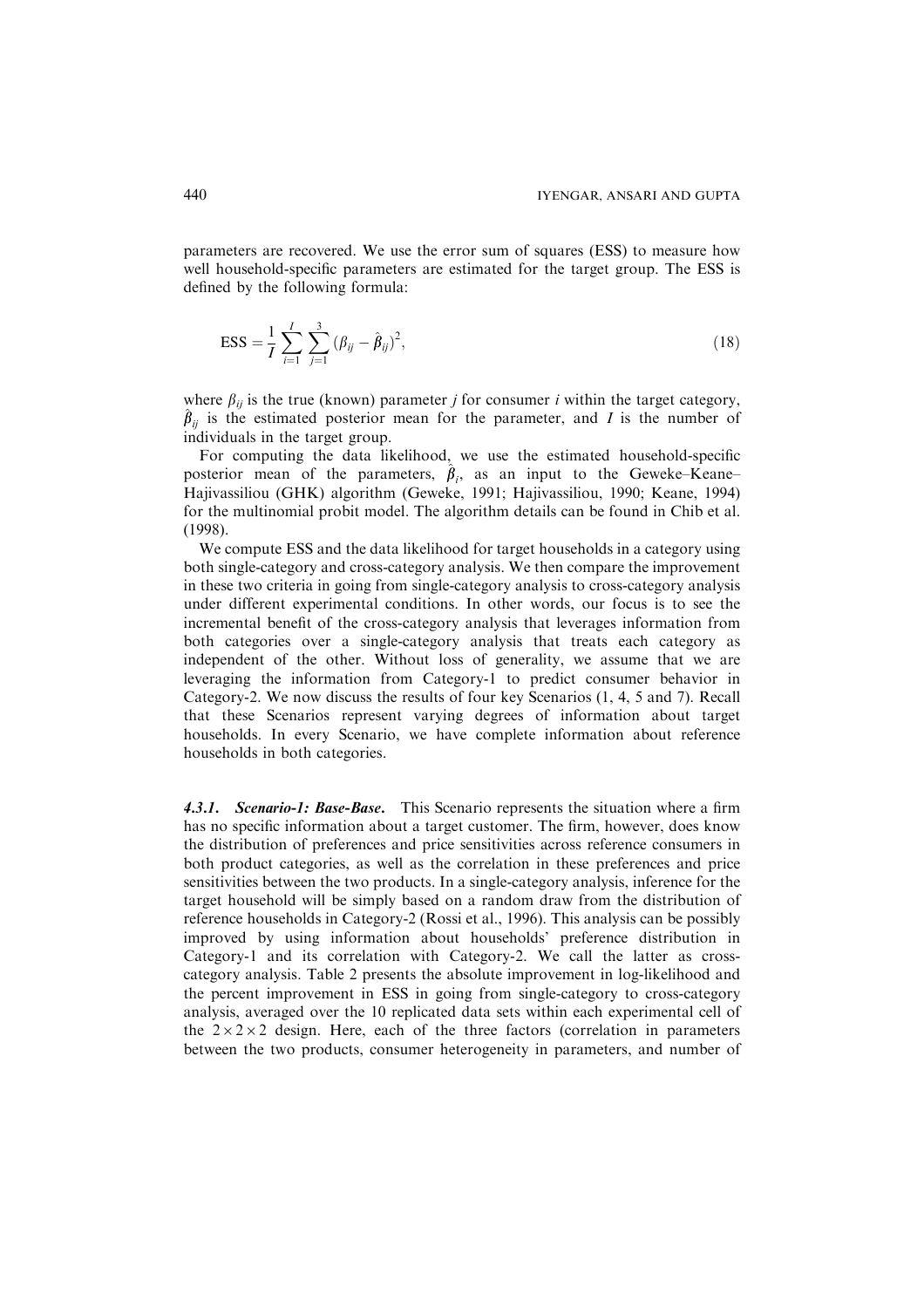| Parameter<br>correlation | Consumer<br>heterogeneity | Number of<br>observations | Percent improvement<br>in ESS | Improvement<br>in LL |
|--------------------------|---------------------------|---------------------------|-------------------------------|----------------------|
| L                        |                           |                           | $-0.53$                       | $-5.18$              |
| L                        |                           | Н                         | 0.52                          | $-2.60$              |
| L                        | H                         |                           | 0.53                          | 3.93                 |
| L                        | H                         | H                         | 0.12                          | $-5.86$              |
| H                        |                           |                           | $-0.14$                       | $-1.76$              |
| H                        |                           | H                         | 0.41                          | $-1.18$              |
| H                        | Н                         |                           | 0.03                          | $-18.19$             |
| H                        | H                         | H                         | 1.33                          | 8.50                 |

Table 2. Simulation results for Scenario-1: Base-Base.

observations in Category-1) are represented at two levels ( $L = low$ , and  $H = high$ ). The low and high levels for each factor are as discussed above. Statistically significant improvements in log-likelihood and ESS are shown in bold.

The results show that cross-category analysis does not provide any significant improvement in either the data likelihood or parameter recovery (as measured by ESS) for any of the experimental conditions. In other words, additional information from the second category (e.g., correlation in price sensitivities, even when it is as high as 0.7), does not provide any incremental benefits. This is not surprising since the base case does not provide any specific information about the target households. This result sets a benchmark for the potential improvement in other Scenarios.

4.3.2. Scenario-4: Full-Base/Demo. As mentioned before, this Scenario represents a typical cross-selling case. Here a firm may have full information about target customers in one category (Category-1) but no, or only demographic, information in Category-2. The firm wishes to leverage customers' information in Category-1 to predict their behavior in Category-2. For simplicity, we ignore demographics in this simulation. To ensure consistency with the nomenclature in Table 1, we continue to call this as Scenario-4.

To compute the incremental benefit we compare the predictions in Category-2 from a single-category model with those from our cross-category model. In a singlecategory probit model, we have no specific information about target households in Category-2. Therefore, inferences can only be made by using the population-level estimates obtained from estimating the model on the reference group purchases in Category-2. In contrast, as described in Section 3.2, when a cross-category model is used, inferences about the target group within Category-2 are based on (a) the population-level estimates obtained from estimating this joint model on the reference group purchases in both categories and (b) the full purchase history of the target households in Category-1. A comparison of the results from the two approaches provides an indication of the incremental information gleaned from a cross-category analysis. Table 3 provides these results. The numbers in bold represent a significant improvement.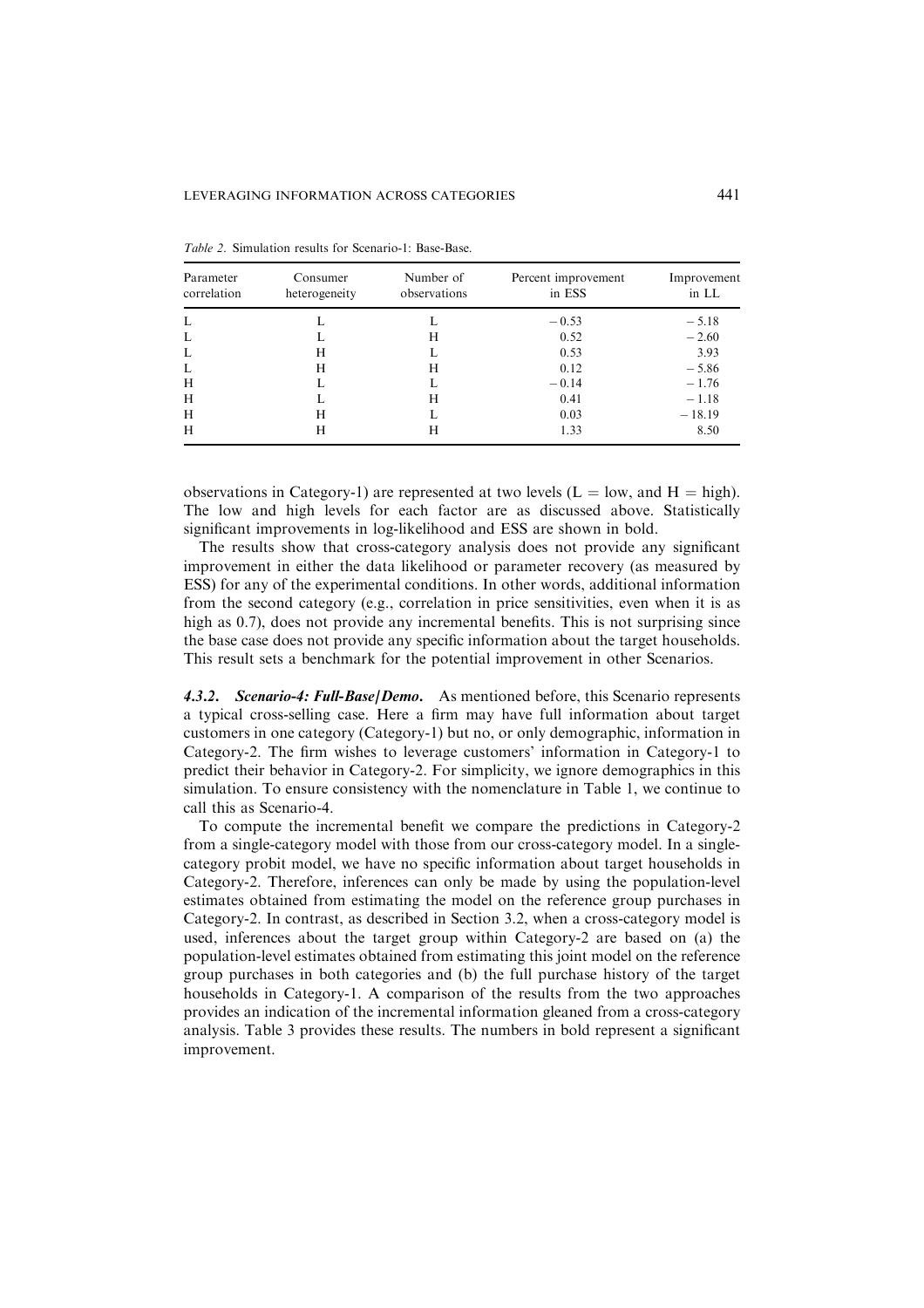| Parameter<br>correlation | Consumer<br>heterogeneity | Number of<br>observations | Percent improvement<br>in ESS | Improvement<br>in LL |
|--------------------------|---------------------------|---------------------------|-------------------------------|----------------------|
|                          |                           |                           | $-5.79$                       | $-7.73$              |
|                          |                           | Н                         | 1.78                          | 0.85                 |
| L                        | Н                         |                           | 9.89                          | 4.75                 |
| L                        | H                         | Н                         | 11.88                         | 4.62                 |
| H                        |                           |                           | 21.13                         | 2.45                 |
| H                        |                           | Н                         | 37.61                         | 5.25                 |
| H                        | H                         |                           | 38.41                         | 117.23               |
| H                        | H                         | H                         | 51.38                         | 114.02               |

Table 3. Simulation results for Scenario-4: Full-Base.

We begin by focusing on log-likelihood. Our results show that cross-category information improves the data likelihood only when both parameter correlation and consumer heterogeneity are high. If these conditions hold, data likelihood from the cross-category model improves over those from the single-category analysis by as much as 115 points. In all other conditions, there is no significant improvement. It is reasonable to expect that when correlation among parameters of the two categories is low ( $\rho = 0.3$ ), there is very little transfer of information from one category to the other. Therefore, it is not surprising to find that high parameter correlation is a necessary condition for improvement in prediction over single category analysis. However, a somewhat surprising result is that high correlation, while necessary, is not a sufficient condition. Why? When consumer heterogeneity is low (in the extreme case consumers are perfectly homogeneous), information about reference consumers in Category-2 is a strong indicator of target consumers' behavior in this category as consumers are relatively homogeneous. Additional information from Category-1 purchases of target customers does not provide any incremental benefit in predicting their behavior. Therefore, high heterogeneity is needed in addition to high correlation.

We next focus on ESS. The ESS results show that in all conditions, except when both heterogeneity and correlation are low, the full purchase information of a target household in Category-1 is useful in recovering its parameters in Category-2. Further, the incremental benefit of this information is the highest under conditions of high heterogeneity and high correlation. When all three factors are at a high level, cross-category model ESS improves over single-category ESS by as much as 51%. Finally, we rank the factors in terms of their influence on the results by averaging the gain for the three factors and considering the difference in the gain between the high and low level of each factor. For this analysis, the non-significant gains are taken to be 0. The average gain for high level of correlation is 37% whereas that for a low level of correlation is 11%. This gives a spread of 26%. The spread for heterogeneity and number of observations can be similarly computed and they are  $-2\%$  and 10% respectively. Thus, correlation is the most influential factor, followed by number of observations and consumer heterogeneity.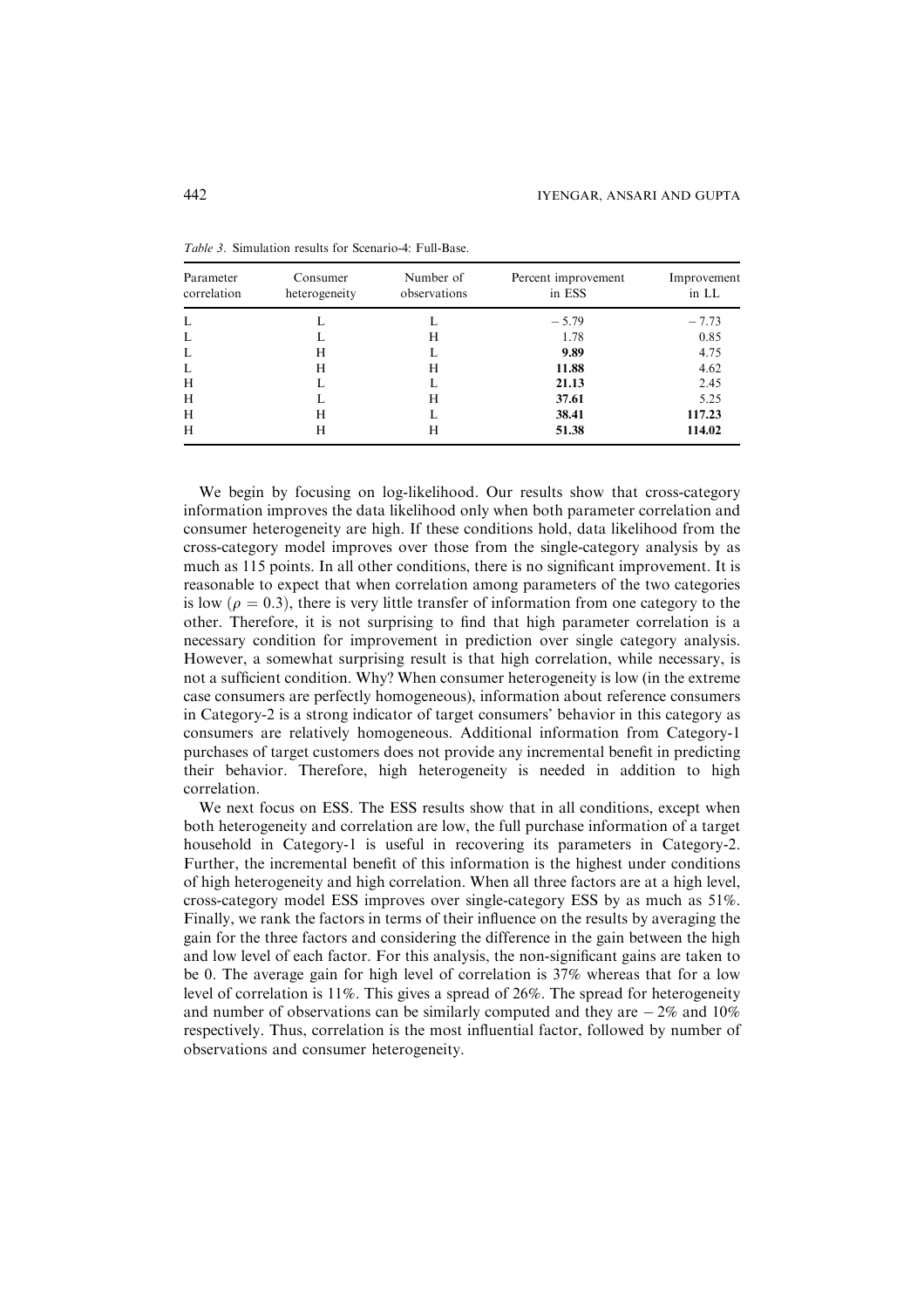Comparing the results for log-likelihood and ESS, we see that in several situations while ESS improves with additional information from a second category, there is no significant improvement in log-likelihood. In other words, the benefit of additional information from a second category depends on the researcher's objective.

4.3.3. Scenario-5: Choice-Choice. This Scenario represents situations where companies collect information about consumers' choices but do not have any information about the causal variables (e.g., price) that may affect their choices. Examples include direct marketing companies that track consumers' choices simply because they have to ship the product. However, many of these companies do not keep records of all the events and promotional material sent to every customer. Similarly, loyalty programs keep detailed account of customers' purchases (e.g., hotel stay, travel etc.) but not necessarily the price paid or other causal variables.

In our context, we once again have complete information for both product categories for the reference households, but only choice information in both categories for the target households. For a single category, Rossi et al. (1996) show how we can draw inferences about the price sensitivity of target households without observing causal information for them. In our context of two categories, we wish to find out if correlation between these two categories and the choice information of target households in Category-1 help us draw better inferences about their preferences and purchase behavior in Category-2.

Once again we compare the predictions for target households in Category-2 from a single-category model with those from our cross-category model. In a singlecategory model, inferences about the parameters for the target group can be made by combining (a) the information about choices of the target group in Category-2 and (b) the population-level estimates obtained from estimating this model on the reference group purchases in Category-2. When a cross-category model is used, inferences about the parameters for the target group in Category-2 are based on (a) choice information of the target households in Category-2 (b) the population-level estimates obtained from estimating this joint model on the reference group purchases in both categories (which includes the correlation in parameters between these two categories) and (c) information about choices of the target households in Category-1. A comparison of the results from the two approaches provides an indication of the incremental benefit from the cross-category analysis.

Table 4 provides these results. As earlier, this table shows the absolute improvement in log-likelihood and the percent improvement in ESS of crosscategory model over single category model. The improvement estimates are averaged over the 10 replicated data sets within each combination of the experimental factors. Statistically significant changes are highlighted in bold.

We begin with the log-likelihood results. In general, there is no improvement in log-likelihood. In fact, under low correlation and low heterogeneity, there is a significant decline! We explain this surprising finding in the following discussion of the ESS results.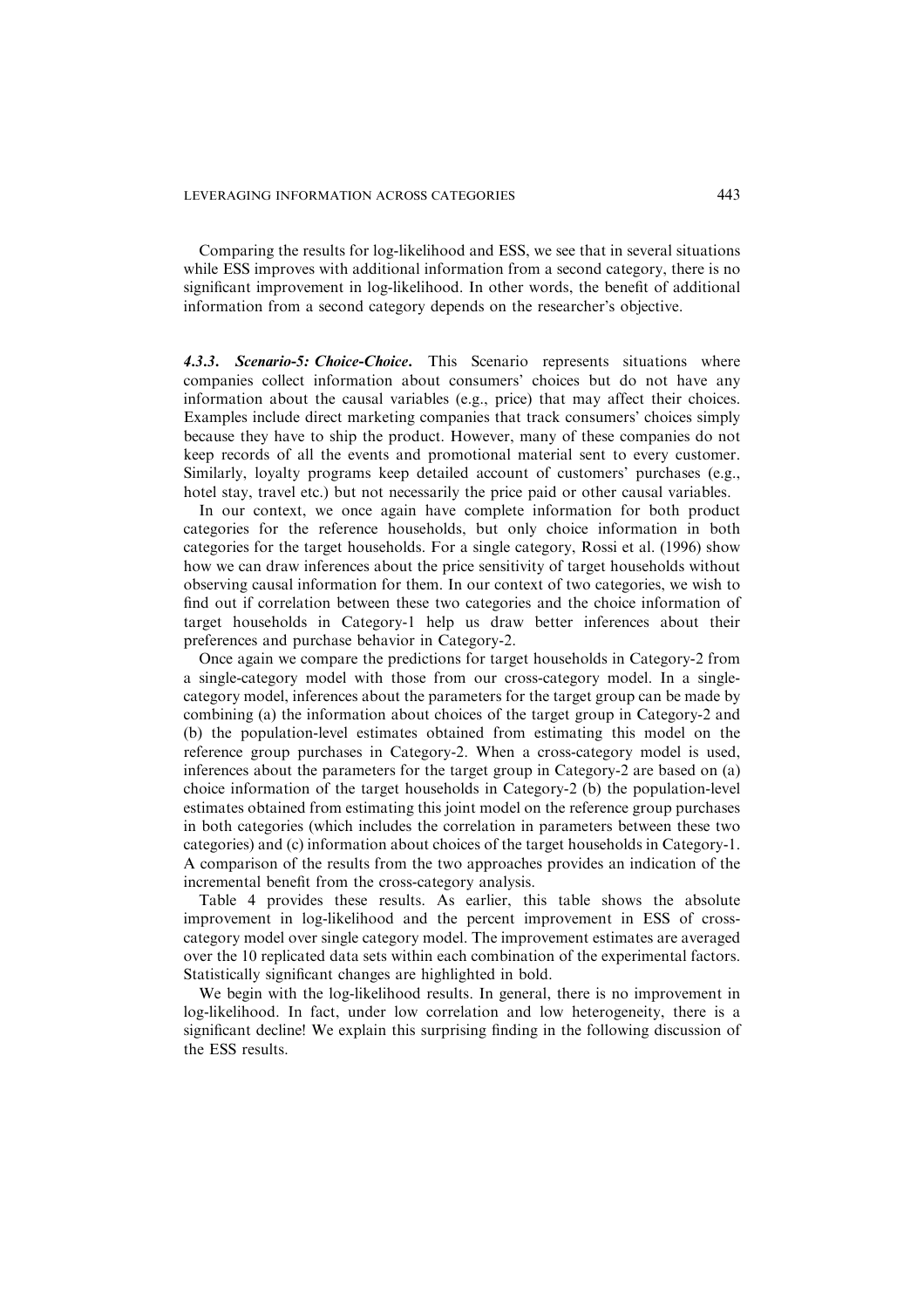| Parameter<br>correlation | Consumer<br>heterogeneity | Number of<br>observations | Percent improvement<br>in ESS | Improvement<br>in LL |
|--------------------------|---------------------------|---------------------------|-------------------------------|----------------------|
| L                        |                           |                           | $-5.38$                       | $-22.72$             |
| L                        |                           | Н                         | $-7.95$                       | $-17.60$             |
| L                        | H                         |                           | 3.51                          | $-35.15$             |
| L                        | H                         | H                         | 0.70                          | $-23.87$             |
| H                        |                           |                           | $-4.44$                       | $-3.75$              |
| H                        |                           | H                         | 9.72                          | $-1.50$              |
| H                        | H                         |                           | 1.33                          | $-43.45$             |
| H                        | H                         | H                         | 1.18                          | $-23.95$             |

Table 4. Simulation results for Scenario-5: Choice-Choice.

The ESS results show that under low correlation and low heterogeneity condition, the cross-category model performs worse than the single category model. In other words, instead of being beneficial, additional information is detrimental to parameter recovery! We believe this happens for the following reasons. In a choice-choice context where we have no information about causal variables for target households, it is obviously much harder to infer price sensitivity for these customers. In case of low heterogeneity, customers are very similar. Therefore, price sensitivity of reference households in Category-2 provides significant information about the price sensitivity of target households in Category-2. In effect, this is what a single-category model is doing. When we add cross-category information in a low correlation context, we are doing the following. First, using choice information of target households in Category-1, we are inferring their price sensitivity in Category-1. Next, we are using the parameter correlation between the two categories (estimated from reference households) to link Category-1 price sensitivity of a target household to its price sensitivity in Category-2. Note, in a low heterogeneity case, analyzing only Category-2 provides us a fairly accurate account of target household's price sensitivity. In the extreme case of completely homogeneous population, we have a perfect estimate of target households' price sensitivity in a single category analysis. However, when we add the noisy (due to low correlation) estimates from the cross-category analysis to good (in the extreme case, perfect) estimates of single-category analysis, we end up with estimates that are worse than single category estimates. The inaccuracy in the estimates in then reflected in the deterioration of the log-likelihood. Most of the other differences in ESS are insignificant except H-L-H combination of correlation, heterogeneity and observations respectively. However, this appears to be an anomaly.

4.3.4. Scenario-7: Full-Full. This is the most data rich Scenario where a firm has complete information about both reference and target households in both product categories. Most cross-category studies (e.g., Ainslie and Rossi, 1998; Erdem et al., 2001) consider this Scenario. Results for this Scenario are given in Table 5.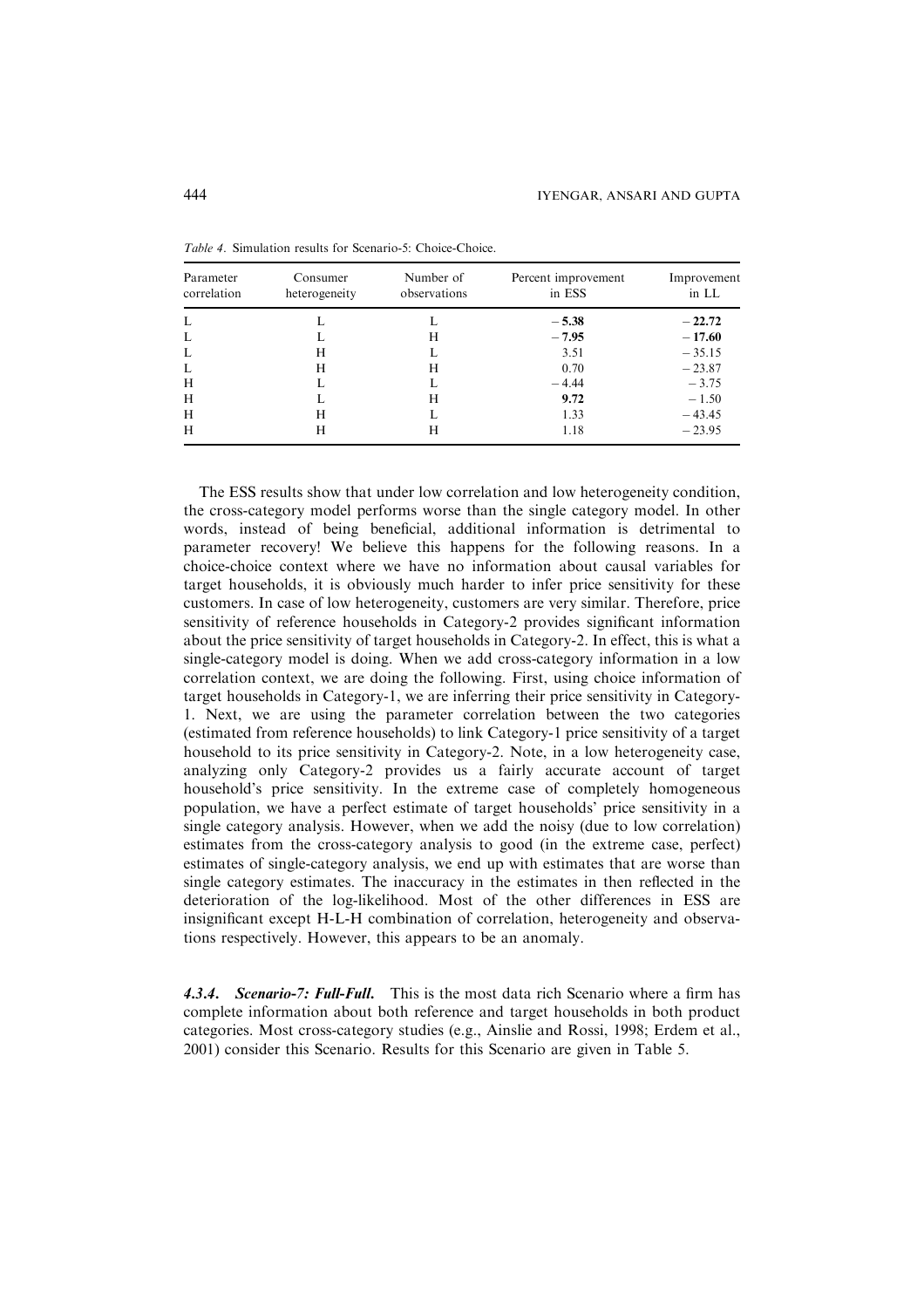| Parameter<br>correlation | Consumer<br>heterogeneity | Number of<br>observations | Percent improvement<br>in ESS | Improvement<br>in LL |
|--------------------------|---------------------------|---------------------------|-------------------------------|----------------------|
| L                        |                           |                           | 1.14                          | $-0.08$              |
| L                        |                           | Н                         | 5.63                          | $-4.9$               |
| L                        | H                         |                           | 5.36                          | 0.14                 |
| L                        | Н                         | H                         | 3.61                          | $-0.49$              |
| H                        |                           |                           | 17.76                         | 5.70                 |
| H                        |                           | H                         | 28.71                         | 1.38                 |
| H                        | Н                         |                           | 15.46                         | $-1.34$              |
| H                        | Н                         | H                         | 15.37                         | $-4.96$              |

Table 5. Simulation results for Scenario-7: Full-Full.

These results suggest that compared to a single-category analysis, cross-category analysis in general does not improve the data likelihood. The H-L-L combination of correlation, heterogeneity and observations appears to be an anomaly. However, there is a significant improvement in parameter recovery or ESS under high correlation case. We can rank the three factors in terms of their influence on the ESS results. We average the gain for the three factors and consider the difference in the gain between the high and low level of each factor. The average gain under high correlation is 19.32% and under low correlation is 0% (non-significant gains are taken to be 0). Thus, the spread in gain is 19.32%. The differences for consumer heterogeneity and number of observations are smaller at  $-7.82\%$  and 5.43% respectively. Thus, correlation is the most influential factor followed by consumer heterogeneity and number of observations.

### 4.4. Summary of simulation results

Based on our simulation results, we can draw the following conclusions about the benefit of cross-category analysis over single-category analysis.

- 1. In most situations there is very little gain in data likelihood compared to single category analysis. This suggests that in any empirical application, where the likelihood provides a way to compare approaches, a cross-category analysis is unlikely to show any significant gains over a single-category analysis. This makes the single-category analysis as suggested by Rossi et al. (1996) even more powerful than we may have realized in the past. In many situations, however, leveraging information across categories improves the recovery of underlying householdspecific parameters. This finding is managerially useful as better estimation of individual-level parameters can lead to more optimal customization of marketing initiatives.
- 2. Cross-category analysis and leveraging information across categories is most useful when there is complete information for a customer in one category and no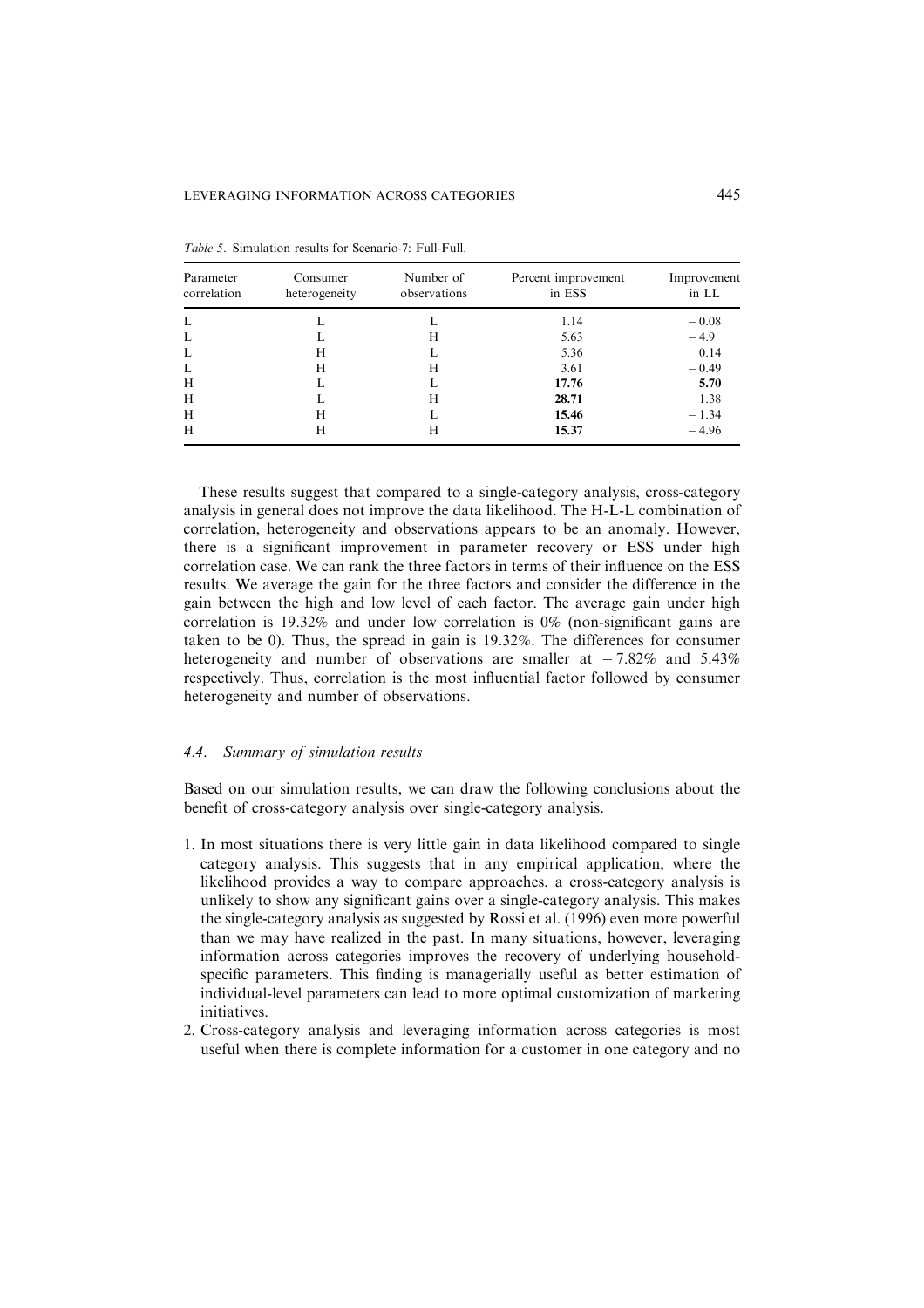or very little information about that customer in a related category (Scenario 4). However, when firms have no causal information in either product category (Scenario 5), they may be well advised to avoid the complexity of cross-category analysis since it does not provide any benefit over single-category analysis.

- 3. In many situations, high correlation among parameters of two categories is a necessary but not sufficient condition for transfer of information between two products. Consumer heterogeneity also plays an important part. This provides strong guidelines for researchers and managers about when additional information and complexity is likely to pay off.
- 4. More information is not always better. In some cases (low correlation, low heterogeneity and choice only), including additional information from a second category may lead to worse results.

## 5. Application

In this section, we report the results from an application for two grocery products. Here, we use our model on the reference households to get estimates of parameter correlations and consumer heterogeneity. In addition, the data provide us information about the number of observations in each category. The information on these three factors when combined with our simulation guidelines allows us to predict how well a cross-category model is likely to perform compared to a singlecategory model. In other words, we can hypothesize the value of leveraging information across categories. We estimate both single- and cross-category models, compare the likelihood and assess whether our application results confirm our simulation guidelines.

## 5.1. Data

The data, made available by A.C. Nielsen, pertains to two related product categories—Breakfast Foods and Table Syrup. We deliberately chose related categories to ensure significant correlation in parameters between these two products. The data span a period of 120 weeks from January 1993 to March 1995 and are from a large metropolitan market area in the western United States. We randomly chose 200 people to form the reference group and 100 people to form the target group. There are four major brands within each category. For each brand, we have price and promotion information. Promotion is a dummy variable created by combining various promotional vehicles such as feature and display. On average, we have eight observations per household in Breakfast Foods and three observations per household in Table Syrup. Table 6 provides summary statistics for the two categories. The column labeled promotion indicates the proportion of times that a specific brand was promoted.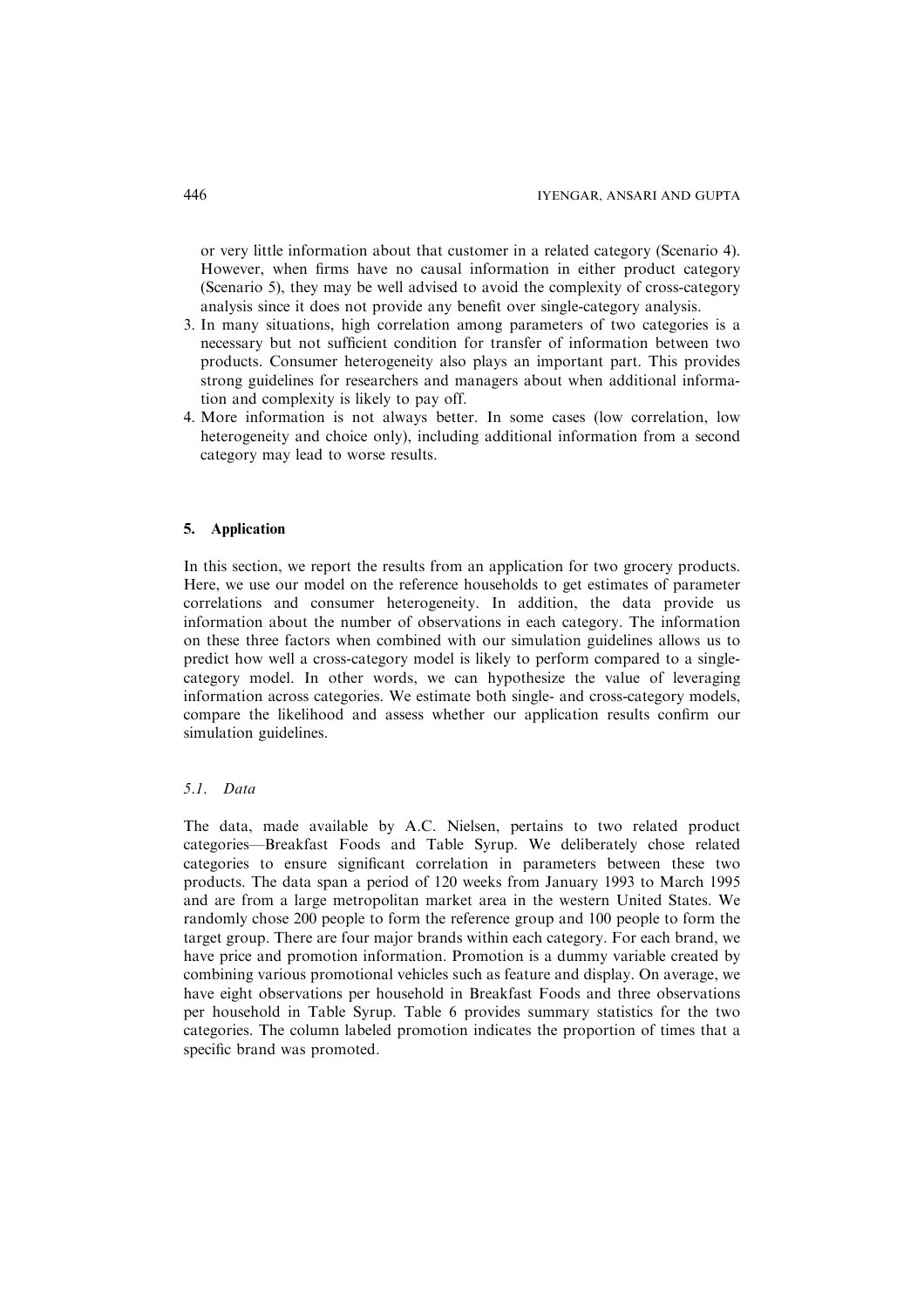| <b>Breakfast Foods</b> |             |           |              | Table Syrup  |           |
|------------------------|-------------|-----------|--------------|--------------|-----------|
| <b>Brand</b>           | Price $(S)$ | Promotion | <b>Brand</b> | Price $(\$)$ | Promotion |
|                        | 1.75        | 0.07      |              | 1.98         | 0.03      |
| 2                      | 1.58        | 0.04      |              | 2.87         | 0.02      |
| 3                      | 1.92        | 0.09      |              | 1.74         | 0.05      |
| $\overline{4}$         | 1.94        | 0.01      |              | 1.63         | 0.07      |

#### 5.2. Estimation

Both the single and cross-category models were estimated using the Bayesian procedures outlined in Appendix A. We first estimated the population parameters using data for reference customers. The population parameters and the purchase information of target households were then used in tandem to estimate the parameters for the target households and to predict their behavior under the four information Scenarios discussed earlier. The MCMC algorithm for estimating the population level parameters in both single category and cross-category analysis was run for 40,000 iterations with a burn-in period of 25,000 iterations. Convergence of the parameters was assessed by monitoring the time series plots across the MCMC iterations.

## 5.3. Results

5.3.1. Results for reference customers. The parameter estimates from the independent single-category analysis of reference households are given in Table 7. This table shows the estimates for the population mean and the population variance

|            |                  | <b>Breakfast Foods</b> |                  | Table Syrup  |
|------------|------------------|------------------------|------------------|--------------|
| Parameter  | Mean             | Variance               | Mean             | Variance     |
| Intercept1 | $-0.67$          | 3.90                   | $-0.02$          | 1.96         |
|            | $(-1.11, -0.23)$ | (2.48, 5.73)           | $(-0.75, 0.63)$  | (0.74, 4.14) |
| Intercept2 | 2.08             | 2.94                   | $-0.54$          | 3.42         |
|            | (1.69, 2.57)     | (1.72, 4.80)           | $(-1.13, 0.28)$  | (1.83, 5.94) |
| Intercept3 | $-0.94$          | 4.30                   | $-1.45$          | 1.67         |
|            | $(-2.18, -0.19)$ | (2.06, 8.79)           | $(-2.03, -0.86)$ | (0.67, 3.35) |
| Price      | $-3.36$          | 2.89                   | $-5.18$          | 1.48         |
|            | $(-4.20, -2.88)$ | (0.93, 4.44)           | $(-5.91, -4.62)$ | (0.37, 3.07) |
| Promotion  | 0.28             | 1.40                   | 1.22             | 1.71         |
|            | $(-0.17, 0.74)$  | (0.63, 2.78)           | (0.29, 2.10)     | (0.52, 4.25) |

Table 7. Parameter estimates for single-category analysis.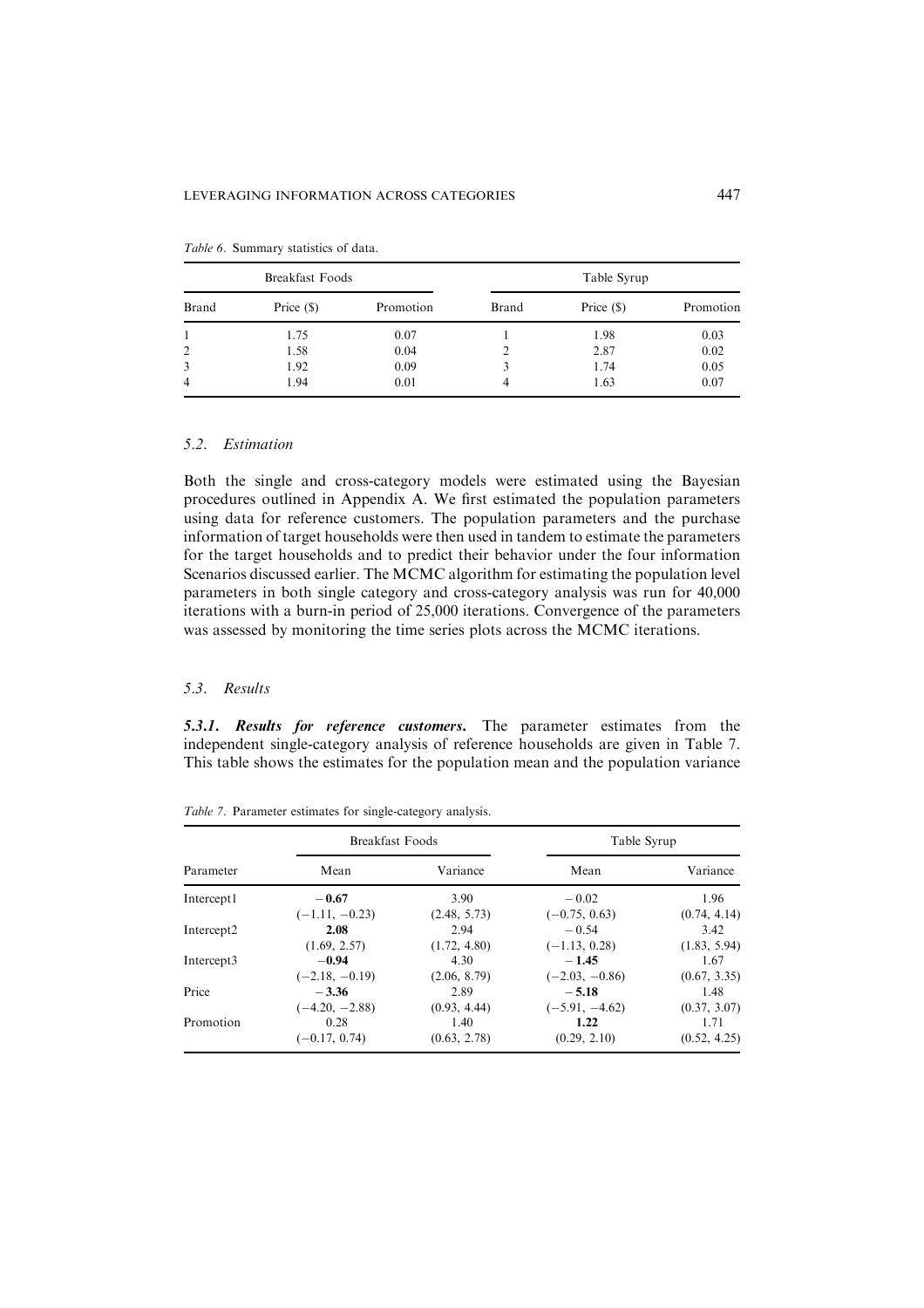of the parameters in the two categories. The numbers in parentheses show the 95% posterior intervals around the estimate and ''significant'' posterior means are shown in bold. The corresponding estimates from a cross-category analysis are given in Table 8. In addition, the cross-category analysis also provides estimates of the correlation between parameters of the two categories (Table 9). Note, in our estimation procedure, we allow all the parameters across the two categories to be correlated with each other. In other words, we do not impose any structure on the  $\Lambda$ matrix. We estimate the  $\Lambda$  matrix during each iteration of the MCMC algorithm and then calculate the correlations. Table 9 gives the average correlations across 25,000 iterations with the significant ones shown in bold. Significance is ascertained by looking at the 95% confidence interval around the estimate.

From these tables we make the following observations. First, the parameter estimates have face validity, i.e., the price parameters are negative and the promotion parameters have positive signs. Second, the parameter estimates from the singlecategory analysis are very similar to those obtained from the cross-category analysis. Third, while there is no significant correlation between the promotion parameters of the two categories, the price parameters are positively correlated. However, this correlation is only 0.21 which is consistent with the results in Ainslie and Rossi (1998). Fourth, consumer heterogeneity, as measured by the population variances, is between 1.7 to 4.3. In general, there is greater heterogeneity in Breakfast Foods than in Table Syrup.

Recall that our simulation results were based on three factors: parameter correlation (low = 0.3, high = 0.7), consumer heterogeneity (low = 0.3, high = 11) and number of observations (low  $= 8$ , high  $= 24$ ). The results from our application show low correlation between parameters (0.21 to  $-$  0.32), low to moderate customer heterogeneity (1.7 to 4.3), and low number of observations (3 for Table Syrup and 8 for Breakfast Foods). Therefore, our simulation guidelines suggest that crosscategory analysis is unlikely to provide a better data likelihood than single-category

|            | <b>Breakfast Foods</b> |              | Table Syrup      |              |
|------------|------------------------|--------------|------------------|--------------|
| Parameter  | Mean                   | Variance     | Mean             | Variance     |
| Intercept1 | $-0.64$                | 4.29         | $-0.22$          | 2.62         |
|            | $(-1.08, -0.19)$       | (2.67, 6.38) | $(-0.97, 0.52)$  | (1.11, 4.99) |
| Intercept2 | 2.13                   | 3.33         | $-0.63$          | 4.36         |
|            | (1.74, 2.59)           | (1.96, 5.41) | $(-1.28, 0.03)$  | (1.84, 8.51) |
| Intercept3 | $-0.80$                | 4.32         | $-1.68$          | 2.45         |
|            | $(-1.63, -0.12)$       | (2.27, 7.58) | $(-2.35, -1.04)$ | (1.06, 4.92) |
| Price      | $-3.38$                | 3.70         | $-5.81$          | 1.89         |
|            | $(-3.90, -2.91)$       | (2.02, 5.90) | $(-6.75, -4.80)$ | (0.83, 3.24) |
| Promotion  | 0.29                   | 1.73         | 1.53             | 2.45         |
|            | $(-0.15, 0.75)$        | (0.83, 3.23) | (0.47, 2.67)     | (0.90, 5.59) |

Table 8. Parameter estimates for cross-category analysis.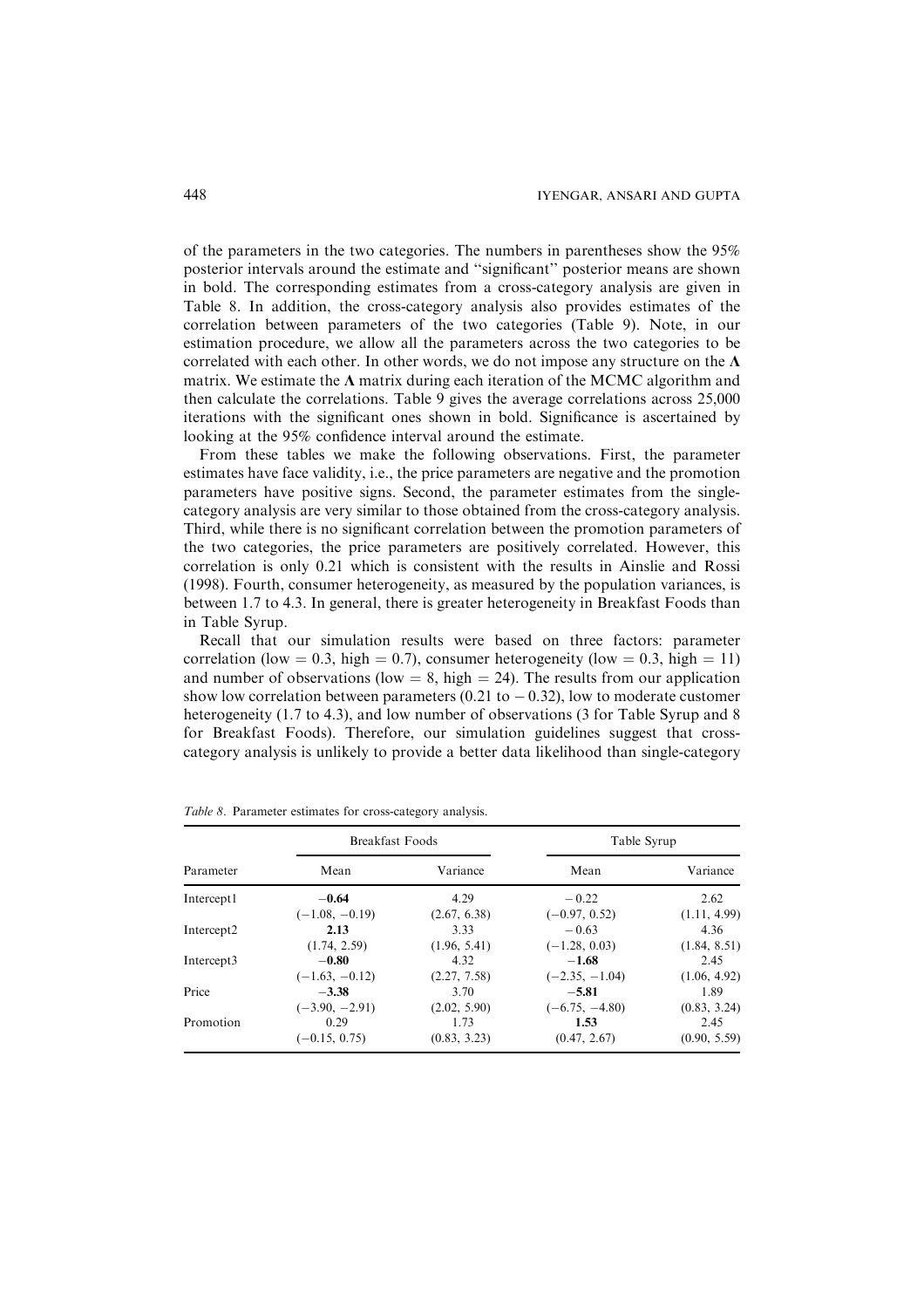| Category-1  |             | Category-2  |             |         |           |  |  |
|-------------|-------------|-------------|-------------|---------|-----------|--|--|
|             | Intercept-1 | Intercept-2 | Intercept-3 | Price   | Promotion |  |  |
| Intercept-1 | 0.23        | $-0.19$     | $-0.32$     | 0.23    | 0.01      |  |  |
| Intercept-2 |             | $-0.27$     | $-0.10$     | 0.21    | 0.02      |  |  |
| Intercept-3 |             |             | $-0.28$     | $-0.18$ | 0.03      |  |  |
| Price       |             |             |             | 0.21    | 0.03      |  |  |
| Promotion   |             |             |             |         | 0.04      |  |  |

Table 9. Cross-category correlation matrix.

analysis for all possible information Scenarios. While we do not know the true parameters in the context of our application, simulation results suggest that parameter recovery is also unlikely to benefit in almost all Scenarios, with the possible exception of Scenario-4 (full-base).

5.3.2. Results for target customers. In each of the four information Scenarios discussed earlier, we use both the single- and cross-category models to estimate parameters for the target households. In the single-category analysis for each product, we use full information of the reference households and any available information (depending on the Scenario) of the target households in that product category only. In other words, we completely ignore the purchase information in the related product category. For example, to estimate parameters of target households in Breakfast Foods in Scenario-5 (choice-choice), we use full information of reference households but only choice information of target households in Breakfast Foods. Similarly, in Scenario-4 (full-base), we have no specific purchase information on target households. In cross-category analysis, we use full information of reference households in both categories and any available information of target households in both categories. For example, cross-category analysis for Breakfast Foods in Scenario-4 (full-base) involves using full information of the reference households in both the categories, full information about the target households in Table Syrup, but no specific information about target households in Breakfast Foods.

Using the single-category and cross-category analysis, we estimated the mean price parameter for each of the 100 target households. We then calculated the sample mean and standard deviations for these household-specific parameters. Table 10 shows the mean price parameter estimates with the standard deviation in the parenthesis. As expected from our simulation results, there are no significant differences in the price parameter estimates of single- and cross-category analysis for any Scenario, except for Scenario-4 (the results are similar for other parameters).

We also computed the log-likelihood using both the single- and cross-category models. As expected from our simulation results, cross-category analysis did not lead to any significant improvement in likelihood over a single category analysis for any of the four scenarios.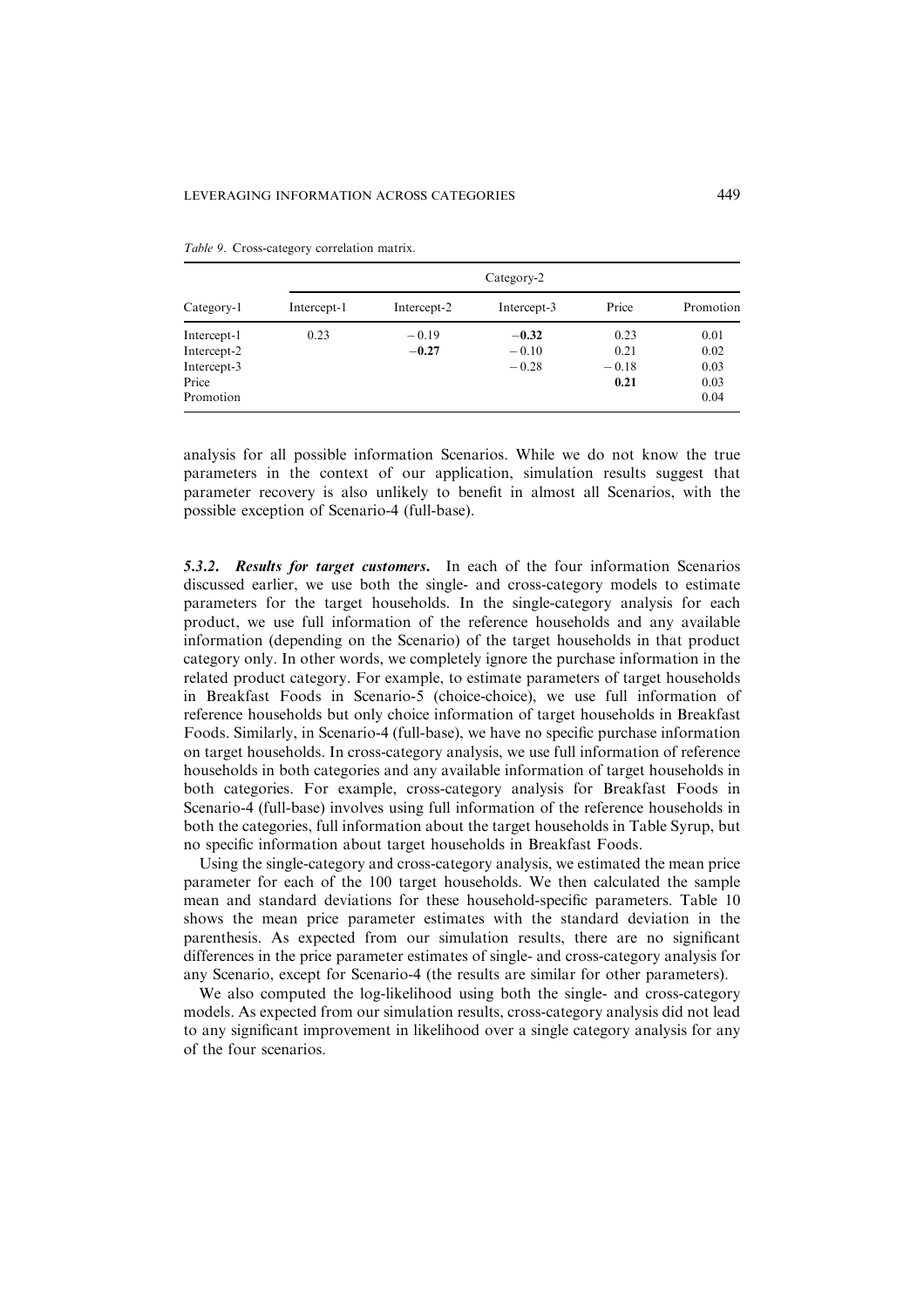|                          | <b>Breakfast Foods</b>      |                            | Table Syrup                 |                            |
|--------------------------|-----------------------------|----------------------------|-----------------------------|----------------------------|
| Information<br>scenarios | Single category<br>analysis | Cross-category<br>analysis | Single category<br>analysis | Cross-category<br>analysis |
| Scenario-1               | $-3.37$                     | $-3.38$                    | $-5.19$                     | $-5.81$                    |
| (Base-base)              | (0.04)                      | (0.02)                     | (0.31)                      | (0.40)                     |
| Scenario-4               | $-3.37$                     | $-5.26$                    | $-5.19$                     | $-3.51$                    |
| (Full-base/demo)         | (0.04)                      | (0.39)                     | (0.31)                      | (0.37)                     |
| Scenario-5               | $-3.23$                     | $-2.74$                    | $-3.17$                     | $-3.34$                    |
| (Choice-choice)          | (1.58)                      | (1.24)                     | (0.43)                      | (0.35)                     |
| Scenario-7               | $-3.38$                     | $-3.40$                    | $-5.65$                     | $-5.83$                    |
| (Full-full)              | (1.33)                      | (1.50)                     | (0.30)                      | (0.45)                     |



The number in parentheses is the standard deviation. Significant differences are shown in bold.

#### 6. Extension to multiple categories

Until now the paper has focused on two categories. Extension to multiple categories is straightforward. Here we show the extension of our model for three categories. The number of information scenarios (Table 1) grows if an additional category is considered. In what follows, for illustration purposes, we choose two information Scenarios and show how inferences for household-level parameters can be carried out. The two Scenarios that we choose are Full-Choice-Demographics (Full information in Category-1, Choice information in Category-2 and Only Demographics in Category-3) and Full-Full-Choice (Full information in Category-1, Full information in Category-2 and Choice information in Category-3).

### 6.1. Full-Choice-Demographics

In this Scenario, we have full information about the target group in Category-1, choice information in Category-2 and only demographics in Category-3. The following analysis shows how to combine these three information sets to infer household-specific parameters in categories where only partial information is available.

We begin with Category-2. The information set in that category is choice only. Specifically, utility for a complete data model in Category-2 (given in equation (1)) can be rewritten as

$$
\mathbf{u}_{h12} = \mathbf{X}_{h12}\mathbf{\beta}_{h2} + \mathbf{e}_{h12} = \begin{bmatrix} 0 \\ \gamma_{h2} \end{bmatrix} + \mathbf{X}_{ch12}\delta_{h2} + \mathbf{e}_{h12},
$$
\n(19)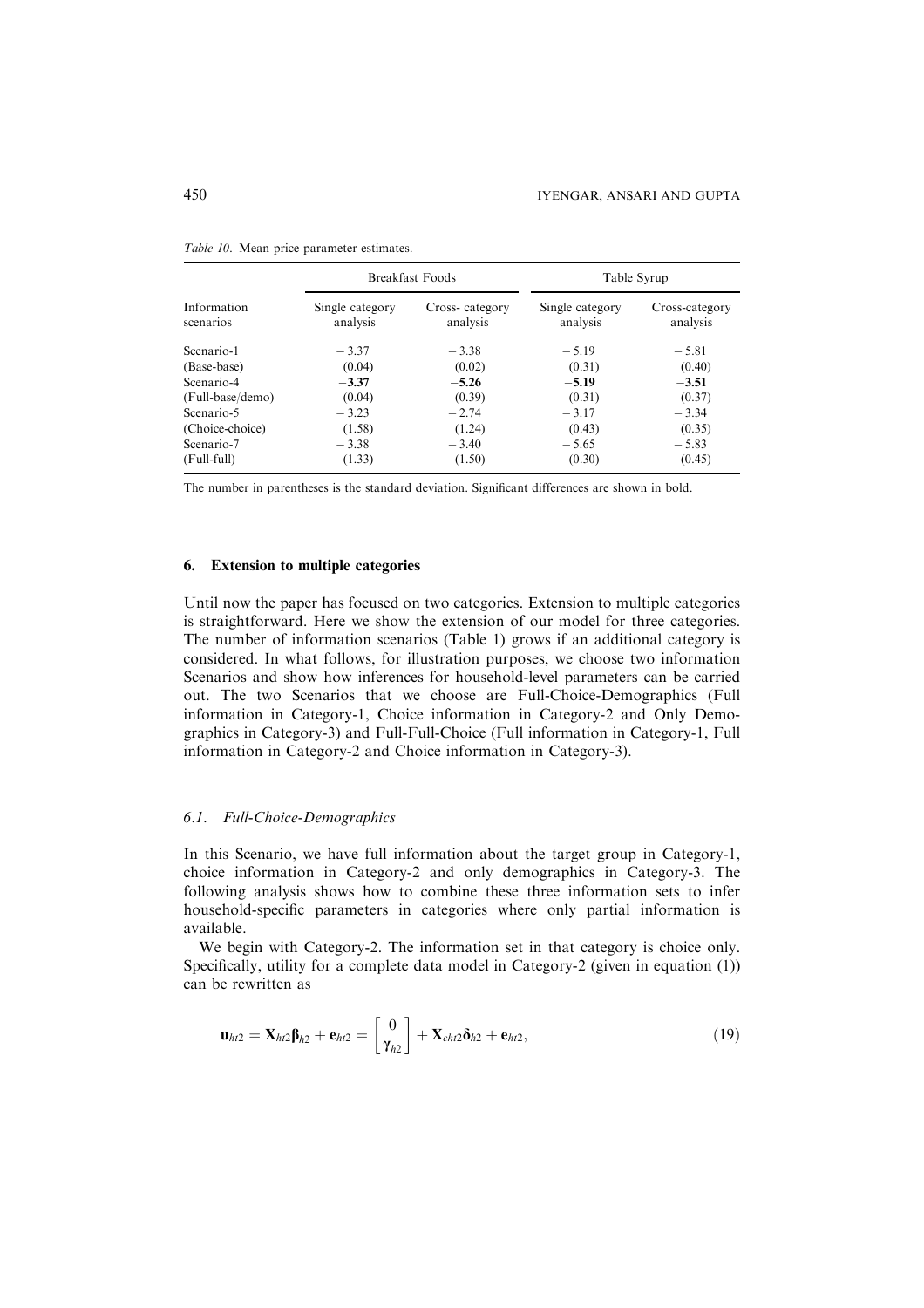where  $X_{ch2}$  is a matrix containing the causal variables and  $\gamma_{h2}$  is brand-specific constants for Category-2. For identification purposes, the first brand-specific constant is forced to zero.

While complete information is available for reference households, only choice information is available for the target households. Therefore, for the target group we can only specify an intercept-level model, i.e.,

$$
\mathbf{u}_{h12} = \begin{bmatrix} 0 \\ \mathbf{\mu}_{h2} \end{bmatrix} + \mathbf{e}_{h12}.
$$
 (20)

To leverage information from the reference group analysis appropriately, we need to map the posterior distribution for  $\mu_{h2}$  into a distribution for the full set of parameters  $\beta_{h2}$ . The identification restrictions in the model with complete information are different from those required for the intercepts-only model for the target households. In particular, the first intercept is set to zero in both categories in the intercept-only model and this necessitates taking utility differences in the complete model so as to make the parameters across the two models comparable (see Rossi et al., 1996 for an extended discussion). After making adjustments for these differences in identification conditions for the above two sets of equations, and after taking iterated expectations  $E[\mathbf{u}] = E_x[E[\mathbf{u}|\mathbf{X}]] = E_x[\mathbf{X}\mathbf{\beta}]$  we arrive at the following equalities for the parameters within the model.

$$
\gamma_{h2} + \mathbf{R}_2 \delta_{h2} = \mathbf{\mu}_{h2},\tag{21}
$$

where,

$$
\mathbf{R}_2 = \begin{bmatrix} \frac{\overline{x_2'} - \overline{x_1'}}{\overline{x_3'} - \overline{x_1'}} \\ \vdots \\ \frac{\overline{x_n'} - \overline{x_1'}}{\overline{x_n'} - \overline{x_1'}} \end{bmatrix}
$$

and  $\overline{x_j'}$  is a vector of the means for the causal variables of the *j*th brand in Category-2.

We can now integrate the information in Category-2 with that in Category-1 and Category-3. This linkage explictly captures the cross-category influence. The integration is best expressed through the following matrix equality.

$$
\begin{bmatrix} \beta_{h1} \\ \mu_{h2} \\ \delta_{h2} \\ \beta_{h3} \end{bmatrix} = \begin{bmatrix} \mathbf{I} & \mathbf{0} & \mathbf{0} & \mathbf{0} \\ \mathbf{0} & \mathbf{I} & \mathbf{R}_2 & \mathbf{0} \\ \mathbf{0} & \mathbf{0} & \mathbf{I} & \mathbf{0} \\ \mathbf{0} & \mathbf{0} & \mathbf{0} & \mathbf{I} \end{bmatrix} \begin{bmatrix} \beta_{h1} \\ \gamma_{h2} \\ \delta_{h2} \\ \beta_{h3} \end{bmatrix} .
$$
 (22)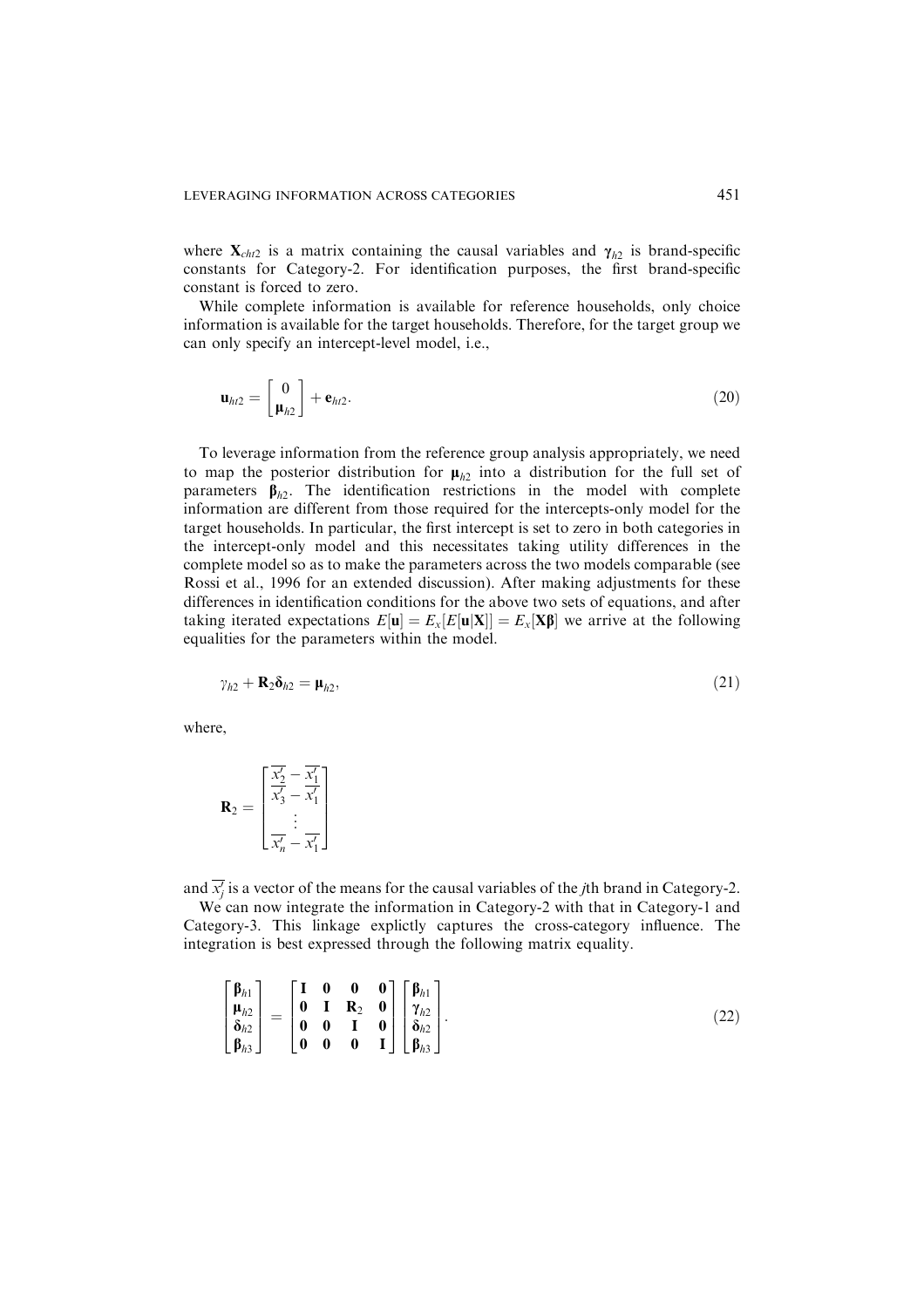This can be rewritten as:

$$
\begin{bmatrix} \mathbf{\theta}_h \\ \zeta_h \end{bmatrix} = \begin{bmatrix} \mathbf{A}_{11} & \mathbf{A}_{12} \\ \mathbf{A}_{21} & \mathbf{A}_{22} \end{bmatrix} \begin{bmatrix} \mathbf{\beta}_{h12} \\ \mathbf{\beta}_{h3} \end{bmatrix},
$$
\n(23)

where,  $\mathbf{\theta}_h \equiv (\mathbf{\beta}_{h1}', \mathbf{\mu}_{h2}')', \zeta_h \equiv (\delta_{h2}', \beta_{h3}')', \beta_{h12} \equiv (\beta_{h1}', \gamma_{h2}', \delta_{h2}')'$  and,

$$
\mathbf{A}_{11} = \begin{bmatrix} \mathbf{I} & \mathbf{0} & \mathbf{0} \\ \mathbf{0} & \mathbf{I} & \mathbf{R}_2 \end{bmatrix}, \quad \mathbf{A}_{12} = \begin{bmatrix} \mathbf{0} \\ \mathbf{0} \end{bmatrix},
$$
  

$$
\mathbf{A}_{21} = \begin{bmatrix} \mathbf{0} & \mathbf{0} & \mathbf{I} \\ \mathbf{0} & \mathbf{0} & \mathbf{0} \end{bmatrix}, \quad \mathbf{A}_{22} = \begin{bmatrix} \mathbf{0} \\ \mathbf{I} \end{bmatrix}.
$$
 (24)

The reference group provides estimates of the population distribution's fixed effect  $\alpha$ , and covariance  $\Lambda$ .

Using the above defined submatrices of **A**, we can rewrite the multivariate normal expression as

$$
\begin{bmatrix} \boldsymbol{\theta}_h \\ \zeta_h \end{bmatrix} \sim N \left( \begin{bmatrix} \mathbf{A}_{11} & \mathbf{A}_{12} \\ \mathbf{A}_{21} & \mathbf{A}_{22} \end{bmatrix} \begin{bmatrix} \mathbf{Z}_{h12} \boldsymbol{\alpha}_{12} \\ \mathbf{Z}_{h3} \boldsymbol{\alpha}_3 \end{bmatrix}, \begin{bmatrix} \mathbf{A}_{11} & \mathbf{A}_{12} \\ \mathbf{A}_{21} & \mathbf{A}_{22} \end{bmatrix} \begin{bmatrix} \mathbf{A}_{12} & \mathbf{A}_{123} \\ \mathbf{A}_{321} & \mathbf{A}_{33} \end{bmatrix} \begin{bmatrix} \mathbf{A}_{11} & \mathbf{A}_{21} \\ \mathbf{A}_{12} & \mathbf{A}_{22} \end{bmatrix} \right), \tag{25}
$$

where  $\Lambda_{12}$  refers to the cross-category covariance matrix between parameters in Category-1 and Category-2,  $\Lambda_{123}$  is the cross-category covariance matrix between parameters in Category-1, Category-2 and Category-3 and  $\Lambda_{33}$  represents the within category covariance matrix of the parameters in Category-3. We choose this particular representation of the covariance matrix between the parameters of Category-1, Category-2 and Category-3 in order to have a  $2 \times 2$  structure, which facilitates the subsequent analytical computation. Finally,  $\mathbf{Z}_{h12}\mathbf{\alpha}_{12}$  $(\mathbf{Z}_{h1}\boldsymbol{\alpha}_1', \mathbf{Z}_{h2}\boldsymbol{\alpha}_2')'$ 

For ease of illustration, we denote the covariance,  $A\Lambda A'$ , as  $2\times 2$  matrix Q, where,

$$
Q_{11} = A_{11}^2 A_{12} + A_{12}^2 A_{33} + A_{11} A_{12} (A_{123} + A'_{123}),
$$
  
\n
$$
Q_{22} = A_{21}^2 A_{12} + A_{22}^2 A_{33} + A_{21} A_{22} (A_{123} + A'_{123}),
$$
  
\n
$$
Q_{12} = A_{11} A_{21} A_{12} + A_{12} A_{22} A_{33} + A_{11} A_{22} A_{123} + A_{12} A_{21} A'_{123},
$$
  
\n
$$
Q_{21} = Q'_{12}.
$$
\n(26)

Given the above normal distribution, the conditional distribution for  $\zeta_h$ , a normal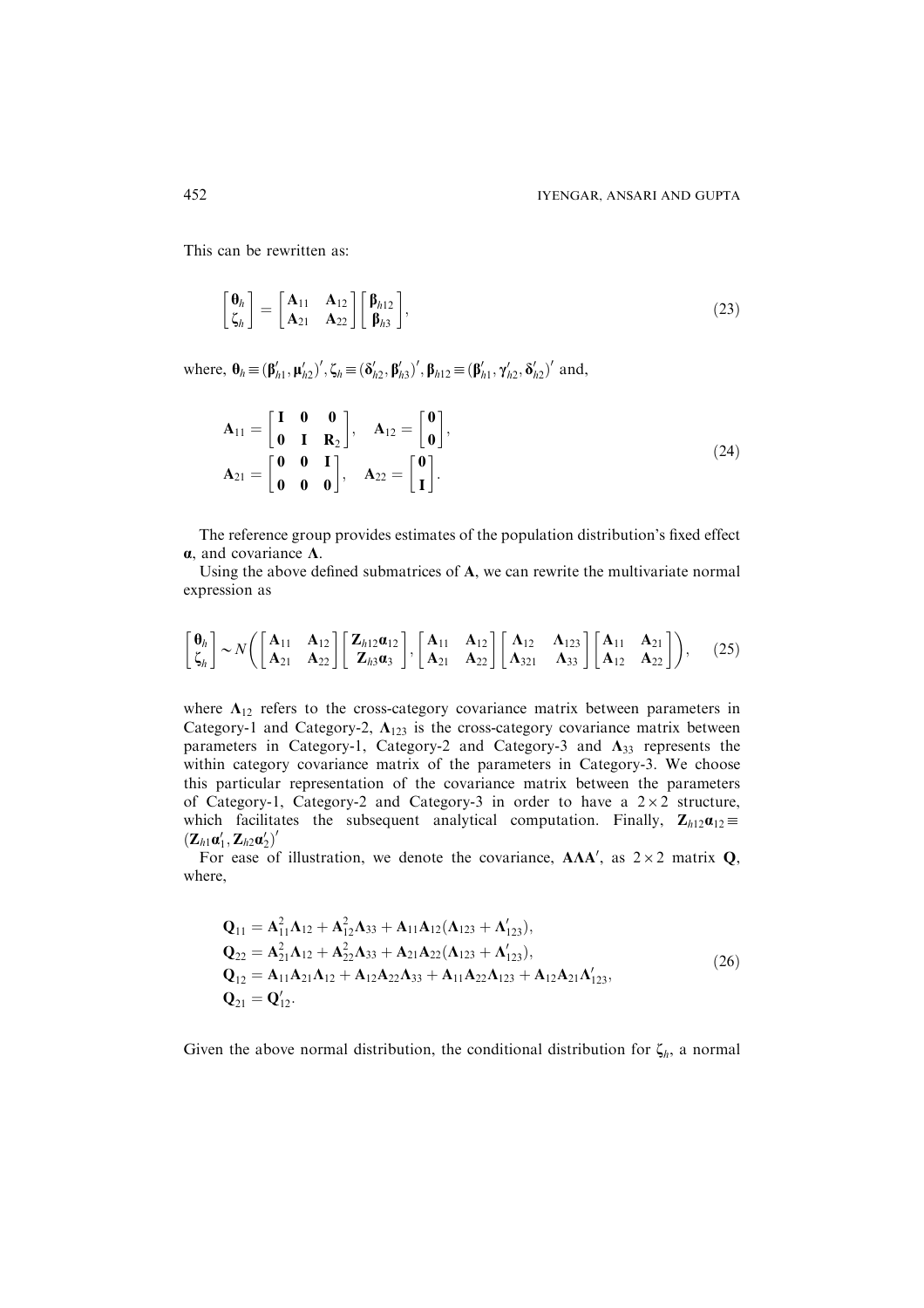$N(\zeta_h | \theta_h)$  can now be ascertained. Specifically,

$$
\zeta_h \mid \mathbf{\theta}_h \sim N(E(\zeta_h \mid \mathbf{\theta}_h), \text{Var}(\zeta_h \mid \mathbf{\theta}_h)),
$$
  
\n
$$
E(\zeta_h \mid \mathbf{\theta}_h) = \mathbf{A}_{21} \mathbf{Z}_{h12} \mathbf{\alpha}_{12} + \mathbf{A}_{22} \mathbf{Z}_{h3} \mathbf{\alpha}_3 + \mathbf{Q}_{21} \mathbf{Q}_{11}^{-1} (\mathbf{\theta}_h - (\mathbf{A}_{11} \mathbf{Z}_{h12} \mathbf{\alpha}_{12} + \mathbf{A}_{12} \mathbf{Z}_{h3} \mathbf{\alpha}_3)),
$$
  
\n
$$
\text{Var}(\zeta_h \mid \mathbf{\theta}_h) = \mathbf{Q}_{22} - \mathbf{Q}_{21} \mathbf{Q}_{11}^{-1} \mathbf{Q}_{12}.
$$
\n(27)

## 6.2. Full-Full-Choice

In this information scenario, we have Full information in Category-1, Full information in Category-2 and Choice information in Category-3. In what follows, we show how to combine the available information across the three categories to make inferences about the household-specific parameters.

We begin with Category-3. The information set in this category contains only choices. The analysis described in the previous sub-section within Category-2 can be replicated in Category-3. Thus, we begin with the matrix representation for integrating the information across categories.

$$
\begin{bmatrix} \beta_{h1} \\ \beta_{h2} \\ \mu_{h3} \\ \delta_{h3} \end{bmatrix} = \begin{bmatrix} \mathbf{I} & \mathbf{0} & \mathbf{0} & \mathbf{0} \\ \mathbf{0} & \mathbf{I} & \mathbf{0} & \mathbf{0} \\ \mathbf{0} & \mathbf{0} & \mathbf{I} & \mathbf{R}_3 \\ \mathbf{0} & \mathbf{0} & \mathbf{0} & \mathbf{I} \end{bmatrix} \begin{bmatrix} \beta_{h1} \\ \beta_{h2} \\ \gamma_{h3} \\ \delta_{h3} \end{bmatrix}.
$$
 (28)

This can be rewritten as:

$$
\begin{bmatrix} \mathbf{\theta}_h \\ \mathbf{\delta}_{h3} \end{bmatrix} = \begin{bmatrix} \mathbf{A}_{11} & \mathbf{A}_{12} \\ \mathbf{A}_{21} & \mathbf{A}_{22} \end{bmatrix} \begin{bmatrix} \mathbf{\beta}_{h12} \\ \mathbf{\beta}_{h3} \end{bmatrix},
$$
(29)

where,  $\mathbf{\theta}_h \equiv (\mathbf{\beta}_{h1}', \mathbf{\beta}_{h2}', \mathbf{\mu}_{h3}')', \mathbf{\beta}_{h12} \equiv (\mathbf{\beta}_{h1}', \mathbf{\beta}_{h2}')', \mathbf{\beta}_{h3} \equiv (\gamma_{h3}', \mathbf{\delta}_{h3}')'$  and,

$$
\mathbf{A}_{11} = \begin{bmatrix} \mathbf{I} & \mathbf{0} \\ \mathbf{0} & \mathbf{I} \\ \mathbf{0} & \mathbf{0} \end{bmatrix}, \quad \mathbf{A}_{12} = \begin{bmatrix} \mathbf{0} & \mathbf{0} \\ \mathbf{0} & \mathbf{0} \\ \mathbf{I} & \mathbf{R}_3 \end{bmatrix},
$$
(30)

 $A_{21} = [0 \ 0], \quad A_{22} = [0 \ 1].$ 

The reference group provides estimates of the population distribution's fixed effect  $\alpha$ , and covariance  $\Lambda$ .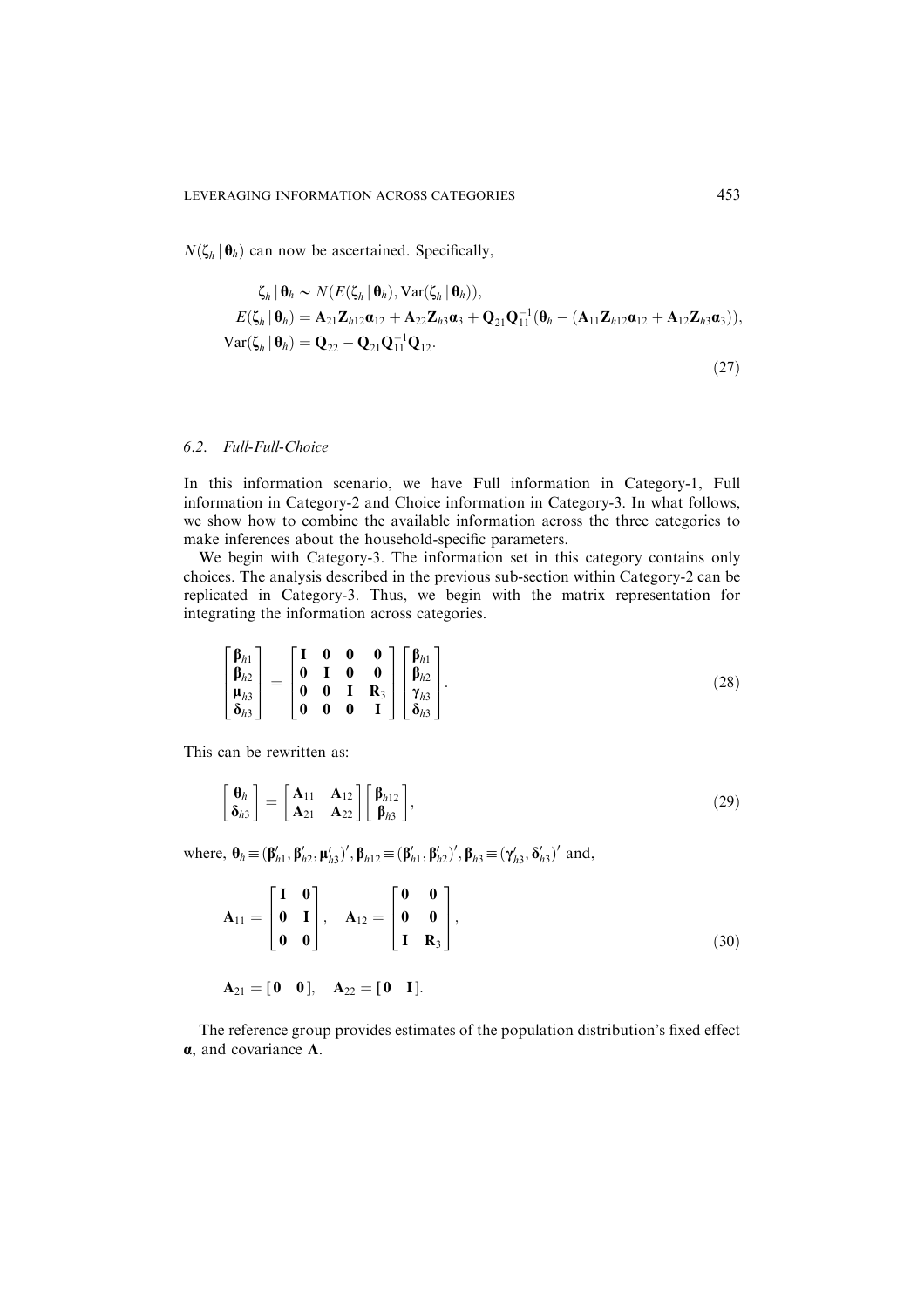Using the above defined submatrices of A, we can rewrite the multivariate normal expression as

$$
\begin{bmatrix}\n\boldsymbol{\theta}_h \\
\boldsymbol{\delta}_{h3}\n\end{bmatrix}\n\sim N\bigg(\begin{bmatrix}\n\mathbf{A}_{11} & \mathbf{A}_{12} \\
\mathbf{A}_{21} & \mathbf{A}_{22}\n\end{bmatrix}\n\begin{bmatrix}\n\mathbf{Z}_{h12}\boldsymbol{\alpha}_{12} \\
\mathbf{Z}_{h3}\boldsymbol{\alpha}_3\n\end{bmatrix},\n\begin{bmatrix}\n\mathbf{A}_{11} & \mathbf{A}_{12} \\
\mathbf{A}_{21} & \mathbf{A}_{22}\n\end{bmatrix}\n\begin{bmatrix}\n\mathbf{\Lambda}_{12} & \mathbf{\Lambda}_{123} \\
\mathbf{\Lambda}_{321} & \mathbf{\Lambda}_{33}\n\end{bmatrix}\n\begin{bmatrix}\n\mathbf{A}_{11} & \mathbf{A}_{21} \\
\mathbf{A}_{12} & \mathbf{A}_{22}\n\end{bmatrix}\n\bigg),\n(31)
$$

where,  $\Lambda_{12}$  refers to the cross-category covariance matrix between parameters in Category-1 and Category-2,  $\Lambda_{123}$  is the cross-category covariance matrix between parameters in Category-1, Category-2 and Category-3 and  $\Lambda_{33}$  represents the within category covariance matrix of the parameters in Category-3. Finally,  $\mathbf{Z}_{h12}\mathbf{\alpha}_{12} \equiv \left(\mathbf{Z}_{h1}\mathbf{\alpha}'_1, \mathbf{Z}_{h2}\mathbf{\alpha}'_2\right)'$ 

For ease of illustration, we denote the covariance,  $A\Lambda A'$ , as  $2\times 2$  matrix Q, where,

$$
Q_{11} = A_{11}^{2}A_{12} + A_{12}^{2}A_{33} + A_{11}A_{12}(A_{123} + A'_{123}),
$$
  
\n
$$
Q_{22} = A_{21}^{2}A_{12} + A_{22}^{2}A_{33} + A_{21}A_{22}(A_{123} + A'_{123}),
$$
  
\n
$$
Q_{12} = A_{11}A_{21}A_{12} + A_{12}A_{22}A_{33} + A_{11}A_{22}A_{123} + A_{12}A_{21}A'_{123},
$$
  
\n
$$
Q_{21} = Q'_{12}.
$$
\n(32)

Given the above normal distribution, the conditional distribution for  $\delta_{h3}$ , a normal  $N(\delta_{h3} | \theta_h)$  can now be ascertained. Specifically,

$$
\delta_{h3} | \boldsymbol{\theta}_h \sim N(E(\delta_{h3} | \boldsymbol{\theta}_h), \text{Var}(\boldsymbol{\delta}_{h3} | \boldsymbol{\theta}_h)),\nE(\delta_{h3} | \boldsymbol{\theta}_h) = \mathbf{A}_{21} \mathbf{Z}_{h12} \mathbf{a}_{12} + \mathbf{A}_{22} \mathbf{Z}_{h3} \mathbf{a}_3 + \mathbf{Q}_{21} \mathbf{Q}_{11}^{-1} (\boldsymbol{\theta}_h - (\mathbf{A}_{11} \mathbf{Z}_{h12} \mathbf{a}_{12} + \mathbf{A}_{12} \mathbf{Z}_{h3} \mathbf{a}_3)),\n\text{Var}(\delta_{h3} | \boldsymbol{\theta}_h) = \mathbf{Q}_{22} - \mathbf{Q}_{21} \mathbf{Q}_{11}^{-1} \mathbf{Q}_{12}.
$$
\n(33)

Thus, our model lends itself to an extension to three categories. However, as is evident, increasing the number of categories, increase both the complexity and the number of parameters to be estimated. As more categories are considered, it would become necessary to impose a structure on the parameter covariance matrix in order to keep the estimation procedure feasible. Examples of this structure include variance component analysis (Ainslie and Rossi, 1998) or a factor analytical structure (Deepak et al., 2002).

#### 7. Multi-category data

In this paper we focused on prediction and parameter recovery within a category in the presence of missing information. Using these two criteria, we assessed the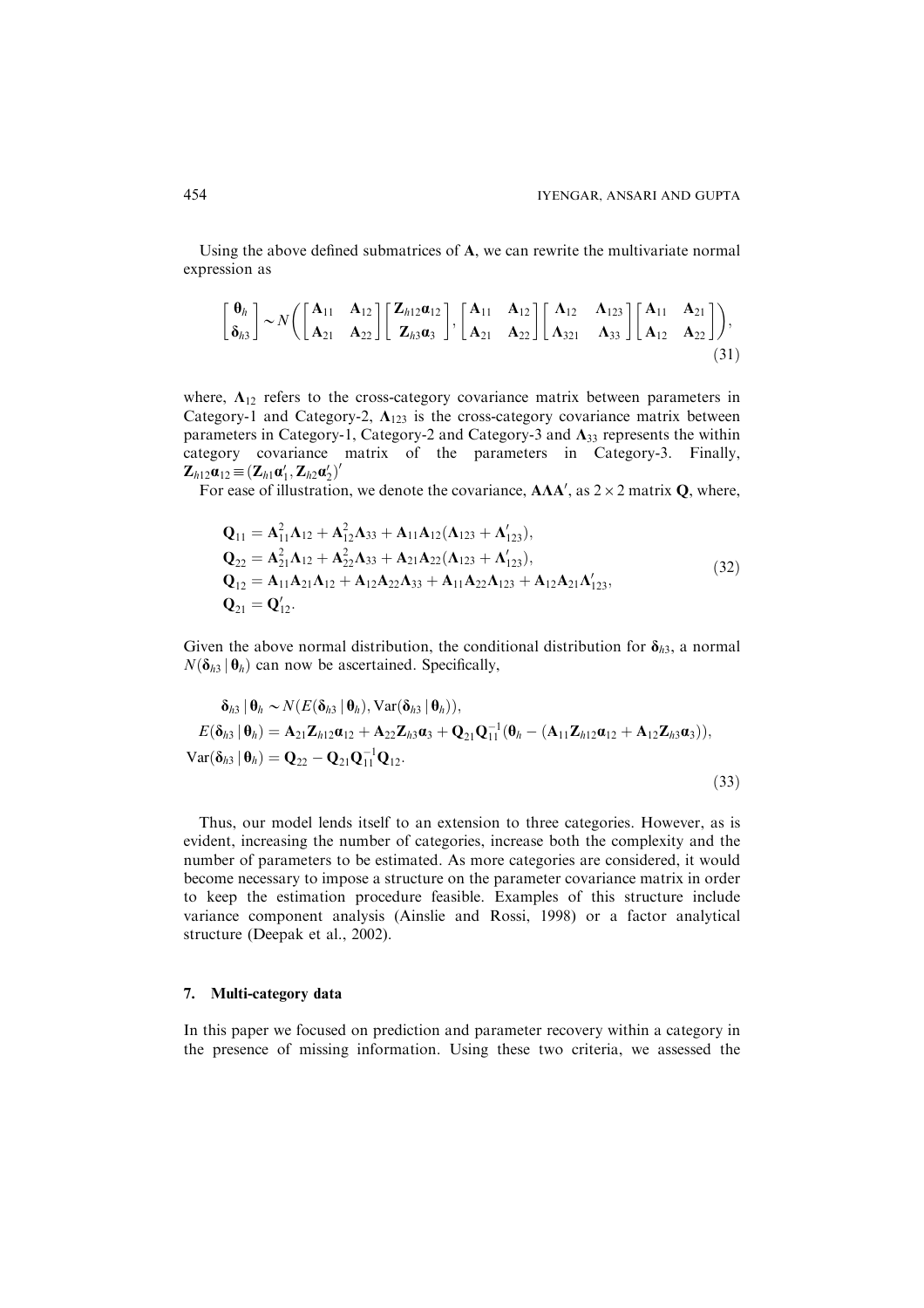information gain while using data from another category. In our simulation study, we find that, in general, there is very little gain in prediction from a cross-category model when compared to a single-category analysis. This suggests that in any empirical application, where the likelihood provides a way to compare approaches, a cross-category analysis is unlikely to show any significant gains over a singlecategory analysis. In many situations, however, leveraging information across categories improves the recovery of underlying household-specific parameters.

While we focus on a specific facet of multi-category information and find its informational value questionable, it is clear that there are several substantive problems that cannot be addressed in the absence of multi-category information. For instance, Ainslie and Rossi (1998) focus on the presence of correlation in pricesensitivities across multiple categories. It would be impossible to address this substantive problem in the absence of multiple category information. Our focus is also on the correlation in cross-category price sensitivities but, rather than just its presence, we question whether that correlation can be leveraged for parameter recovery and choice prediction within a category. We find that a high correlation among parameters of two categories is a necessary but not sufficient condition for information transfer between two product categories.

Apart from the substantive problem of investigating the correlation in price sensitivities across categories, there are other issues that cannot be addressed without multi-category data. For instance, managers are interested in understanding how brand equity can be leveraged across categories. Several studies have proposed that a common brand name helps in transferring quality across product categories (Aaker and Keller, 1990; Wernerfelt, 1988). This effect, called umbrella branding, has subsequently been empirically studied. Both Erdem (1998) and Manchanda et al. (2000) found that common brand names across categories did indeed help in transferring quality and that there was a strong correlation in the own price sensitivity across categories. Manchanda et al. (2000) also found that the crosscategory effects were stronger for common brands. In a similar context, Erdem and Sun (2002) found evidence for advertising and promotion spill over effects for common brands across categories. All the empirical studies described above used multi-category data and it would be impossible to address these substantive issues in absence of such multi-category information.

Another stream multi-category research has focused on understanding the nature of relationships in cross-category purchasing. An interest in uncovering complementary and substitute relations between products has its roots in both marketing (Bass et al., 1969) and economics (Stone, 1954). The identification of substitute and complementary products can help in understanding how shopping baskets are put together. This understanding, besides being of obvious interest from an academic perspective, can guide managers to forecast the cross-category effects of any marketing action. In this vein, Manchanda et al. (1999) used multi-category grocery data to separate the effects of product complementarity from that of co-occurrence or coincidence on the formation of a shopping basket. As with the substantive issue of umbrella branding, the issues of complementarity and substitution cannot be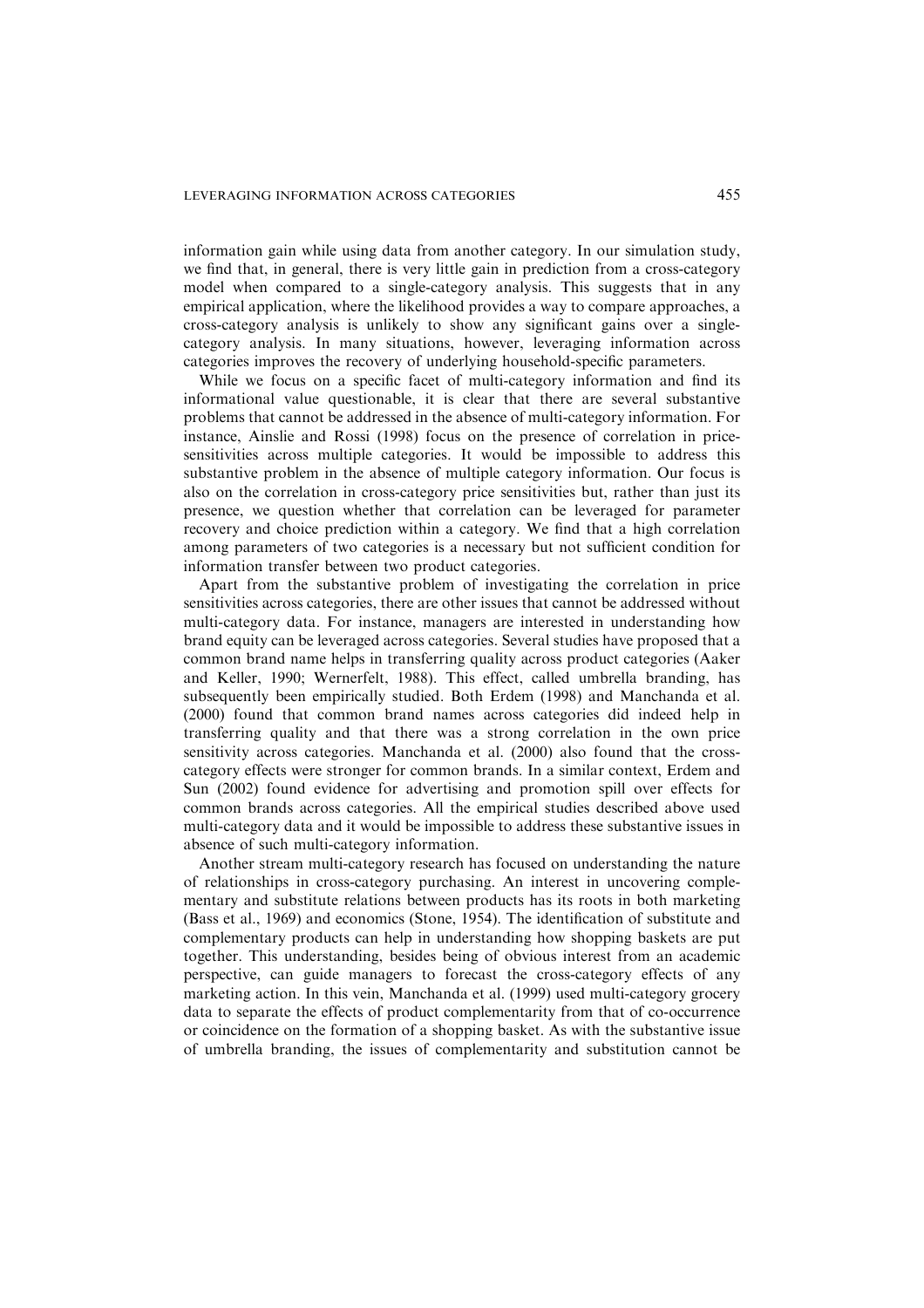suitably addressed without multi-category data. Thus, we are certainly not making a claim that multi-category information is questionable under all circumstances.

In sum, the value of cross-category data depends on the objective of the researcher. Our focus is well suited for providing guidelines to managers for implementing their micro marketing programs. We have shown conditions where a cross-category analysis can lead to better recovery of household-specific parameters as compared to a single category analysis. Any decision problem that relies on household-specific parameter estimates to derive optimal managerial actions could directly benefit from an improved recovery of parameters. For instance, in optimal couponing decisions (Rossi et al., 1996), improved estimation of household-specific parameters can alter the distribution of household-specific optimal coupons in a target category. However, we also showed that there are specific conditions that are conducive for this better parameter recovery. Thus, managers have to carefully consider the cost–benefit tradeoffs associated with collecting and utilizing multicategory information.

#### 8. Conclusion

As companies collect increasing amounts of information about their customers, there is a strong need to understand how this information can be leveraged to predict consumers' behavior in multiple categories. This could help companies in many situations such as cross-selling. Building on the work of Rossi et al. (1996) who show the value of purchase information within a single product category, we show how information can be leveraged across multiple categories when a firm has limited or no information about a target customer in one or more categories.

To understand the boundary conditions of information transfer across categories, we conduct an extensive simulation that shows many interesting and surprising findings. For example, we find that in most situations a single-category model is likely to give rise to data likelihood as good as a cross-category model. This makes the work of Rossi et al. (1996) even more powerful than previously recognized. However, our simulation also shows the conditions when additional information is likely to be beneficial. Specifically, we find that there are a few conditions wherein there is a decrease in the ESS when a cross-category model is considered as compared to a single-category analysis. In those conditions, the distribution of householdspecific optimal coupons in a target category would be different if cross-category information is considered as opposed to household information from only the target category.

The guidelines developed from this simulation help us to predict the outcome for empirical applications. We confirm this in our application involving two related grocery products—Breakfast Foods and Table Syrup. In spite of a reasonable correlation in the price parameter across these two categories, a cross-category analysis provides no significant benefit over a single-category analysis, consistent with our simulation guidelines.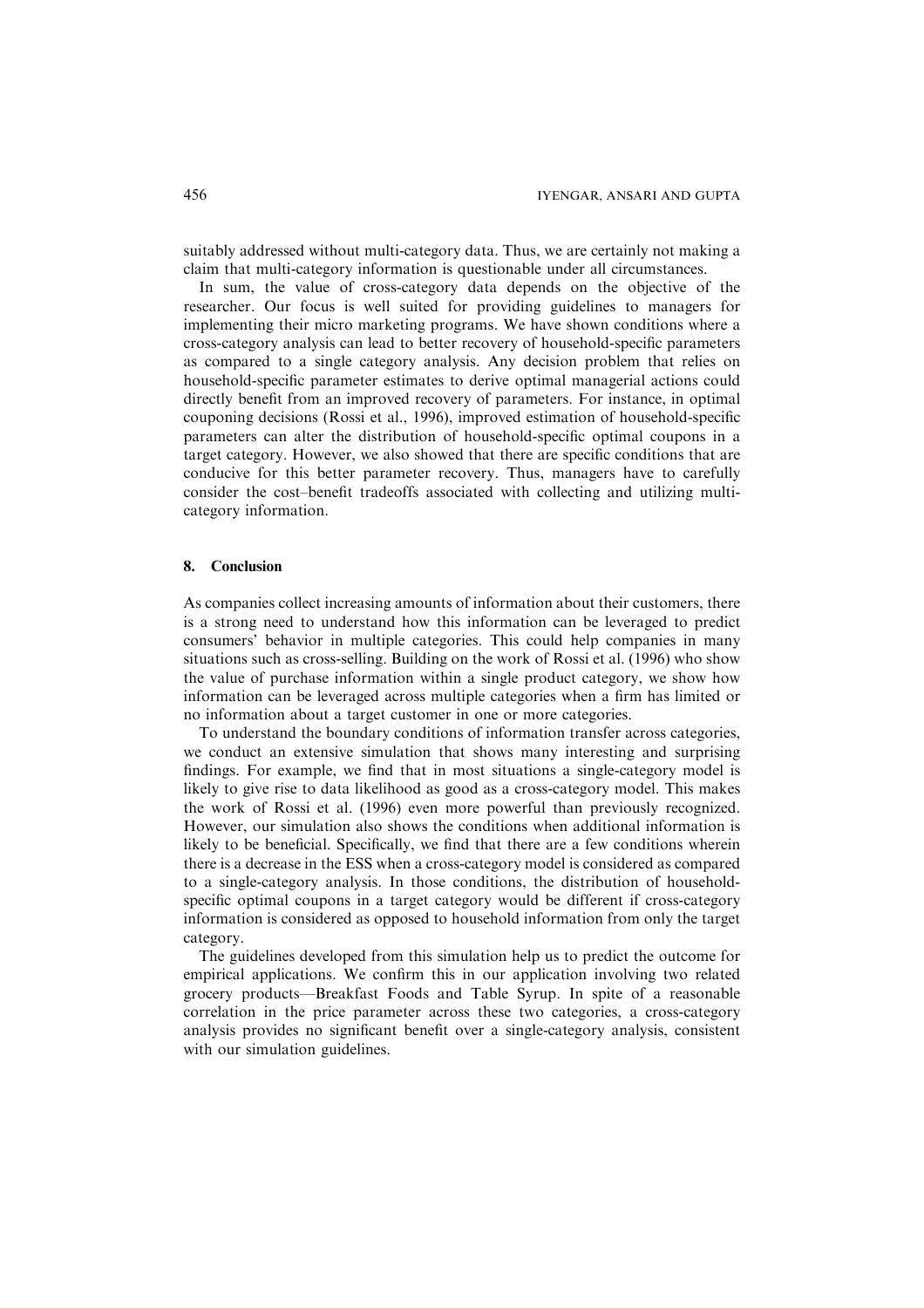There are several limitations of the present work and these provide avenues for future research.<sup>5</sup> In this paper, we show that the information content of crosscategory data is questionable. We, however, empirically show this result with only two categories. It is possible that our results might change if more categories are considered. This would be the case as with more categories there is greater information about household-level purchase behavior and this might aid in leveraging any cross-category correlation. In our model, we utilize an unstructured covariance matrix between the cross-category parameters. On the one hand, an unstructured covariance matrix is flexible but on the other, as more categories are considered, it suffers from the curse of dimensionality. It would be interesting to explore whether putting a structure on the covariance matrix, and thereby relatively easily accommodating more categories, helps in better parameter recovery and/or prediction.

#### Appendix A. Full conditional distributions for the cross-category model

Markov chain Monte Carlo procedures are used for numerical Bayesian inference for the reference group data. MCMC involves iterative sampling from the full conditional distributions. The multiple iterations of the MCMC procedure then generate a Markov chain that converges in distribution to the joint posterior under fairly general conditions. Thus, the essential idea is to construct a chain whose stationary distribution is the required posterior distribution. We extend to a cross-category model the MCMC procedure for the multinomial probit model (Albert and Chib, 1993; McCulloch and Rossi, 1994) to generate the sample of draws. The following set of full conditionals and priors for  $\alpha, \Lambda, \Sigma_1, \Sigma_2, \beta_{h1}, \beta_h$  and u are used:

- a. The full conditional for  $\boldsymbol{\alpha}$  is multivariate normal  $N(\bar{\boldsymbol{\alpha}}, \mathbf{V}_{\alpha})$ , where  $\mathbf{V}_{\alpha}^{-1} = \mathbf{C}^{-1} + \sum_{h=1}^{H} \mathbf{Z}_h' \mathbf{\Lambda}^{-1} \mathbf{Z}_h$  and  $\bar{\boldsymbol{\alpha}} = \mathbf{V}_{\alpha} [\mathbf{C}^{-1} \boldsymbol{\eta} + \sum_{h=1}^{H} \mathbf{Z}_h' \mathbf{\Lambda}^{-1} \boldsymbol{\beta}_h$ be  $0$  and  $C$  was set as a diagonal matrix diag(1000).
- b. The full conditional for the precision matrix  $A^{-1}$  of the population distribution is a Wishart distribution. The full conditional can be written as  $W(\rho_{\lambda}, \mathbf{V}_{\lambda})$ , where  $\mathbf{V}_{\lambda} = (\sum_{h=1}^{H} (\beta_h - \mathbf{Z}_h \mathbf{a})(\beta_h - \mathbf{Z}_h \mathbf{a})' + \rho \mathbf{\Gamma})^{-1}$  and  $\rho_{\lambda} = \rho + H$ . *H* is the number of households,  $\rho$  which is the df for the Wishart prior is set to  $N_p + 1$ , where  $N_p$  is the dimension of  $\beta_h$  and  $\Gamma$  the scale matrix for the Wishart prior is fixed at identity.
- c. Draws for  $\beta_h$  are obtained by obtaining conditional draws for  $\beta_{h1}$  and  $\beta_{h2}$ . We consider the full conditional of  $\beta_{h1}$  here and the one for  $\beta_{h2}$  is analogous. The prior for  $\beta_h$  is  $N(\mathbf{Z}_h \boldsymbol{\alpha}, \boldsymbol{\Lambda})$ . We can derive the conditional prior distribution of  $\beta_h$

<sup>5</sup> We thank the reviewers for bringing a few of these to our attention.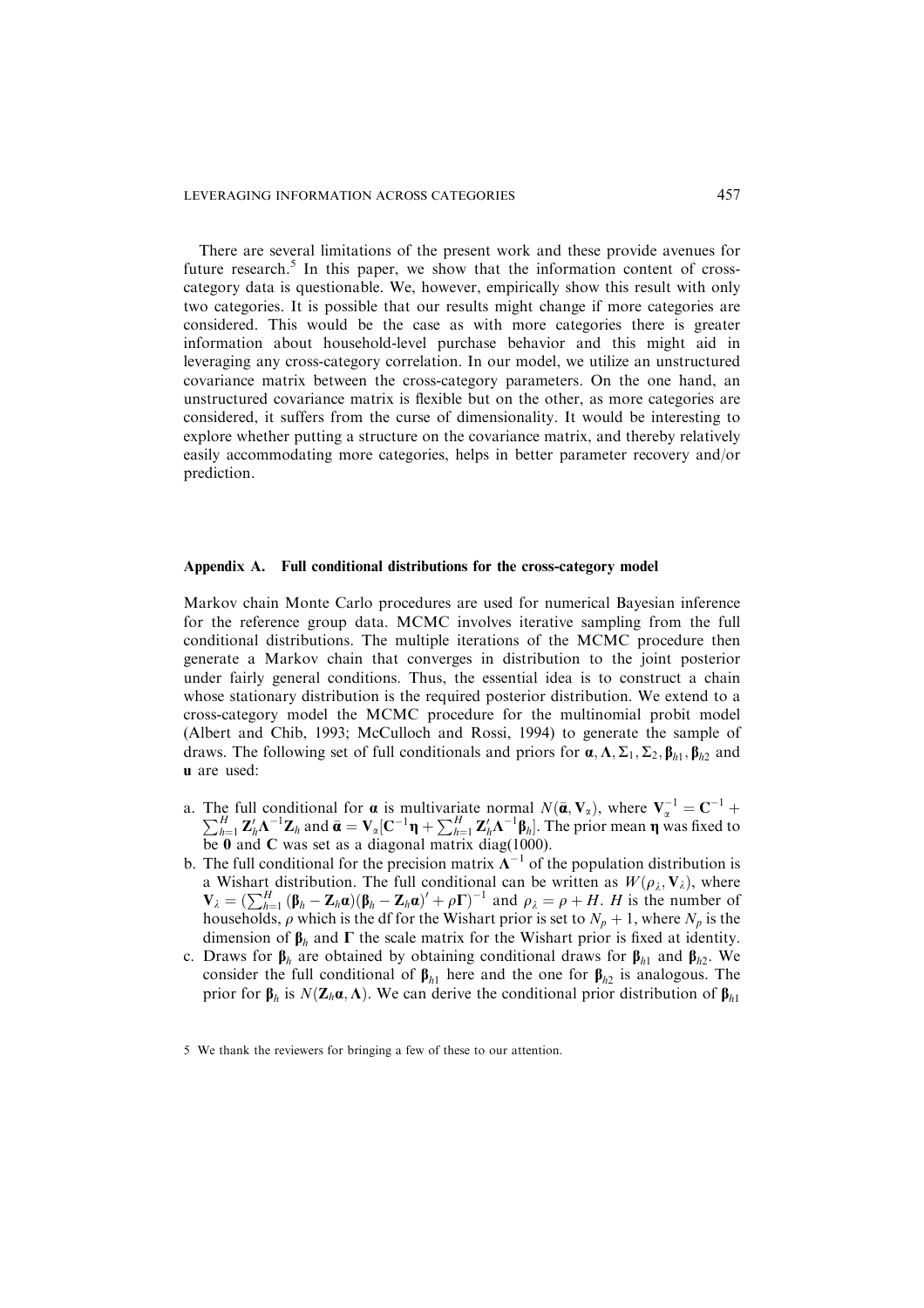given  $\beta_{h2}$ . Specifically,

$$
\beta_{h1} | \beta_{h2} \sim N(E(\beta_{h1} | \beta_{h2}), \text{Var}(\beta_{h1} | \beta_{h2})),
$$
  
\n
$$
E(\beta_{h1} | \beta_{h2}) = \mathbf{Z}_{h1} \mathbf{\alpha}_1 + \mathbf{\Lambda}_{12} \mathbf{\Lambda}_{22}^{-1} (\beta_{h2} - \mathbf{Z}_{h2} \mathbf{\alpha}_2),
$$
  
\n
$$
\text{Var}(\beta_{h1} | \beta_{h2}) = \mathbf{\Lambda}_{11} - \mathbf{\Lambda}_{12} \mathbf{\Lambda}_{22}^{-1} \mathbf{\Lambda}_{21},
$$
\n(1)

where,  $\Lambda_{11}$  is the covariance among the parameters of Category-1,  $\Lambda_{22}$  is the covariance among the parameters in Category-2 and  $\Lambda_{12}$  refers to the covariance between the parameters of Category-1 and Category-2.

For ease of exposition, we can write the conditional normal prior as  $p(\beta_{h1} | \beta_{h2}) \sim N(\mathbf{a}_{1|2}, \mathbf{\Lambda}_{1|2})$ . With this conditional prior, the full conditional of  $\beta_{h1}$ is normal,  $N(\vec{B}_{h1}, V_{\beta_{h1}})$  with  $V_{\beta_{h1}}^{-1} = \Lambda_{1/2}^{-1} + \sum_{t=1}^{n_{h1}} \mathbf{X}_{h1}^t \Sigma_1^{-1} \mathbf{X}_{h1}$  and  $\vec{B}_{h1}$  is  ${\bf V}_{\beta_{h1}}\left[ {\bf A}_{1\,|\,2}^{-1}{\bf \alpha}_{h1\,|\,2} + \sum_{t=1}^{n_{h1}} {\bf X}_{ht1}^{\prime}\Sigma_{1}^{-1}{\bf u}_{ht1} \right].$ 

- d. The full conditional distribution for  $\Sigma_1$  and  $\Sigma_2$  can be considered separately given their assumed independence. Here we consider the full conditional of  $\Sigma_1$ . The full conditional of  $\Sigma_2$  is analogous.  $\Sigma_1$  is diagonal with the first element set to 1 (for scaling purposes). As the utilities within Category-1 are considered independent given  $\beta_{h1}$ , each element of  $\Sigma_1$  can be considered separately. Considering the kth element of  $\Sigma_1$ , we set an inverse gamma prior  $IG(a, b)$ . Thus,  $p(\sigma_{1k}) \sim IG(a, b)$ . With this prior, the posterior is  $IG(N_1/2 + a, [1/2 \sum_{h=1}^{H} \sum_{t=1}^{n_{1h}} (u_{htk1} - X'_{htk1} \beta_{h1})^2 +$  $(b^{-1})^{-1}$ ) where  $N_1$  is the number of observations within Category-1. We fixed *a* at 3 and b at 0.5 for the priors.
- e. The utilities  $\mathbf{u}_{h1}$  and  $\mathbf{u}_{h2}$  for any given observation in each category can be drawn in a data augmentation step as detailed in Rossi et al. (1996). This involves drawing each brand utility from a truncated conditional normal distribution where the truncation points depend upon whether the utility is for the chosen brand or not.

#### Appendix B. Information scenarios

In this appendix we show how to make inferences for the household-specific parameters,  $\beta_h$ , for the target group under the different Scenarios.

#### B.1. Scenario-1 (Base-Base)

In this Scenario, no specific information about any target household  $h$  is available in both categories. Inferences about the response coefficients  $\beta_h$  can be made by utilizing the information about the reference group in both categories. Specifically, the reference group gives information about the population parameters,  $\alpha$  and  $\Lambda$ .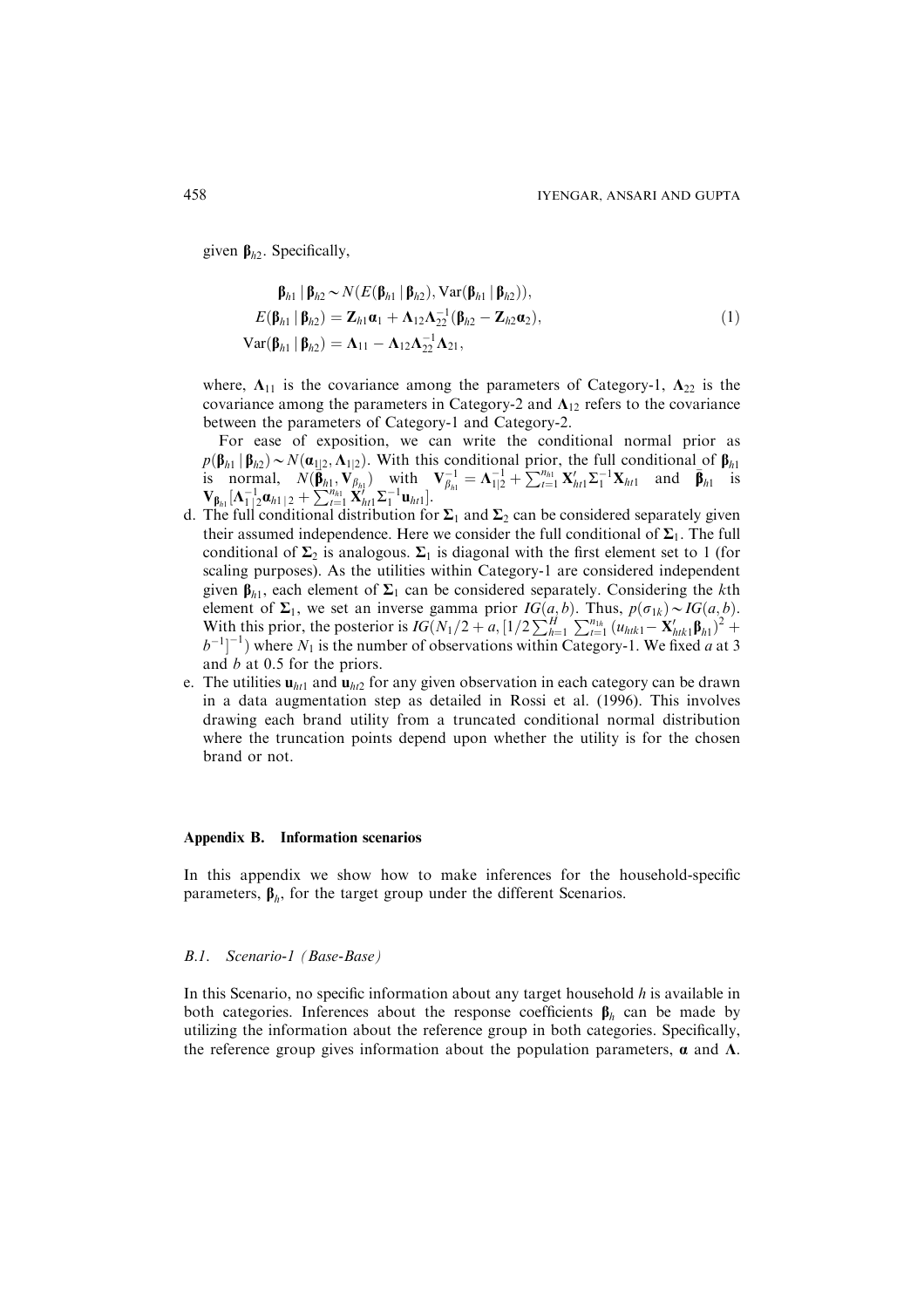For any particular target household h, we can write,

$$
p(\boldsymbol{\beta}_h | D) = \int p(\boldsymbol{\beta}_h | \mathbf{Z}_h, \boldsymbol{\alpha}, \boldsymbol{\Lambda}) f(\mathbf{Z}_h) f(\boldsymbol{\alpha}, \boldsymbol{\Lambda} | D) d\mathbf{Z}_h d\boldsymbol{\alpha} d\boldsymbol{\Lambda},
$$
\n(1)

where  $p(\beta_h | D)$  is the predictive distribution conditional on the data D of the reference group,  $\mathbb{Z}_h$  represents the block-diagonal matrix of demographics influencing  $\beta_h$ ,  $f(\mathbf{Z}_h)$  represents a distribution of the demographics and  $f(\mathbf{a}, \mathbf{\Lambda} | D)$ is the joint posterior distribution of population parameters conditional on D.

As the demographics of a particular household, i.e.,  $\mathbf{Z}_h$ , are unknown, these have to be averaged out. This can be done by assuming a suitable demographics distribution,  $f(\mathbf{Z}_h)$ , such as the empirical distribution in the data, and then sampling from that distribution. The integration over the population parameters,  $\alpha$  and  $\Lambda$ , can be carried out by using samples obtained from the joint posterior distribution as a consequence of estimating the cross-category model on the reference group. This procedure gives a predictive distribution for parameters in both Category-1 and Category-2. Rossi et al. (1996) employ a similar inference procedure. They, however, use information of the reference group from Category-2 to infer the parameters of the target group in that category. We differ by using information of the reference group in both categories. This helps to leverage any information that is present in the cross-category covariance between the parameters.

#### B.2. Scenario-2 (Demo-Demo)

This Scenario builds on the previous one by letting retailers have knowledge about demographic attributes of their customer base. In the context of making inferences, the only difference from Scenario-1 is that there is no need to average out the distribution of demographics. Thus,

$$
p(\boldsymbol{\beta}_h | \mathbf{Z}_h, D) = \int p(\boldsymbol{\beta}_h | \boldsymbol{\alpha}, \boldsymbol{\Lambda}) p(\boldsymbol{\alpha}, \boldsymbol{\Lambda} | D) \, d\boldsymbol{\alpha} \, d\boldsymbol{\Lambda},
$$
\n(2)

where  $p(\beta_h | \mathbf{Z}_h, D)$  is the predictive distribution conditional on the data D of the reference group and the known demographics matrix,  $\mathbf{Z}_h$  of the target household and  $f(\mathbf{a}, \mathbf{\Lambda} | D)$ represents the joint posterior distribution of population parameters conditional on the reference group data D.

#### B.3. Scenario-3 (Demo-Choice)

In this Scenario, the demographics of the target household and choices in one category (without loss of generalization Category-1) are known. Scenario-2 provides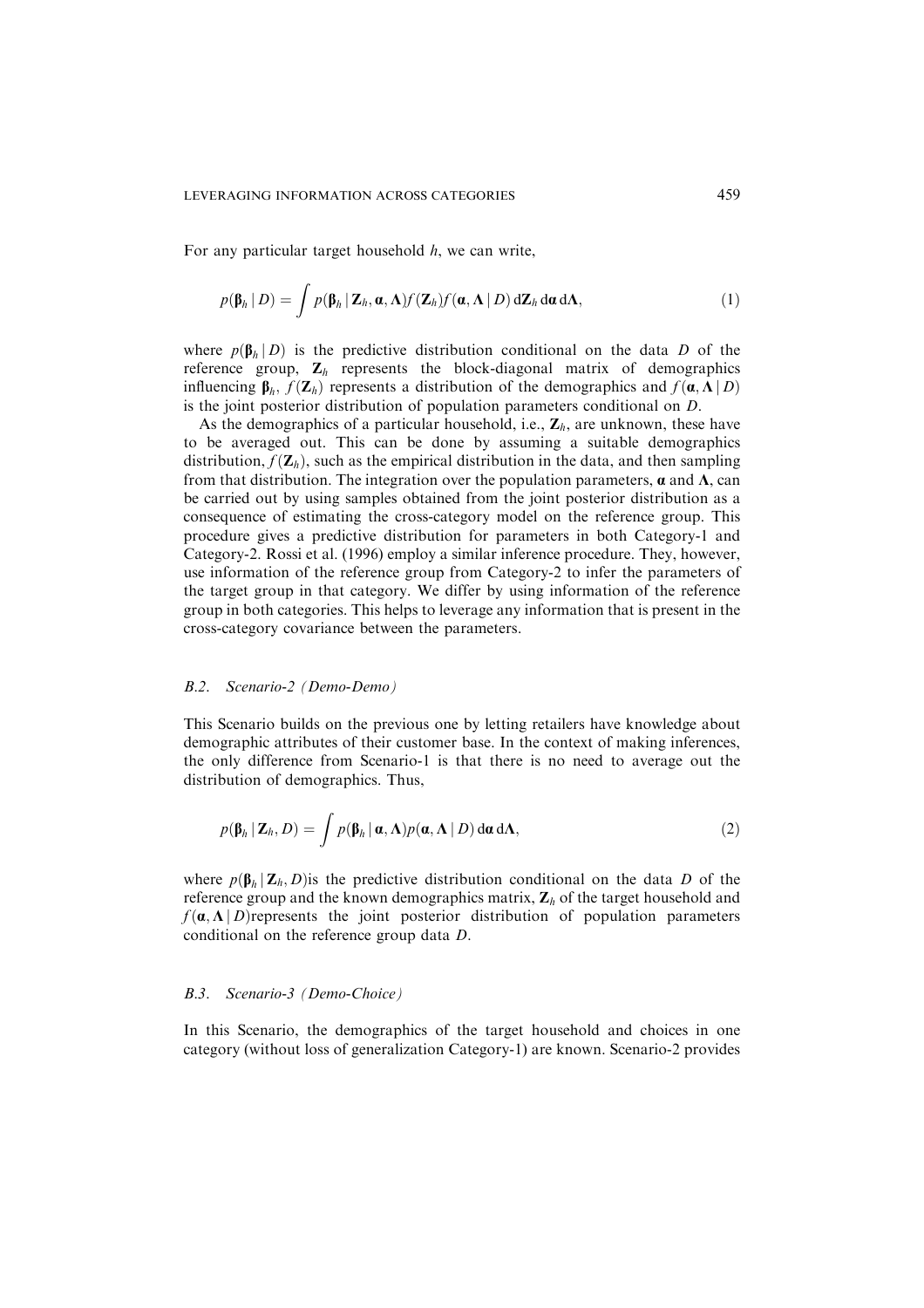the methodology for estimating the target household parameters when only demographics of the target households are known. The new element in this Scenario is that choice information is available within Category-1 and no purchase information is available for Category-2. In what follows, we adapt the methodology outlined in Rossi et al. (1996) when only choice information is available within a category to our cross-category context.

For the target households, we can only run an intercept-level model within Category-1. This yields

$$
\mathbf{u}_{h1} = \begin{bmatrix} 0 \\ \mathbf{\mu}_{h1} \end{bmatrix} + \mathbf{e}_{h1}.
$$
 (3)

We have to map the posterior distribution of  $\mu_{h1}$  into a distribution on  $\beta_{h1}$  and need to simultaneously infer  $\beta_{h2}$  based on the demographics for household h and the population parameters from the reference group. The complete model for households within Category-1 can be written as

$$
\mathbf{u}_{h1} = \mathbf{X}_{h1} \boldsymbol{\beta}_{h1} + \mathbf{e}_{h1} = \begin{bmatrix} 0 \\ \gamma_{h1} \end{bmatrix} + \mathbf{X}_{ch1} \boldsymbol{\delta}_{h1} + \mathbf{e}_{h1}, \qquad (4)
$$

where,  $\mathbf{X}_{ch1}$  is a matrix containing causal variables, which is not available for the target households. Therefore, to map  $\mu_{h1}$  into  $\beta_{h1}$ , following Rossi et al. (1996), we can take iterated expectations and equate these expectations with the intercepts obtained in equation (3) above. Formally,  $E[u] = E_x[E[u \mid \mathbf{X}]] = E_x[\mathbf{X}\mathbf{\beta}]$ and thus,

$$
E[u] = \begin{bmatrix} \overline{\mathbf{x}_1'} \underline{\delta}_{h1} \\ \gamma_{21} + \overline{\mathbf{x}_2'} \underline{\delta}_{h1} \\ \vdots \\ \gamma_{p1} + \overline{\mathbf{x}_p'} \underline{\delta}_{h1} \end{bmatrix} .
$$
 (5)

In the above equation,  $\overline{x'_j}$  is the vector of means of the causal variables for the *j*th alternative. It is through these means that the prior information on the distribution of causal variables is incorporated. After making adjustments for differences in identification, we can write in matrix form,

$$
\gamma_{h1} + \mathbf{R}_1 \delta_{h1} = \mathbf{\mu}_{h1},\tag{6}
$$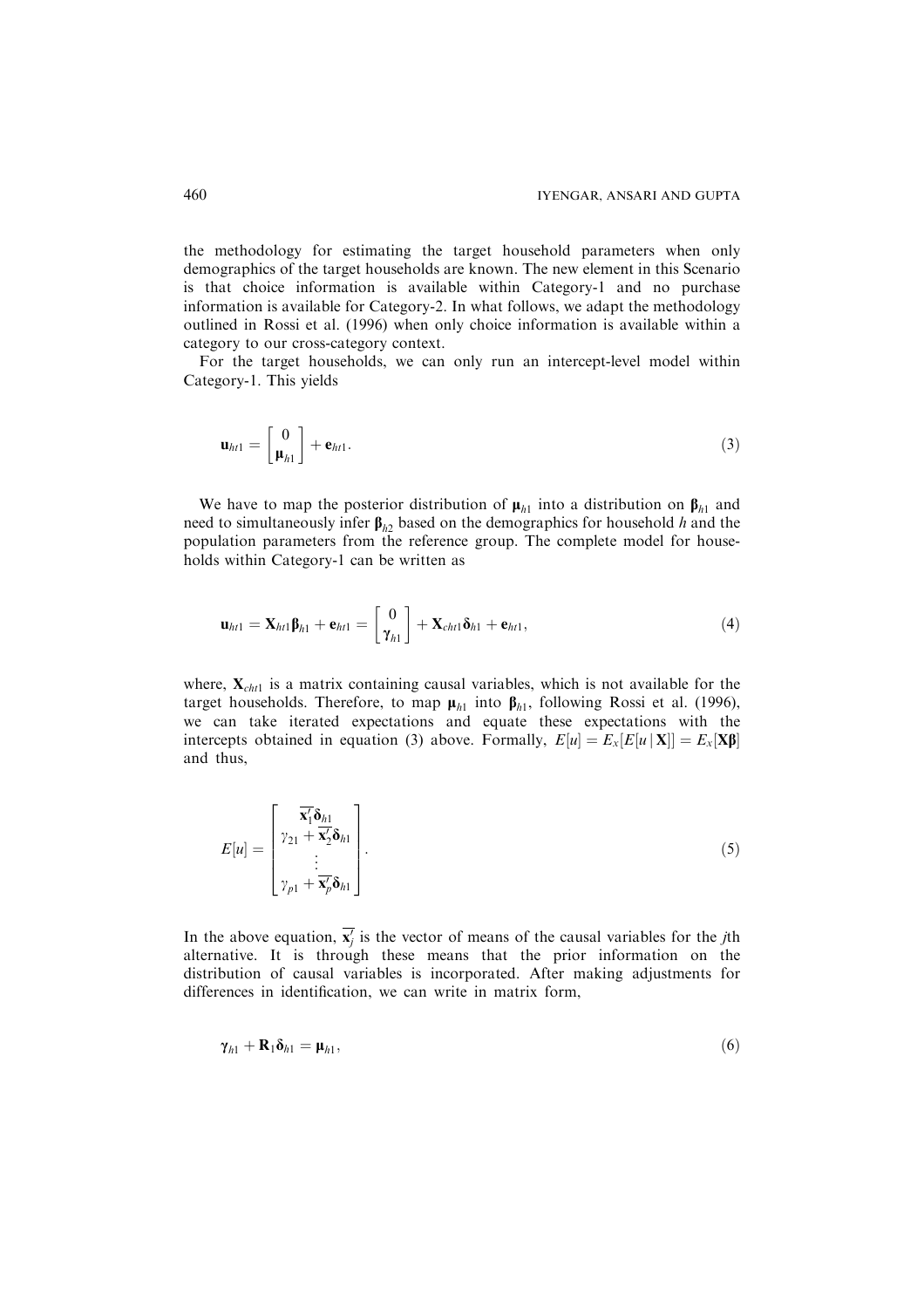where,

$$
\mathbf{R}_1 = \begin{bmatrix} \frac{\overline{x_2'} - \overline{x_1'}}{\overline{x_3'} - \overline{x_1'}} \\ \vdots \\ \frac{\overline{x_n'} - \overline{x_1'}}{\overline{x_1'} - \overline{x_1'}} \end{bmatrix}.
$$

This analysis needs to be integrated with the reference group information in both categories. Conceptually, these sources of information can be brought together as a set of equations,

$$
\begin{bmatrix} \mu_{h1} \\ \delta_{h1} \\ \beta_{h2} \end{bmatrix} = \begin{bmatrix} \mathbf{I} & \mathbf{R}_1 & \mathbf{0} \\ \mathbf{0} & \mathbf{I} & \mathbf{0} \\ \mathbf{0} & \mathbf{0} & \mathbf{I} \end{bmatrix} \begin{bmatrix} \gamma_{h1} \\ \delta_{h1} \\ \beta_{h2} \end{bmatrix} . \tag{7}
$$

Rewriting  $(\delta'_{h1}, \beta'_{h2})$ as  $\theta'_{h}$ , we have

$$
\begin{bmatrix} \mathbf{\mu}_{h1} \\ \mathbf{\theta}_h \end{bmatrix} = [\mathbf{A}] \begin{bmatrix} \gamma_{h1} \\ \mathbf{\delta}_{h1} \\ \mathbf{\beta}_{h2} \end{bmatrix},
$$
\n(8)

where,

$$
A = \begin{bmatrix} I & R_1 & 0 \\ 0 & I & 0 \\ 0 & 0 & I \end{bmatrix}.
$$

Further, we can write  $(\gamma'_{h1}, \delta'_{h1}) \equiv \beta'_{h1}$  to obtain

$$
\begin{bmatrix} \mathbf{\mu}_{h1} \\ \mathbf{\theta}_h \end{bmatrix} = [\mathbf{A}] \begin{bmatrix} \mathbf{\beta}_{h1} \\ \mathbf{\beta}_{h2} \end{bmatrix} .
$$
\n(9)

The reference group provides estimates of the population distribution's fixed effect  $\alpha$ , and covariance  $\Lambda$ . These estimates allow us to write the following

$$
\begin{bmatrix} \mathbf{\mu}_{h1} \\ \mathbf{\theta}_h \end{bmatrix} \sim N(\mathbf{A} \mathbf{Z} \mathbf{\alpha}, \mathbf{A} \mathbf{\Lambda} \mathbf{A}'). \tag{10}
$$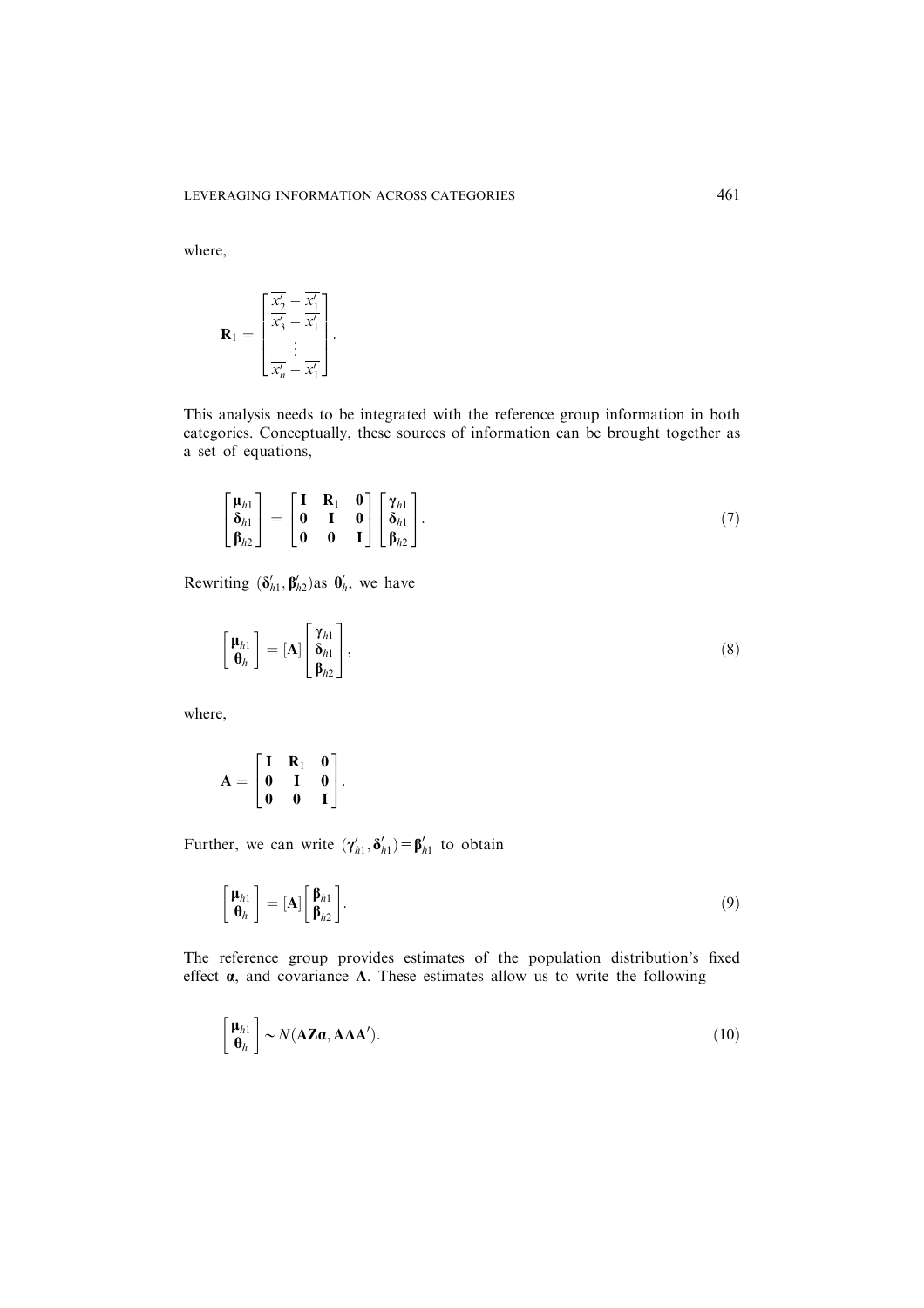For ease of explication, let,

$$
\mathbf{A} = \begin{bmatrix} \mathbf{A}_{11} & \mathbf{A}_{12} \\ \mathbf{A}_{21} & \mathbf{A}_{22} \end{bmatrix},
$$
(11)

where,

$$
\mathbf{A}_{11} = \begin{bmatrix} \mathbf{I} & \mathbf{R}_1 \end{bmatrix}, \quad \mathbf{A}_{12} = \begin{bmatrix} \mathbf{0} \end{bmatrix}, \quad \mathbf{A}_{21} = \begin{bmatrix} \mathbf{0} & \mathbf{I} \\ \mathbf{0} & \mathbf{0} \end{bmatrix}, \quad \mathbf{A}_{22} = \begin{bmatrix} \mathbf{0} \\ \mathbf{I} \end{bmatrix}.
$$

Using the above defined submatrices of A, we can rewrite the multivariate normal expression as

$$
\begin{bmatrix} \mathbf{\mu}_{h1} \\ \mathbf{\theta}_h \end{bmatrix} \sim N \left( \begin{bmatrix} \mathbf{A}_{11} & \mathbf{A}_{12} \\ \mathbf{A}_{21} & \mathbf{A}_{22} \end{bmatrix} \begin{bmatrix} \mathbf{Z}_{h1} \boldsymbol{\alpha}_1 \\ \mathbf{Z}_{h2} \boldsymbol{\alpha}_2 \end{bmatrix}, \begin{bmatrix} \mathbf{A}_{11} & \mathbf{A}_{12} \\ \mathbf{A}_{21} & \mathbf{A}_{22} \end{bmatrix} \begin{bmatrix} \mathbf{A}_{11} & \mathbf{A}_{21} \\ \mathbf{A}_{21} & \mathbf{A}_{22} \end{bmatrix} \begin{bmatrix} \mathbf{A}_{11} & \mathbf{A}_{21} \\ \mathbf{A}_{12} & \mathbf{A}_{22} \end{bmatrix} \right).
$$
 (12)

For ease of illustration, we denote the covariance,  $A\Lambda A'$ , as  $2\times 2$  matrix Q, where,

$$
Q_{11} = A_{11}^2 A_{11} + A_{12}^2 A_{22} + A_{11} A_{12} (A_{12} + A_{21}),
$$
  
\n
$$
Q_{22} = A_{21}^2 A_{11} + A_{22}^2 A_{22} + A_{21} A_{22} (A_{12} + A_{21}),
$$
  
\n
$$
Q_{12} = A_{11} A_{21} A_{11} + A_{12} A_{22} A_{22} + A_{11} A_{22} A_{12} + A_{12} A_{21} A_{21},
$$
  
\n
$$
Q_{21} = Q_{12}'.
$$
\n(13)

Given the above normal distribution, the conditional distribution for  $\theta_h$ , a normal  $N(\theta_h | \mu_{h1})$ can now be ascertained. Specifically,

$$
\mathbf{\theta}_{h} | \mathbf{\mu}_{h1} \sim N(E(\mathbf{\theta}_{h} | \mathbf{\mu}_{h1}), \text{Var}(\mathbf{\theta}_{h} | \mathbf{\mu}_{h1})),
$$
\n
$$
E(\mathbf{\theta}_{h} | \mathbf{\mu}_{h1}) = \mathbf{A}_{21} \mathbf{Z}_{h1} \mathbf{\alpha}_{1} + \mathbf{A}_{22} \mathbf{Z}_{h2} \mathbf{\alpha}_{2} + \mathbf{Q}_{21} \mathbf{Q}_{11}^{-1} (\mathbf{\mu}_{h1} - (\mathbf{A}_{11} \mathbf{Z}_{h1} \mathbf{\alpha}_{1} + \mathbf{A}_{12} \mathbf{Z}_{h2} \mathbf{\alpha}_{2})),
$$
\n
$$
\text{Var}(\mathbf{\theta}_{h} | \mathbf{\mu}_{h1}) = \mathbf{Q}_{22} - \mathbf{Q}_{21} \mathbf{Q}_{11}^{-1} \mathbf{Q}_{12}.
$$
\n(14)

# B.4. Scenario-4 (Base-Full)

This Scenario is discussed in detail in the text.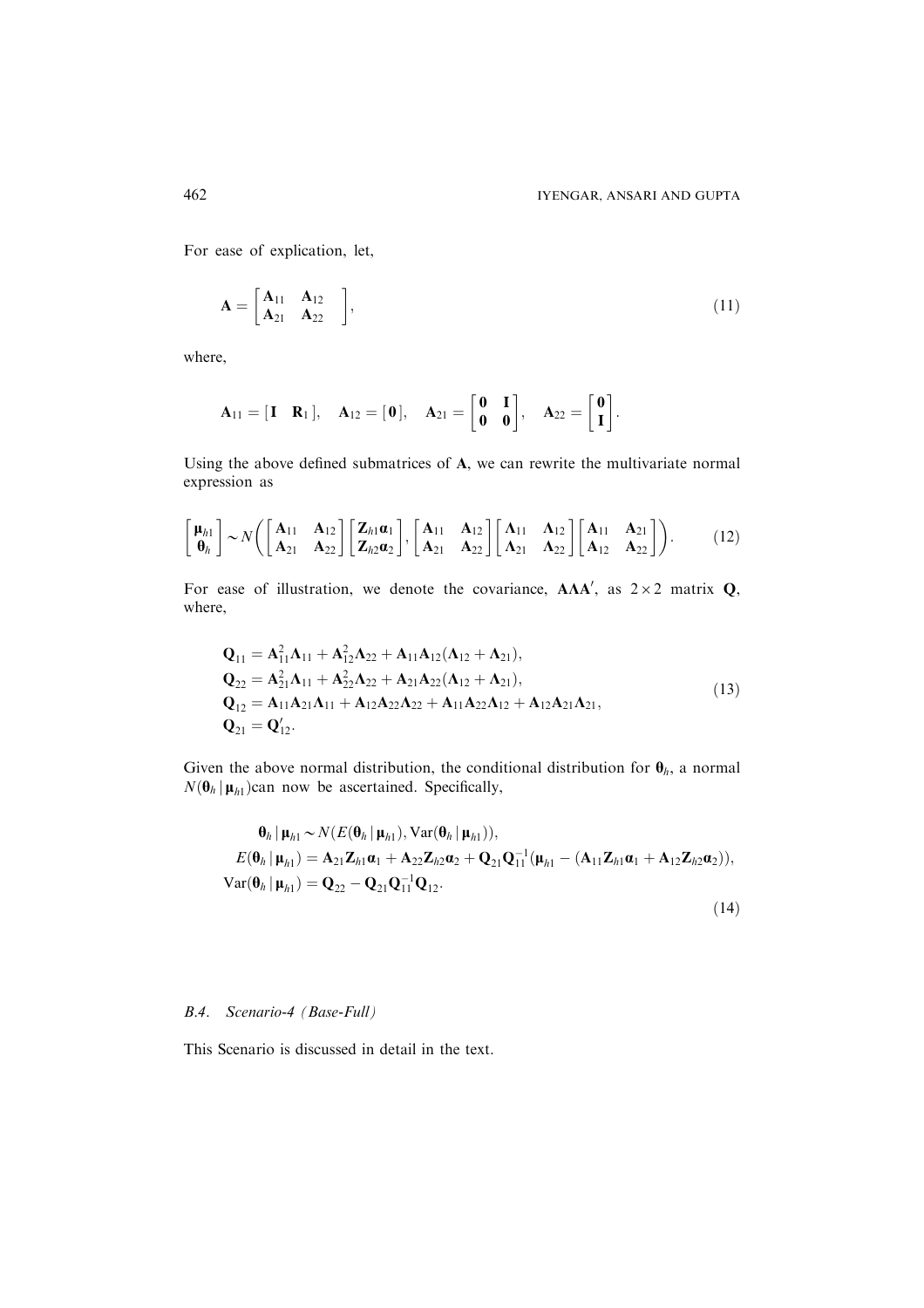## LEVERAGING INFORMATION ACROSS CATEGORIES 463

## B.5. Scenario-5 (Choice-Choice)

This Scenario is discussed in detail in the text.

## B.6. Scenario-6 (Choice-Full)

In this Scenario, we have full information in one category (without loss of generality, Category-1) and only choice in the other (Category-2). Thus for the target group, we can estimate a cross-category probit model that yields the response parameters  $\beta_{h1}$  in Category-1 and the intercepts  $\mu_{h2}$  in Category-2. Using these estimates and the information from the reference group, the task is to obtain estimates for response coefficients for the causal variables in Category-2, i.e.,  $\delta_{h2}$ . We can write the relationship between these three sets of parameters in matrix form as follows:

$$
\begin{bmatrix} \beta_{h1} \\ \mu_{h2} \\ \delta_{h2} \end{bmatrix} = \begin{bmatrix} \mathbf{I} & \mathbf{0} & \mathbf{0} \\ \mathbf{0} & \mathbf{I} & \mathbf{R}_2 \\ \mathbf{0} & \mathbf{0} & \mathbf{I} \end{bmatrix} \begin{bmatrix} \beta_{h1} \\ \gamma_{h2} \\ \delta_{h2} \end{bmatrix},
$$
\n(15)

where  $\mathbf{R}_2$  is analogous to that defined previously. We denote,

$$
\mathbf{A} = \begin{bmatrix} \mathbf{I} & \mathbf{0} & \mathbf{0} \\ \mathbf{0} & \mathbf{I} & \mathbf{R}_2 \\ \mathbf{0} & \mathbf{0} & \mathbf{I} \end{bmatrix} . \tag{16}
$$

For ease of explication, let,

$$
\mathbf{A} = \begin{bmatrix} \mathbf{A}_{11} & \mathbf{A}_{12} \\ \mathbf{A}_{21} & \mathbf{A}_{22} \end{bmatrix},\tag{17}
$$

where,

$$
\mathbf{A}_{11} = \begin{bmatrix} \mathbf{I} \\ \mathbf{0} \end{bmatrix}, \quad \mathbf{A}_{12} = \begin{bmatrix} \mathbf{0} & \mathbf{0} \\ \mathbf{I} & \mathbf{R}_2 \end{bmatrix}, \quad \mathbf{A}_{21} = [\mathbf{0}], \quad \text{and } \mathbf{A}_{22} = [\mathbf{0} \quad \mathbf{I}].
$$

The reference group provides estimates of the population distribution's fixed effect  $\alpha$ ,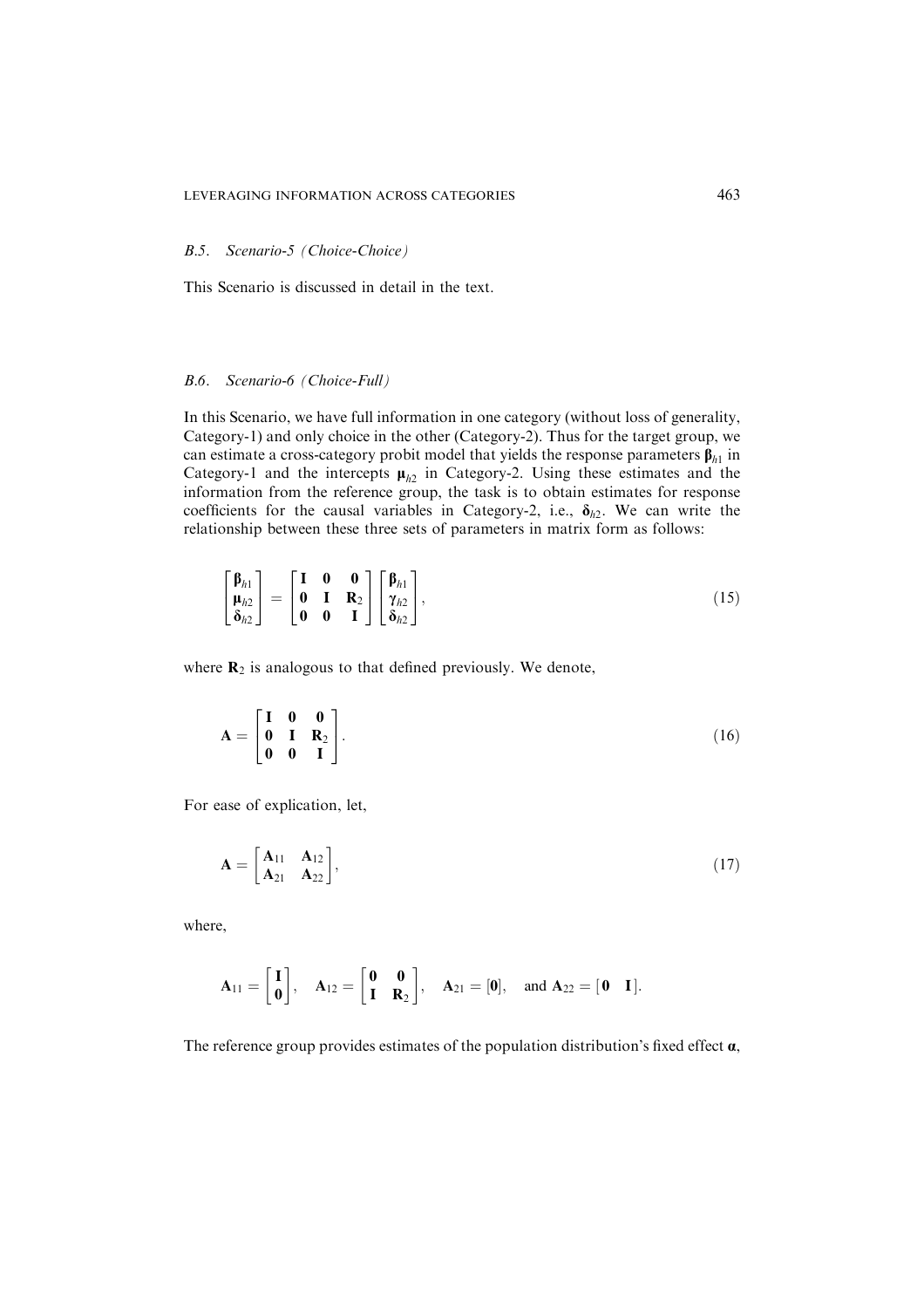and covariance  $\Lambda$ . These estimates allow us to write the following

$$
\begin{bmatrix} \boldsymbol{\theta}_h \\ \boldsymbol{\delta}_{h2} \end{bmatrix} \sim N(\mathbf{AZ}_h \boldsymbol{\alpha}, \mathbf{AAA}'),\tag{18}
$$

where,  $\mathbf{\theta}_h \equiv (\mathbf{\beta}_{h1}', \mathbf{\mu}_{h2}')'$ .

Using the above defined submatrices of A, we can rewrite the expression as

$$
\begin{bmatrix} \boldsymbol{\theta}_h \\ \boldsymbol{\delta}_{h2} \end{bmatrix} \sim N \left( \begin{bmatrix} \mathbf{A}_{11} & \mathbf{A}_{12} \\ \mathbf{A}_{21} & \mathbf{A}_{22} \end{bmatrix} \begin{bmatrix} \mathbf{Z}_{h1} \boldsymbol{\alpha}_1 \\ \mathbf{Z}_{h2} \boldsymbol{\alpha}_2 \end{bmatrix}, \begin{bmatrix} \mathbf{A}_{11} & \mathbf{A}_{12} \\ \mathbf{A}_{21} & \mathbf{A}_{22} \end{bmatrix} \begin{bmatrix} \mathbf{A}_{11} & \mathbf{A}_{12} \\ \mathbf{A}_{21} & \mathbf{A}_{22} \end{bmatrix} \begin{bmatrix} \mathbf{A}_{11} & \mathbf{A}_{21} \\ \mathbf{A}_{12} & \mathbf{A}_{22} \end{bmatrix} \right). \tag{19}
$$

For ease of illustration, we denote the covariance,  $A\Lambda A'$ , as  $2\times 2$  matrix Q, with components  $Q_{11}, Q_{12}, Q_{21}$  and  $Q_{22}$  defined in equation (13) in the appendix. As in Scenario-3, the conditional distribution for  $\delta_{2h}$ , is a normal  $N(\delta_{h2} | \theta_h)$  where the mean and variance of this distribution can be obtained from equation (14) of the appendix.

### B.7. Scenario-7 (Full-Full)

In this information set, full information is available for every target household  $h$  in both categories. Hence, there is no difference between the reference group and target group in terms of the level of available information. Thus, within each category, the reference group and the target group can be combined and our cross-category model can be estimated on these combined groups. As a by product of the estimation procedure, we can obtain the inferences for the household-level parameters.

#### References

- Aaker, David A. and Kevin K. Keller. (1990). ''Consumer Evaluations of Brand Extensions'', Journal of Marketing 54, 27–41.
- Albert, James H. and Siddhartha Chib. (1993). ''Bayesian Analysis of Binary and Polychotomous Response Data'', Journal of American Statistical Association 88, 669–679.
- Ainslie, Andrew and Peter E. Rossi. (1998). ''Similarities in Choice Behavior Across Multiple Categories'', Marketing Science 91–106.
- Bass, Frank M., Edgar A. Pessemier, and Douglas J. Tigert. (1969). ''Complementary and Substitute Patterns of Purchasing and Use'', Journal of Advertising Research 9, 19–27.
- Chib, Siddhartha, Edward Greenberg, and Yuxin Chen. (1998). ''MCMC Methods for Fitting and Comparing Multinomial Response Models'', Working Paper, Washington University, St. Louis.
- Deepak, Sri Devi, Asim Ansari, and Sunil Gupta. (2002). ''Investigating Consumer Price Sensitivities Across Categories'', Working Paper, Columbia University.
- Erdem, Tülin. (1998). "An Empirical Analysis of Umbrella Branding", Journal of Marketing Research 35, 339–351.